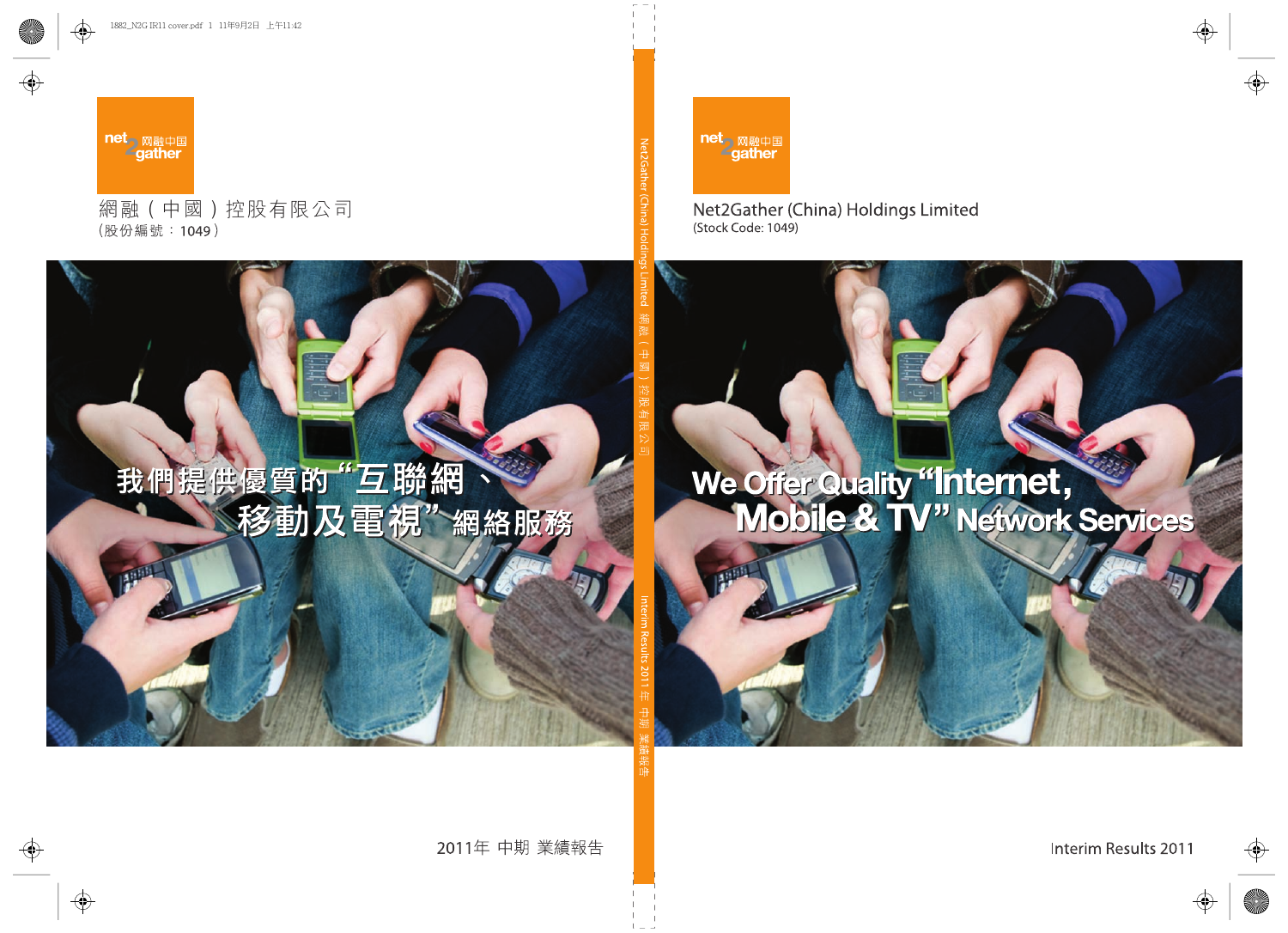## Condensed Consolidated Statement of Comprehensive Income

The unaudited consolidated results of Net2Gather (China) Holdings Limited ("Company" or "Net2Gather") and its subsidiaries ("Group") for the six months ended 30 June 2011, together with the comparative figures for the last corresponding period, are as follows:

|                                                                    | Unaudited<br>Six months ended 30 June |                         |                                |  |
|--------------------------------------------------------------------|---------------------------------------|-------------------------|--------------------------------|--|
|                                                                    | Notes                                 | 2011<br><b>HK\$'000</b> | 2010<br>HK\$'000<br>(restated) |  |
| Continuing operations                                              |                                       |                         |                                |  |
| Revenue                                                            | (4)                                   | 12,184                  | 8,747                          |  |
| Other income and gains<br>Cost of sales and services               |                                       | (5, 342)                | 920<br>(3,944)                 |  |
| Salaries, allowances and commission                                |                                       | (12,038)                | (11,889)                       |  |
| Other operating, administrative and selling                        |                                       |                         |                                |  |
| expenses                                                           |                                       | (14, 823)               | (9,229)                        |  |
| Depreciation of property and equipment                             |                                       | (3,470)                 | (3,243)                        |  |
| Finance costs<br>Net (loss) gain on financial assets at fair value |                                       | (6, 814)                | (4,966)                        |  |
| through profit or loss                                             |                                       | (3, 381)                | 15,559                         |  |
| Fair value gain on investment properties                           |                                       |                         | 5,100                          |  |
| Share of loss of associates                                        |                                       | (4,064)                 |                                |  |
| Loss before taxation                                               |                                       | (37, 748)               | (2,945)                        |  |
| Income tax expense                                                 | (6)                                   | (378)                   |                                |  |
| Loss for the period from continuing                                |                                       |                         |                                |  |
| operations                                                         |                                       | (38, 126)               | (2,945)                        |  |
| Discontinued operations                                            |                                       |                         |                                |  |
| Profit for the period from discontinued                            |                                       |                         |                                |  |
| operations                                                         |                                       |                         | 8,365                          |  |
| (Loss) profit for the period                                       |                                       | (38, 126)               | 5,420                          |  |
| Other comprehensive income                                         |                                       |                         |                                |  |
| Exchange differences arising on translation of                     |                                       |                         |                                |  |
| foreign operations                                                 |                                       | 512                     | 168                            |  |
| Other comprehensive income for the period,                         |                                       |                         |                                |  |
| net of tax                                                         |                                       | 512                     | 168                            |  |
| Total comprehensive income for the period                          |                                       | (37, 614)               | 5,588                          |  |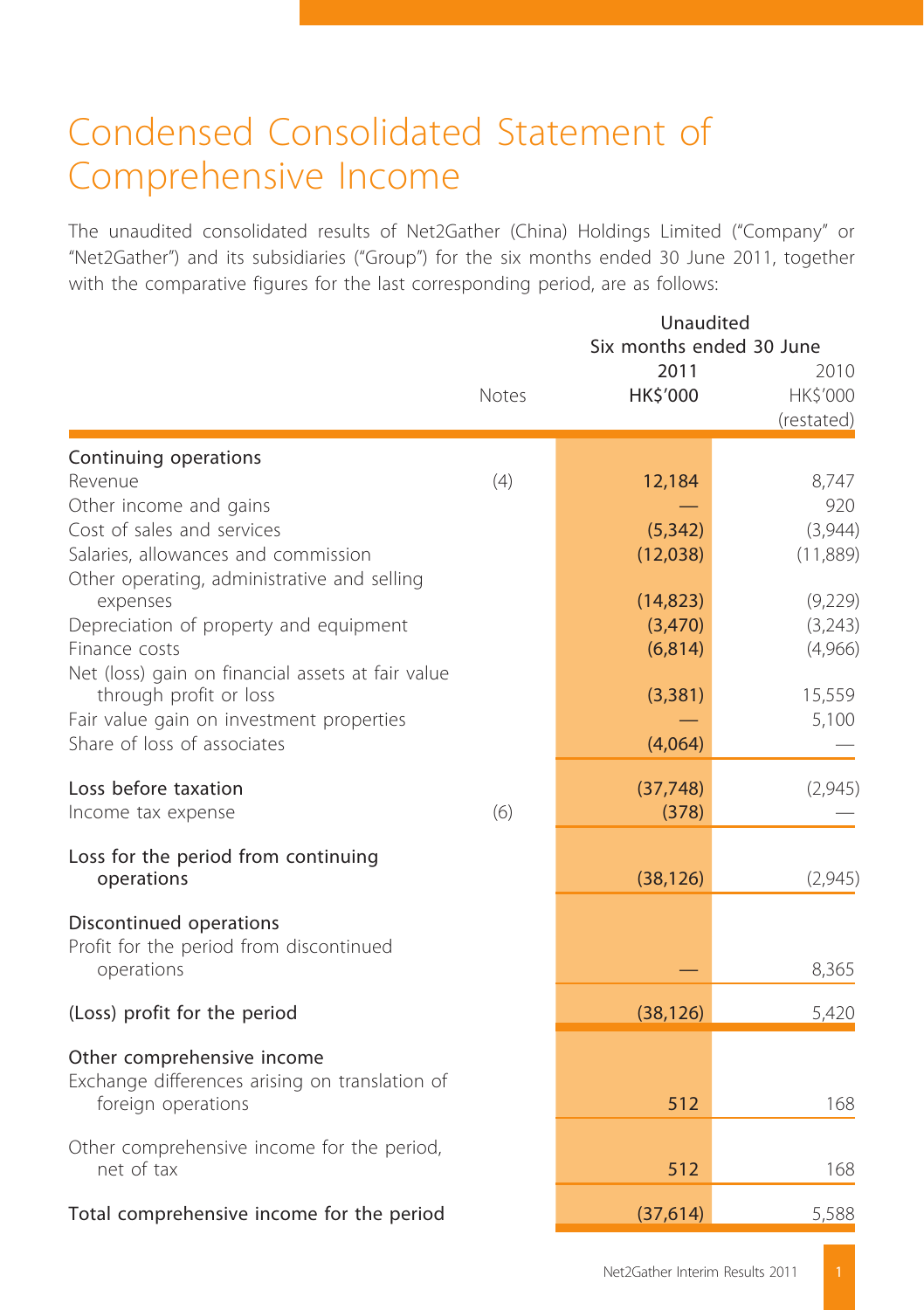|                                                                                                                                           | Unaudited<br>Six months ended 30 June |                       |                                |  |
|-------------------------------------------------------------------------------------------------------------------------------------------|---------------------------------------|-----------------------|--------------------------------|--|
|                                                                                                                                           | Note                                  | 2011<br>HK\$'000      | 2010<br>HK\$'000<br>(restated) |  |
| (Loss) profit for the period attributable to:<br>Owners of the Company                                                                    |                                       |                       |                                |  |
| Loss for the period from continuing<br>operations<br>Profit for the period from discontinued                                              |                                       | (40, 058)             | (2,945)                        |  |
| operations                                                                                                                                |                                       |                       | 4,042                          |  |
| (Loss) profit for the period attributable to<br>the owners of the Company                                                                 |                                       | (40,058)              | 1,097                          |  |
| Non-controlling interests<br>Profit for the period from continuing<br>operations<br>Profit for the period from discontinued<br>operations |                                       | 1,932                 | 4,323                          |  |
| Profit for the period attributable to<br>non-controlling interests                                                                        |                                       | 1,932                 | 4,323                          |  |
|                                                                                                                                           |                                       | (38, 126)             | 5,420                          |  |
| Total comprehensive income attributable to:<br>Owners of the Company<br>Non-controlling interests                                         |                                       | (39, 546)<br>1,932    | 1,265<br>4,323                 |  |
|                                                                                                                                           |                                       | (37, 614)             | 5,588                          |  |
| (Loss) earnings per share<br>From continuing and discontinued operations:                                                                 | (7)                                   |                       |                                |  |
| - Basic and diluted                                                                                                                       |                                       | <b>HK(1.23)</b> cents | HK0.04 cent                    |  |
| From continuing operations:<br>- Basic and diluted                                                                                        |                                       | <b>HK(1.23)</b> cents | HK(0.12) cent                  |  |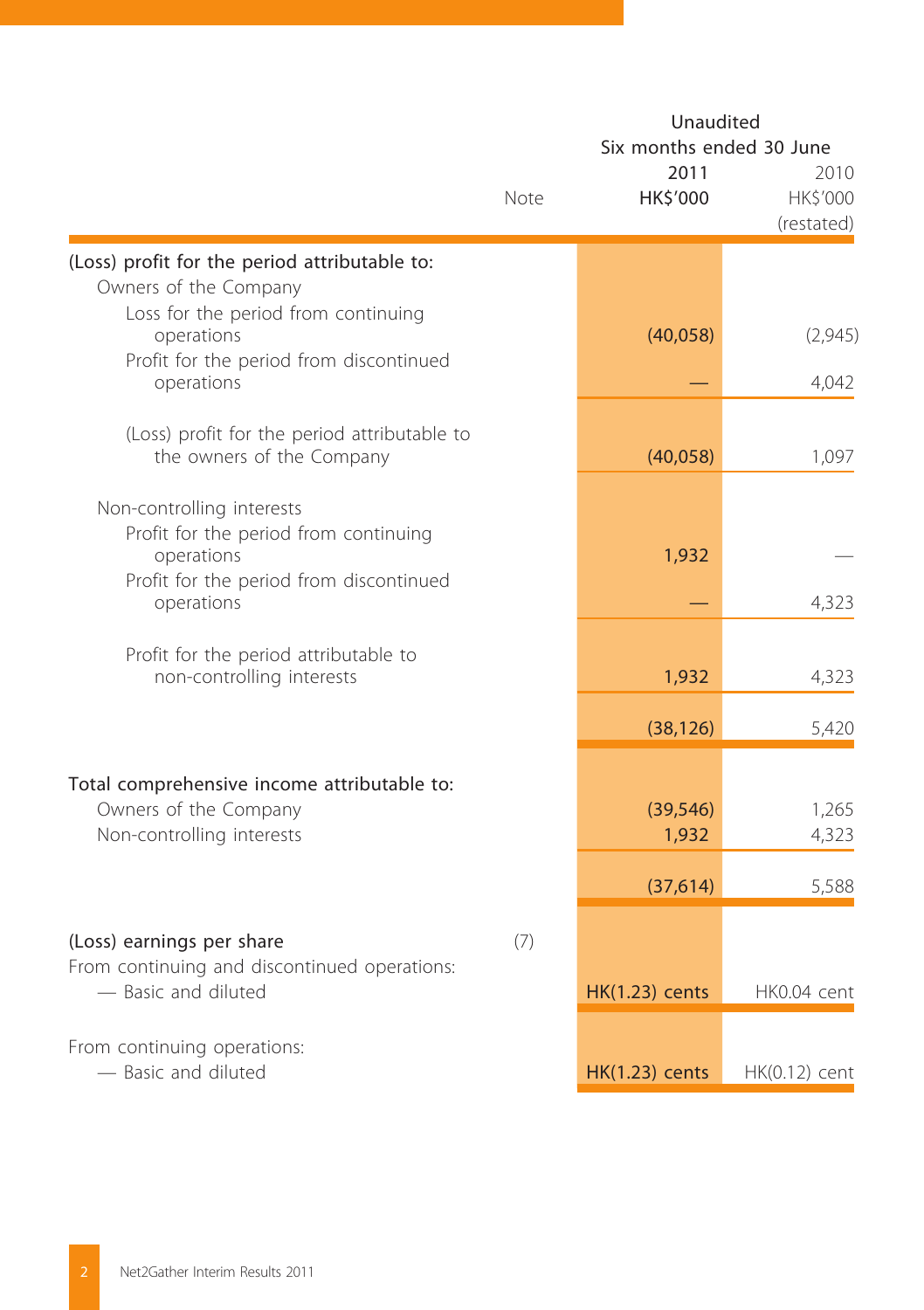## Condensed Consolidated Statement of Financial Position

|                                                                                                                                                                      | Notes | 30 June<br>2011<br>(Unaudited)<br>HK\$'000       | 31 December<br>2010<br>(Audited)<br>HK\$'000    |
|----------------------------------------------------------------------------------------------------------------------------------------------------------------------|-------|--------------------------------------------------|-------------------------------------------------|
| Non-current assets<br>Property and equipment<br>Investment properties<br>Goodwill<br>Interests in associates<br>Intangible assets                                    |       | 21,765<br>95,810<br>188,318<br>400,919<br>45,829 | 19,986<br>95,810<br>83,361<br>410,922<br>25,460 |
| Current assets                                                                                                                                                       |       | 752,641                                          | 635,539                                         |
| Accounts receivable<br>Prepayments, deposits and other receivables<br>Held for trading investments<br>Bank balances and cash                                         | (8)   | 9,088<br>14,623<br>8,847<br>154,328              | 632<br>10,578<br>1,875<br>81,951                |
|                                                                                                                                                                      |       | 186,886                                          | 95,036                                          |
| <b>Current liabilities</b><br>Accounts payable<br>Deferred revenue<br>Accrued liabilities and other payables<br>Taxation payable<br>Obligations under finance leases | (9)   | 2,587<br>4,584<br>25,972<br>15                   | 32<br>2,482<br>17,924<br>29                     |
| - amount due within one year<br>Borrowings - amount due within one year<br>Convertible notes                                                                         |       | 595<br>132,828<br>8,643                          | 153,681<br>18,733                               |
|                                                                                                                                                                      |       | 175,224                                          | 192,881                                         |
| Net current assets (liabilities)                                                                                                                                     |       | 11,662                                           | (97, 845)                                       |
| Total assets less current liabilities                                                                                                                                |       | 764,303                                          | 537,694                                         |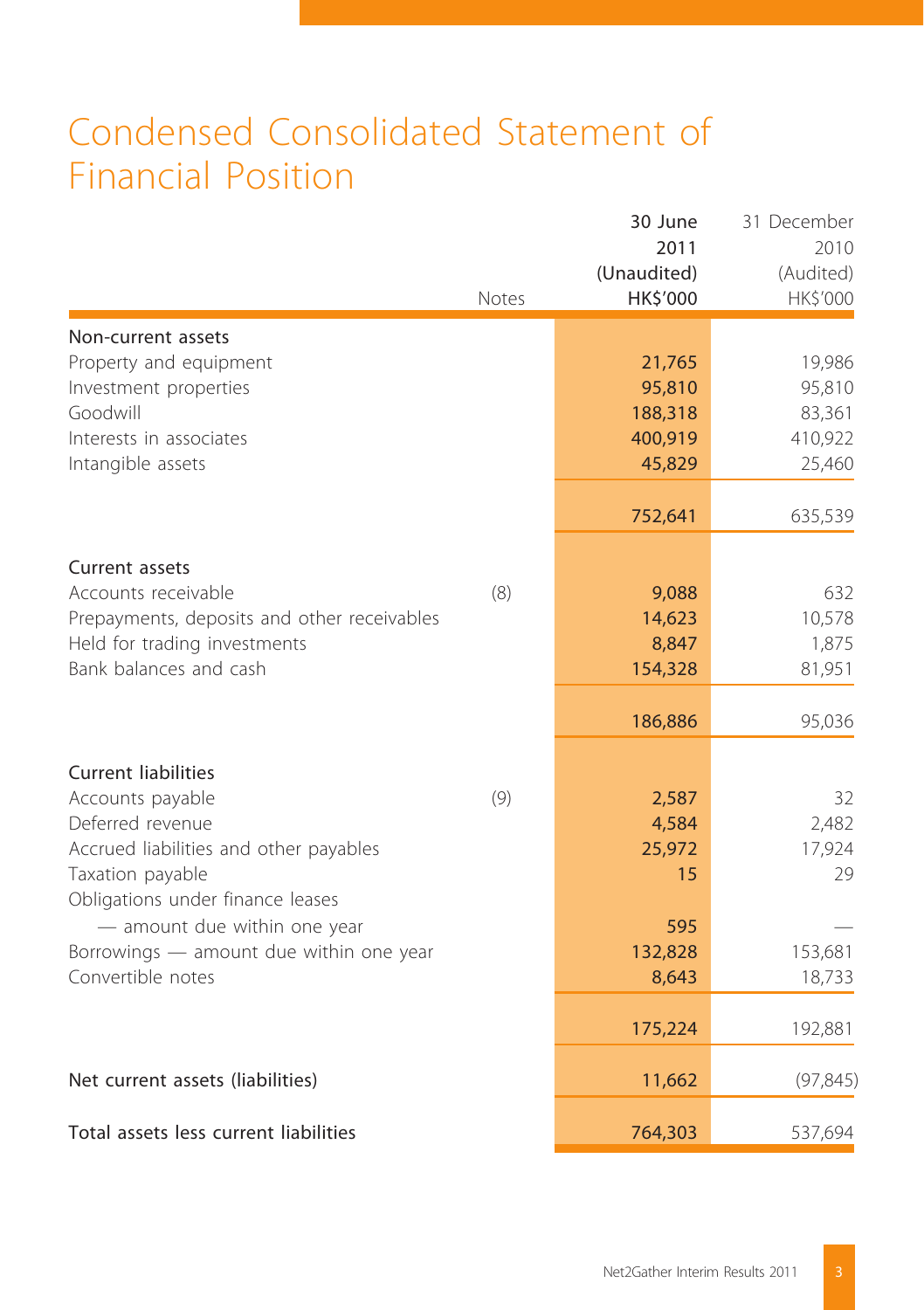|                                        |      | 30 June     | 31 December |
|----------------------------------------|------|-------------|-------------|
|                                        |      | 2011        | 2010        |
|                                        |      | (Unaudited) | (Audited)   |
|                                        | Note | HK\$'000    | HK\$'000    |
| Capital and reserves                   |      |             |             |
| Share capital                          | (11) | 37,113      | 30,902      |
| Reserves                               |      | 678,665     | 481,270     |
|                                        |      |             |             |
| Equity attributable to the owners      |      |             |             |
| of the Company                         |      | 715,778     | 512,172     |
| Non-controlling interests              |      | 17,208      |             |
| Total equity                           |      | 732,986     | 512,172     |
| Non-current liabilities                |      |             |             |
| Deferred tax liabilities               |      | 7,236       | 7,222       |
| Obligations under finance leases       |      |             |             |
| - amount due after one year            |      | 1,016       |             |
| Borrowings - amount due after one year |      | 23,065      | 18,300      |
|                                        |      |             |             |
|                                        |      | 31,317      | 25,522      |
| Total equity and liabilities           |      | 764,303     | 537,694     |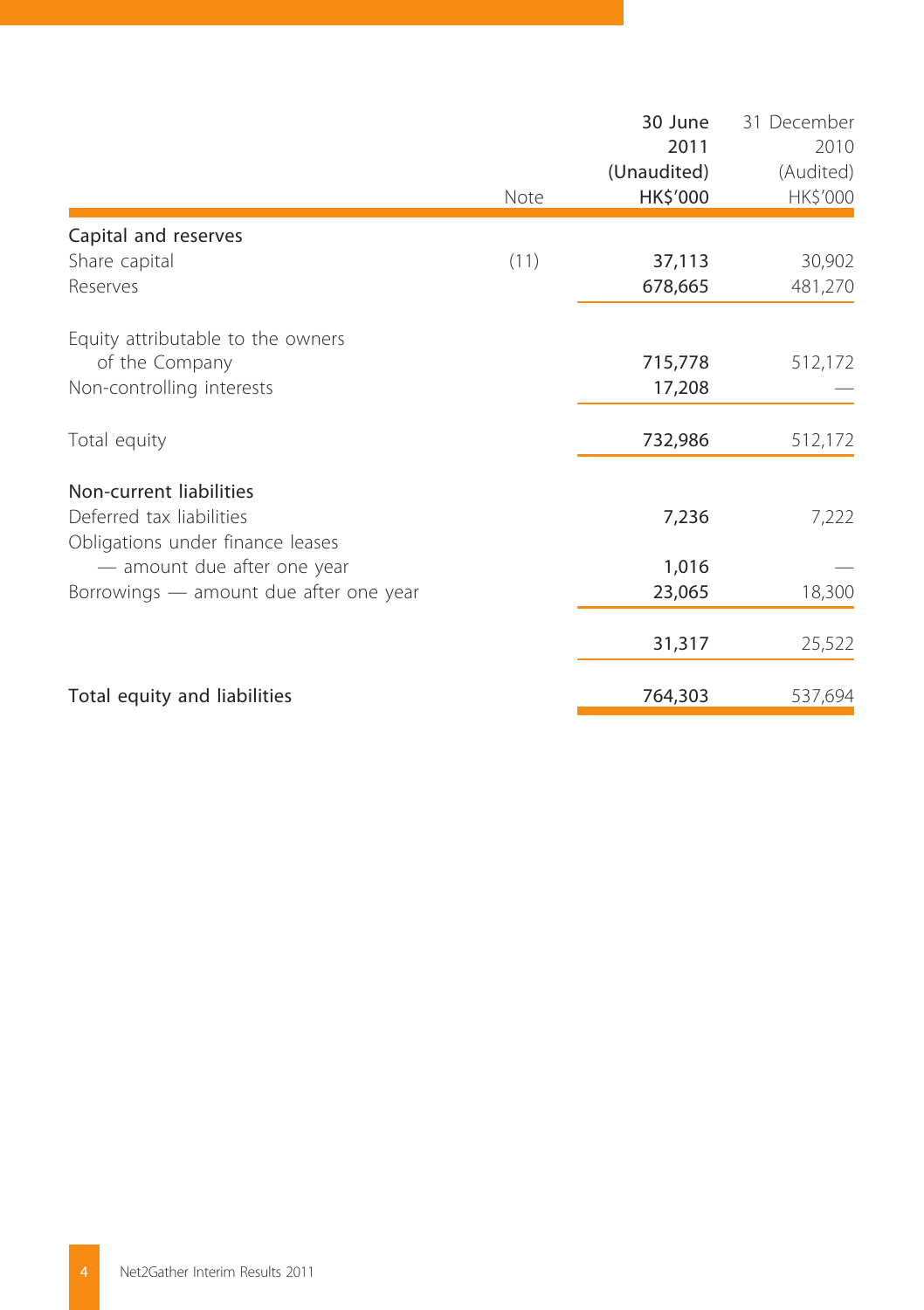# Consolidated Statement of Changes in Equity

Unaudited

|                                                                | Six months ended 30 June 2011      |                           |                                                |                                      |                                                             |                                                  |                                              |                                                         |                                        |                          |                                                    |                          |
|----------------------------------------------------------------|------------------------------------|---------------------------|------------------------------------------------|--------------------------------------|-------------------------------------------------------------|--------------------------------------------------|----------------------------------------------|---------------------------------------------------------|----------------------------------------|--------------------------|----------------------------------------------------|--------------------------|
|                                                                |                                    |                           |                                                |                                      |                                                             | Equity attributable to the owners of the Company |                                              |                                                         |                                        |                          |                                                    |                          |
|                                                                | Share<br>capital<br><b>HKS'000</b> | premium<br><b>HKS'000</b> | Share Contributed<br>surplus<br><b>HKS'000</b> | General<br>reserve<br><b>HKS'000</b> | Convertible<br>notes<br>equity<br>reserve<br><b>HKS'000</b> | Translation<br>reserve<br><b>HK\$'000</b>        | Share<br>option<br>reserve<br><b>HKS'000</b> | Properties<br>revaluation<br>reserve<br><b>HK\$'000</b> | Retained<br>earnings<br><b>HKS'000</b> | Total<br><b>HK\$'000</b> | Non-<br>controlling<br>interests<br><b>HKS'000</b> | Total<br><b>HK\$'000</b> |
| At 1 January 2011                                              | 30,902                             | 264,430                   | 88,926                                         | 1.160                                | 6,884                                                       | (769)                                            | 3.490                                        | 1.919                                                   | 115.230                                | 512,172                  | -                                                  | 512,172                  |
| Loss for the period                                            |                                    |                           |                                                |                                      |                                                             |                                                  |                                              |                                                         | (40,058)                               | (40,058)                 | 1,932                                              | (38, 126)                |
| Other comprehensive income for the                             |                                    |                           |                                                |                                      |                                                             |                                                  |                                              |                                                         |                                        |                          |                                                    |                          |
| period                                                         |                                    |                           |                                                |                                      |                                                             | 512                                              |                                              |                                                         |                                        | 512                      |                                                    | 512                      |
| Total comprehensive income for the<br>period                   |                                    |                           |                                                |                                      |                                                             | 512                                              |                                              |                                                         | (40,058)                               | (39,546)                 | 1,932                                              | (37,614)                 |
| Exercise of share options (Note)                               | 612                                | 5.152                     |                                                |                                      |                                                             | $\qquad \qquad -$                                | (3,490)                                      | -                                                       | 3,490                                  | 5.764                    | -                                                  | 5.764                    |
| Issue of new shares (Note)                                     | 3.080                              | 152.494                   |                                                |                                      |                                                             |                                                  |                                              |                                                         |                                        | 155,574                  |                                                    | 155,574                  |
| Issue of new shares for acquisitions of<br>subsidiaries (Note) | 958                                | 70.181                    |                                                |                                      |                                                             |                                                  |                                              |                                                         |                                        | 71.139                   | 15,276                                             | 86.415                   |
| Shares issued upon conversion of<br>convertible notes (Note)   | 1,561                              | 12.210                    |                                                |                                      | (3,230)                                                     |                                                  |                                              |                                                         |                                        | 10,541                   |                                                    | 10,541                   |
| Dividends paid                                                 |                                    |                           |                                                |                                      |                                                             |                                                  |                                              |                                                         | (6, 846)                               | (6, 846)                 |                                                    | (6, 846)                 |
| Share-based payments of the Company                            |                                    |                           |                                                |                                      |                                                             |                                                  | 6,980                                        |                                                         |                                        | 6,980                    |                                                    | 6,980                    |
| At 30 June 2011                                                | 37.113                             | 504,467                   | 88,926                                         | 1.160                                | 3,654                                                       | (257)                                            | 6,980                                        | 1,919                                                   | 71,816                                 | 715,778                  | 17,208                                             | 732,986                  |

|  |                               | Unaudited |  |  |
|--|-------------------------------|-----------|--|--|
|  | Six months ended 30 June 2010 |           |  |  |

|                                              |                              |                                    |                                    |                                      | Equity attributable to the owners of the Company      |                              |                                    |                                        |                     |                                               |                          |                                              |                   |
|----------------------------------------------|------------------------------|------------------------------------|------------------------------------|--------------------------------------|-------------------------------------------------------|------------------------------|------------------------------------|----------------------------------------|---------------------|-----------------------------------------------|--------------------------|----------------------------------------------|-------------------|
|                                              | Share<br>capital<br>HK\$'000 | Share<br>premium<br><b>HKS'000</b> | Contributed<br>surplus<br>HK\$'000 | General<br>reserve<br><b>HKS'000</b> | Convertible<br>notes<br>equity<br>reserve<br>HK\$'000 | Other<br>reserve<br>HK\$'000 | Translation<br>reserve<br>HK\$'000 | Share<br>option<br>reserve<br>HK\$'000 | reserve<br>HK\$'000 | Revaluation Accumulated<br>losses<br>HK\$'000 | Total<br><b>HK\$'000</b> | Non-<br>controlling<br>interests<br>HK\$'000 | Total<br>HK\$'000 |
| At 1 January 2010                            | 20,551                       | 364,575                            | 138,926                            | 1,160                                | 20,286                                                | 12,314                       | 4,571                              | 3,923                                  | 15,564              | (213, 239)                                    | 368,631                  | 278,765                                      | 647,396           |
| Profit for the period                        |                              |                                    |                                    |                                      |                                                       |                              |                                    |                                        |                     | 1,097                                         | 1,097                    | 4,323                                        | 5,420             |
| Other comprehensive income<br>for the period |                              |                                    |                                    |                                      |                                                       |                              | 168                                |                                        |                     |                                               | 168                      |                                              | 168               |
| Total comprehensive income<br>for the period |                              |                                    |                                    |                                      |                                                       |                              | 168                                |                                        |                     | 1,097                                         | 1,265                    | 4,323                                        | 5,588             |
| Share-based payments of the<br>Company       |                              |                                    |                                    |                                      |                                                       |                              |                                    | 3,736                                  |                     |                                               | 3,736                    | (1, 549)                                     | 2,187             |
| At 30 June 2010                              | 20,551                       | 364,575                            | 138,926                            | 1,160                                | 20,286                                                | 12,314                       | 4,739                              | 7,659                                  | 15,564              | (212, 142)                                    | 373,632                  | 281,539                                      | 655,171           |

Note: Please refer to note (11) of share capital.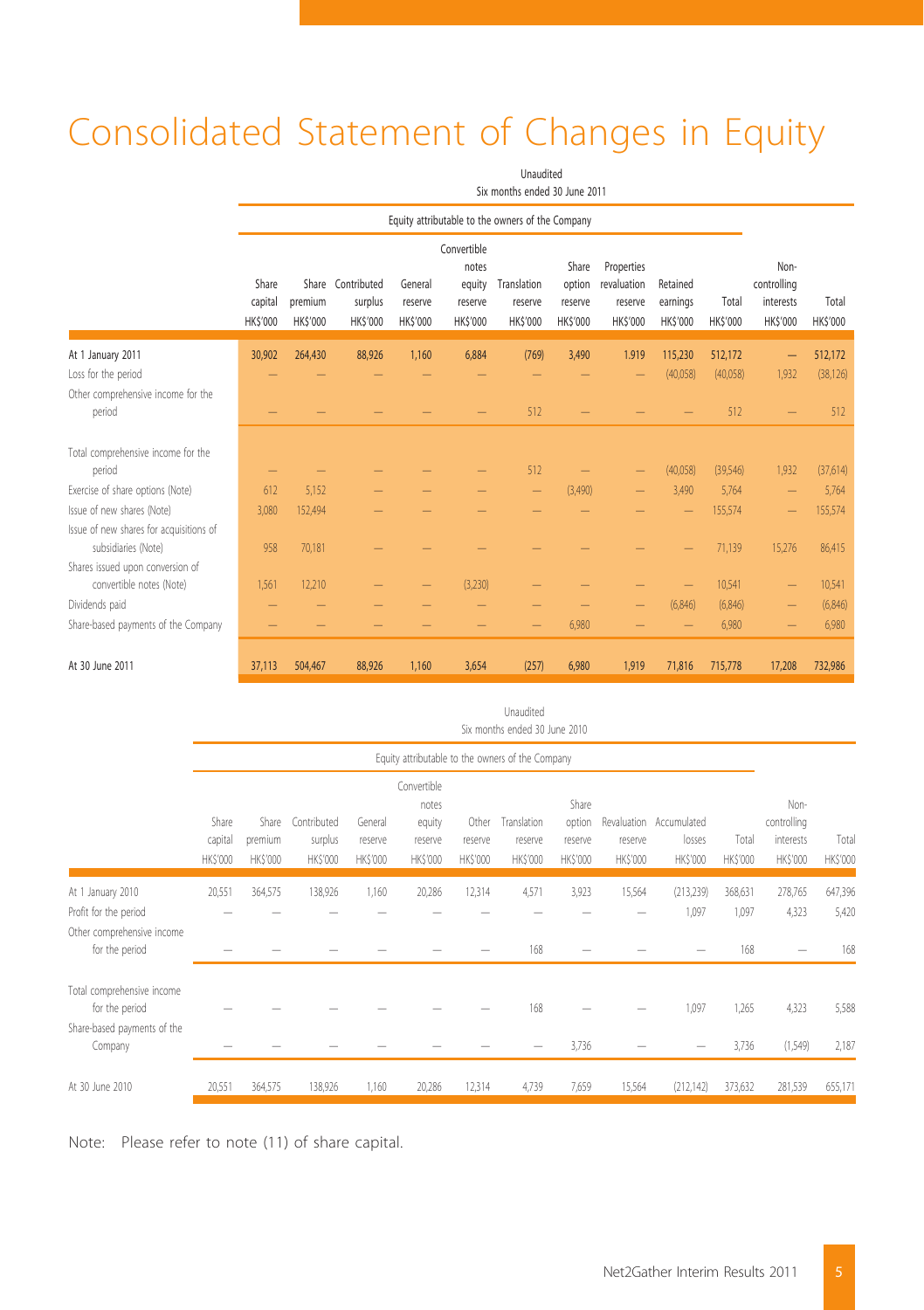## Condensed Consolidated Statement of Cash Flows

|                                                        | Unaudited<br>Six months ended 30 June |                  |
|--------------------------------------------------------|---------------------------------------|------------------|
|                                                        | 2011<br>HK\$'000                      | 2010<br>HK\$'000 |
| Net cash used in operating activities                  | (42, 571)                             | (152, 671)       |
| Net cash (used in) generated from investing activities | (74, 187)                             | 125,060          |
| Net cash generated from (used in) financing activities | 189,135                               | (30, 280)        |
| Net increase (decrease) in cash and cash equivalents   | 72,377                                | (57, 891)        |
| Cash and cash equivalents at beginning of period       | 81,951                                | 278,987          |
| Cash and cash equivalents at end of period             | 154,328                               | 221,096          |
| Bank balances and cash                                 | 154,328                               | 221,096          |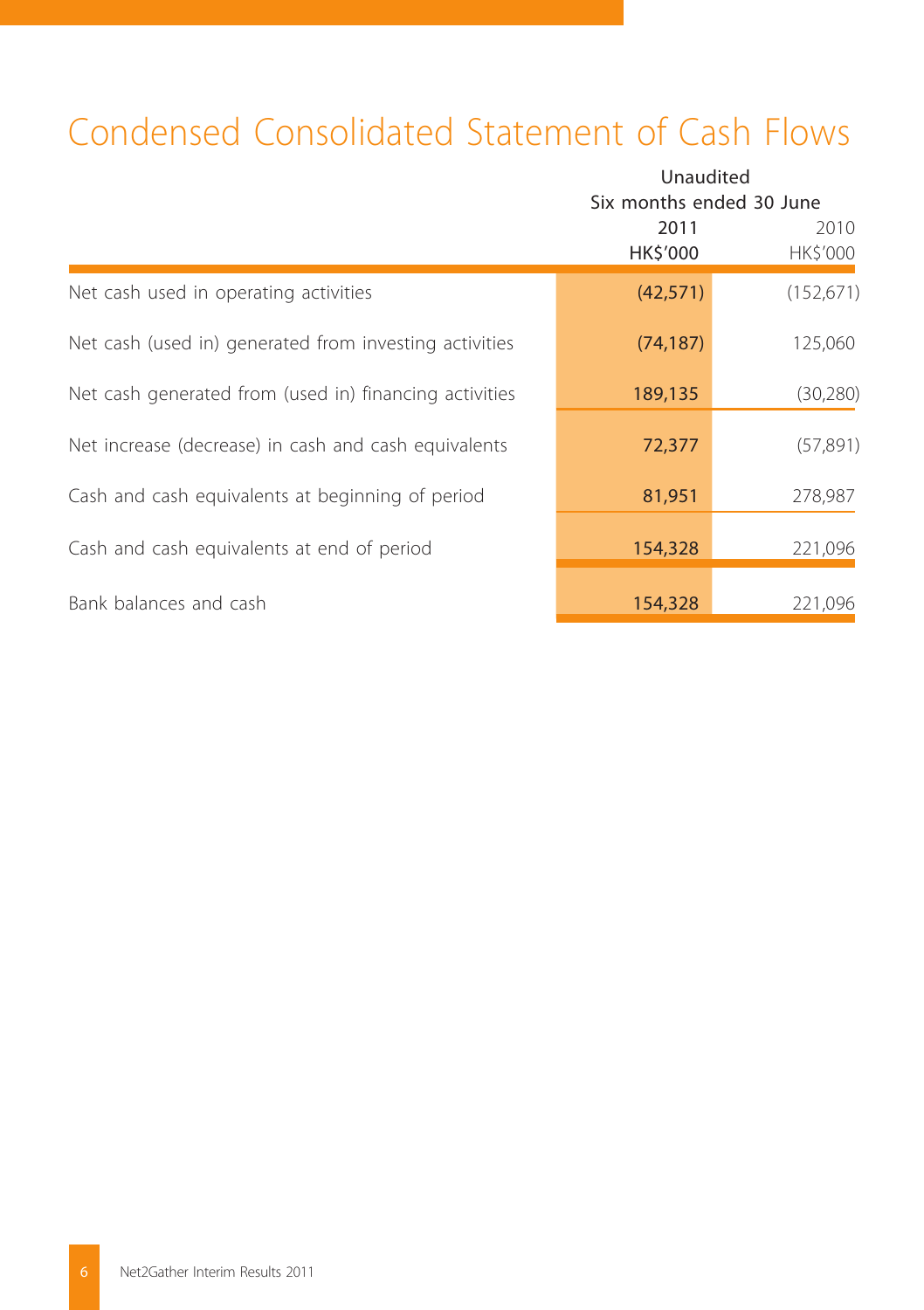Notes:

#### (1) Change of Company name

Pursuant to a special resolution passed by the shareholders at a special general meeting of the Company held on 3 June 2011, the name of the Company was changed to "Net2Gather (China) Holdings Limited" and "網融(中國)控股有限公司" was registered as its secondary name with effect from 3 June 2011.

#### (2) Basis of preparation

The Company is incorporated in Bermuda as an exempted company with limited liability under the Companies Act 1981 of Bermuda (as amended) and its shares are listed on the Stock Exchange of Hong Kong Limited ("Stock Exchange").

The unaudited condensed consolidated results of the Group have been prepared in accordance with Hong Kong Financial Reporting Standards ("HKFRSs") and Hong Kong Accounting Standard ("HKAS") 34 "Interim Financial Reporting" issued by the Hong Kong Institute of Certified Public Accountants ("HKICPA"). In addition, the unaudited consolidated accounts include applicable disclosures required by the Rules Governing the Listing of Securities on the Stock Exchange ("Listing Rules") and by the Hong Kong Companies Ordinance.

#### (3) Significant accounting policies

The accounting policies and methods of computation used in the preparation of these accounts are consistent with those used in the annual accounts for the year ended 31 December 2010.

In the current period, the Group has applied, for the first time, the following new and revised standards, amendments and interpretations ("Int") issued by HKICPA, which are mandatory for the accounting periods beginning on or after 1 January 2011.

| HKFRSs (Amendments)                  | Improvements to HKFRSs issued in 2010 except for the<br>amendments to HKFRS 3 (Revised in 2008), HKFRS 7,<br>HKAS 1 and HKAS 28                                                |
|--------------------------------------|--------------------------------------------------------------------------------------------------------------------------------------------------------------------------------|
| HKFRS 1 (Amendments)                 | Amendments to HKFRS 1 First-time Adoption of Hong<br>Kong Financial Reporting Standards - Limited<br>Exemption from Comparative HKFRS 7 Disclosures for<br>First-time Adopters |
| HKAS 24 (Revised)                    | Related Party Disclosures                                                                                                                                                      |
| HKAS 32 (Amendments)                 | Amendments to HKAS 32 Financial Instruments:<br>Presentation — Classification of Rights Issues                                                                                 |
| $HK(IFRIC)$ — Int 14<br>(Amendments) | Amendments to HK(IFRIC) — Int 14 Prepayments of a<br>Minimum Funding Requirement                                                                                               |
| $HK(IFRIC)$ — Int 19                 | Extinguishing Financial Liabilities with Equity Instruments                                                                                                                    |
|                                      |                                                                                                                                                                                |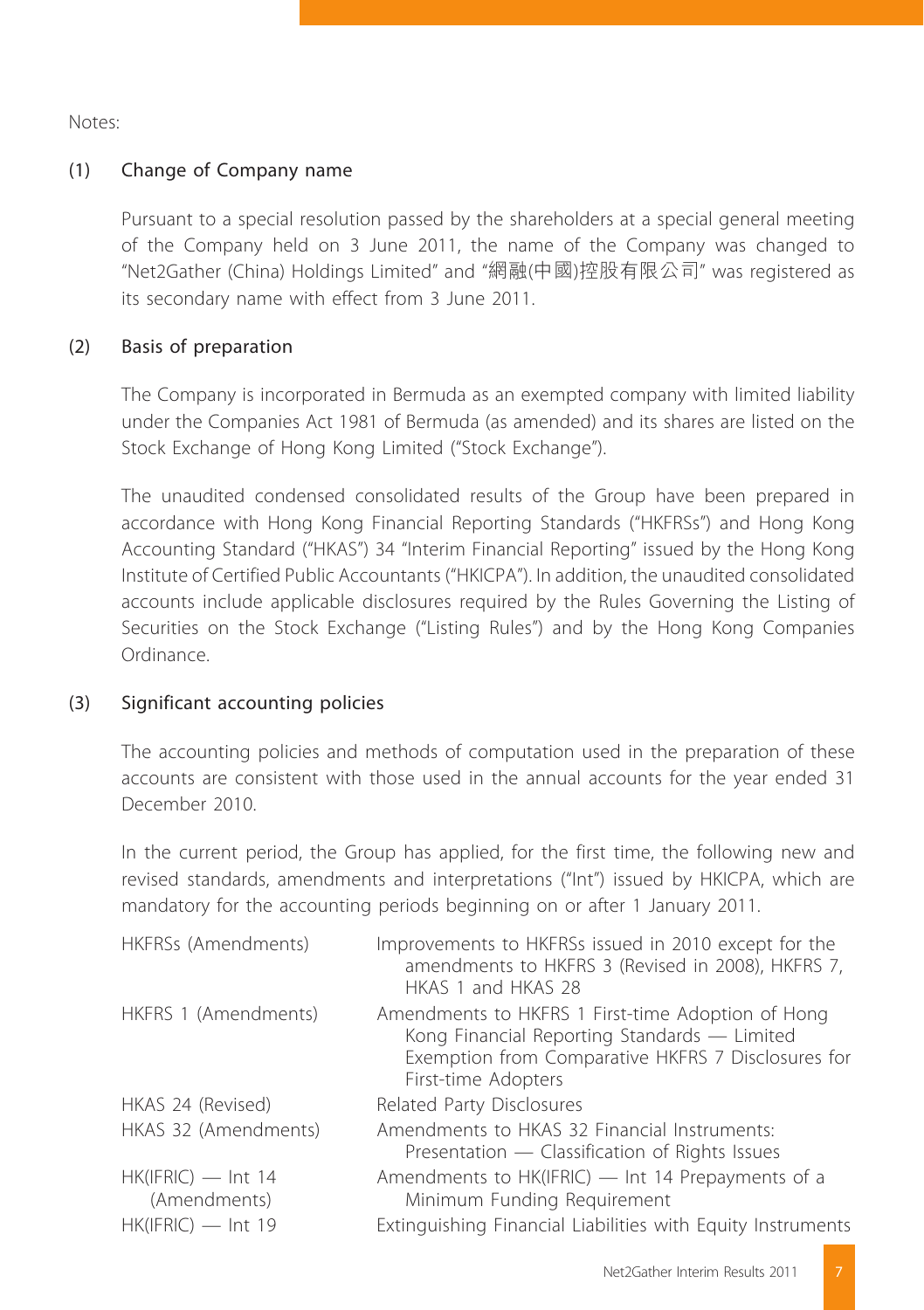The adoption of these new and revised standards, amendments and interpretations does not have material impact on the consolidated interim financial statements and does not result in substantial changes to the Group's accounting policies.

The Group has not early applied the following new and revised standards, amendments or interpretations that have been issued but are not yet effective.

| HKFRS 1 (Amendments) | Amendments to HKFRS 1 First-time Adoption of Hong<br>Kong Financial Reporting Standards - Severe<br>Hyperinflation and Removal of Fixed Dates for First-<br>time Adopters |
|----------------------|---------------------------------------------------------------------------------------------------------------------------------------------------------------------------|
| HKFRS 7 (Amendments) | Amendments to HKFRS 7 Financial Instruments:                                                                                                                              |
|                      | Disclosures — Transfers of Financial Assets <sup>1</sup>                                                                                                                  |
| <b>HKFRS 9</b>       | Financial Instruments <sup>4</sup>                                                                                                                                        |
| <b>HKFRS 10</b>      | Consolidated Financial Statements <sup>4</sup>                                                                                                                            |
| HKFRS 11             | Joint Arrangements <sup>4</sup>                                                                                                                                           |
| HKFRS 12             | Disclosure of Interests in Other Entities 4                                                                                                                               |
| <b>HKFRS 13</b>      | Fair Value Measurements <sup>4</sup>                                                                                                                                      |
| HKAS 1 (Revised)     | Presentation of Financial Statements <sup>3</sup>                                                                                                                         |
| HKAS 12 (Amendments) | Amendments to HKAS 12 Income Taxes — Deferred Tax:<br>Recovery of Underlying Assets <sup>2</sup>                                                                          |
| HKAS 19 (2011)       | Employee Benefits <sup>4</sup>                                                                                                                                            |
| HKAS 27 (2011)       | Separate Financial Statements <sup>4</sup>                                                                                                                                |
| HKAS 28 (2011)       | Investments in Associates and Joint Ventures <sup>4</sup>                                                                                                                 |

*1 Effective for annual periods beginning on or after 1 July 2011*

*2 Effective for annual periods beginning on or after 1 January 2012*

*3 Effective for annual periods beginning on or after 1 July 2012*

*4 Effective for annual periods beginning on or after 1 January 2013*

The Group is in the process of making an assessment on the impact of these new and revised standards, amendments or interpretations upon initial application. So far, the directors of the Company anticipate that the application of the other new and revised standards, amendments or interpretations will have no material impact on the results and the financial position of the Group.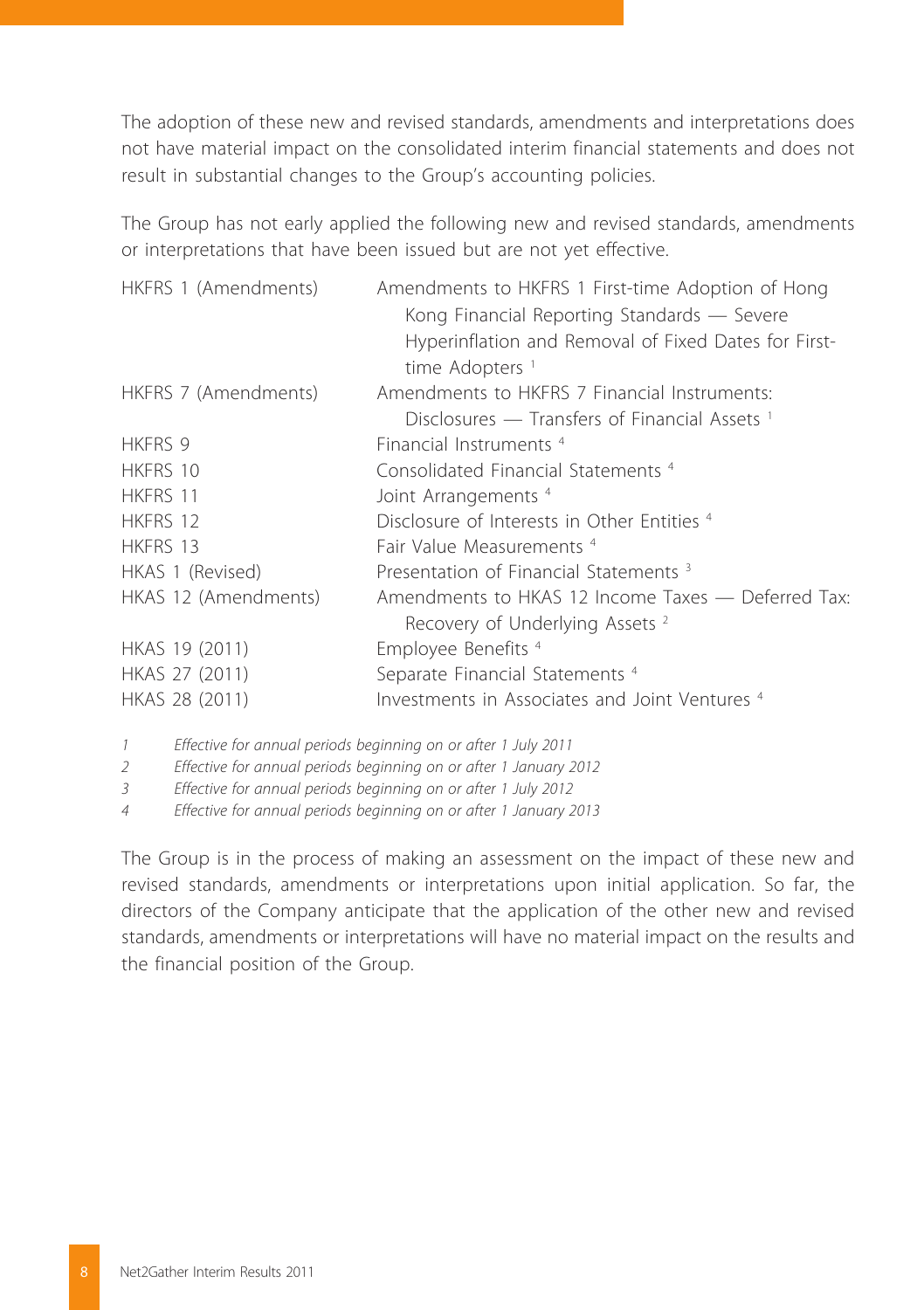#### (4) Revenue

Revenue represents revenue arising from the operations of mobile internet business. An analysis of the Group's revenue for the period from continuing operations is a follows:

|                                     |                          | Unaudited  |  |  |
|-------------------------------------|--------------------------|------------|--|--|
|                                     | Six months ended 30 June |            |  |  |
|                                     | 2011                     | 2010       |  |  |
|                                     | HK\$'000                 | HK\$'000   |  |  |
|                                     |                          | (restated) |  |  |
| Mobile internet subscription income | 9,763                    | 5,497      |  |  |
| Licensing income                    | 2,421                    | 3,250      |  |  |
|                                     |                          |            |  |  |
|                                     | 12,184                   | 8.747      |  |  |

#### (5) Business and geographical segments

#### *Business segments*

Information reported to the board of directors of the Company, being the chief operating decision maker, for the purposes of resource allocation and assessment of segment performance focuses on types of goods or services delivered or provided.

The Group's operating and reporting segments under HKFRS 8 "Operating Segments" are as follows:

| Mobile internet services | Provision of mobile internet services, sales of online |
|--------------------------|--------------------------------------------------------|
|                          | game auxiliary products and licensing services         |
| Financial services       | Broking, financing, corporate finance services and     |
|                          | securities trading                                     |
| Retailing                | Sales of furniture and household goods and electrical  |
|                          | appliances                                             |

Upon the loss of control over CASH Financial Services Group Limited ("CFSG") due to decrease in the Group's voting power on CFSG from 52.88% to 49.94% in October 2010, CFSG ceased as a subsidiary of the Company and became an associate of the Company with effect from 11 October 2010. As a result, the Group's financial services and retailing operations which was carried out by CFSG for the period from 1 January 2010 to 10 October 2010 was considered as discontinued operations. Accordingly, the comparatives of segment information for the corresponding period last year have been restated.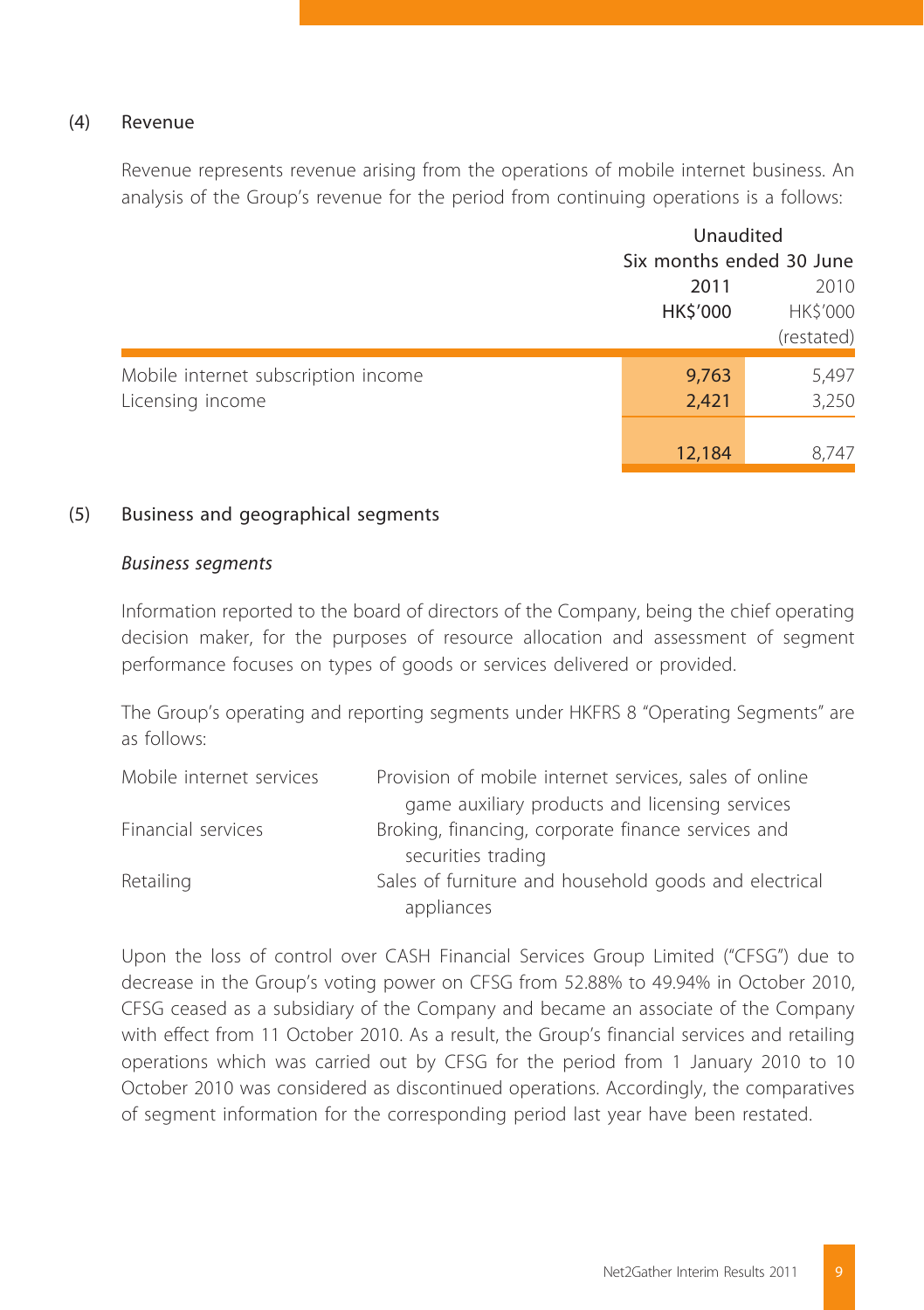### *Segment revenue and results*

*For the six months ended 30 June 2011*

|                                                                       | Continuing<br>operations                   |                                   | Discontinued operations |                   |                          |  |
|-----------------------------------------------------------------------|--------------------------------------------|-----------------------------------|-------------------------|-------------------|--------------------------|--|
|                                                                       | Mobile<br>internet<br>services<br>HK\$'000 | Financial<br>services<br>HK\$'000 | Retailing<br>HK\$'000   | Total<br>HK\$'000 | Consolidated<br>HK\$'000 |  |
| Reportable segment revenue                                            |                                            |                                   |                         |                   |                          |  |
| From external customers                                               | 12,184                                     |                                   |                         |                   | 12,184                   |  |
| Reportable segment loss                                               | (11, 266)                                  |                                   |                         |                   | (11, 266)                |  |
| Net loss on financial assets at fair<br>value through profit and loss |                                            |                                   |                         |                   | (3,381)                  |  |
| Unallocated corporate expenses                                        |                                            |                                   |                         |                   | (12, 223)                |  |
| Share of loss of associates                                           |                                            |                                   |                         |                   | (4,064)                  |  |
| Finance costs                                                         |                                            |                                   |                         |                   | (6, 814)                 |  |
| Loss before taxation                                                  |                                            |                                   |                         |                   | (37, 748)                |  |

## *For the six months ended 30 June 2010*

|                                                                | Continuing<br>operations                   | Discontinued operations                  |                       |                   |                          |
|----------------------------------------------------------------|--------------------------------------------|------------------------------------------|-----------------------|-------------------|--------------------------|
|                                                                | Mobile<br>internet<br>services<br>HK\$'000 | Financial<br>services<br><b>HK\$'000</b> | Retailing<br>HK\$'000 | Total<br>HK\$'000 | Consolidated<br>HK\$'000 |
| Reportable segment revenue                                     |                                            |                                          |                       |                   |                          |
| From external customers                                        | 8,747                                      | 124,823                                  | 484,333               | 609,156           | 617,903                  |
| Reportable segment (loss) profit                               | (5,884)                                    | 2,111                                    | 6,254                 | 8,365             | 2,481                    |
| Other income and gains<br>Net gain on financial assets at fair |                                            |                                          |                       |                   | 920                      |
| value through profit and loss                                  |                                            |                                          |                       |                   | 15,559                   |
| Unallocated corporate expenses                                 |                                            |                                          |                       |                   | (13, 174)                |
| Fair value gain on investment<br>properties                    |                                            |                                          |                       |                   | 5,100                    |
| Finance costs                                                  |                                            |                                          |                       |                   | (4,966)                  |
| Profit before taxation                                         |                                            |                                          |                       |                   | 5,920                    |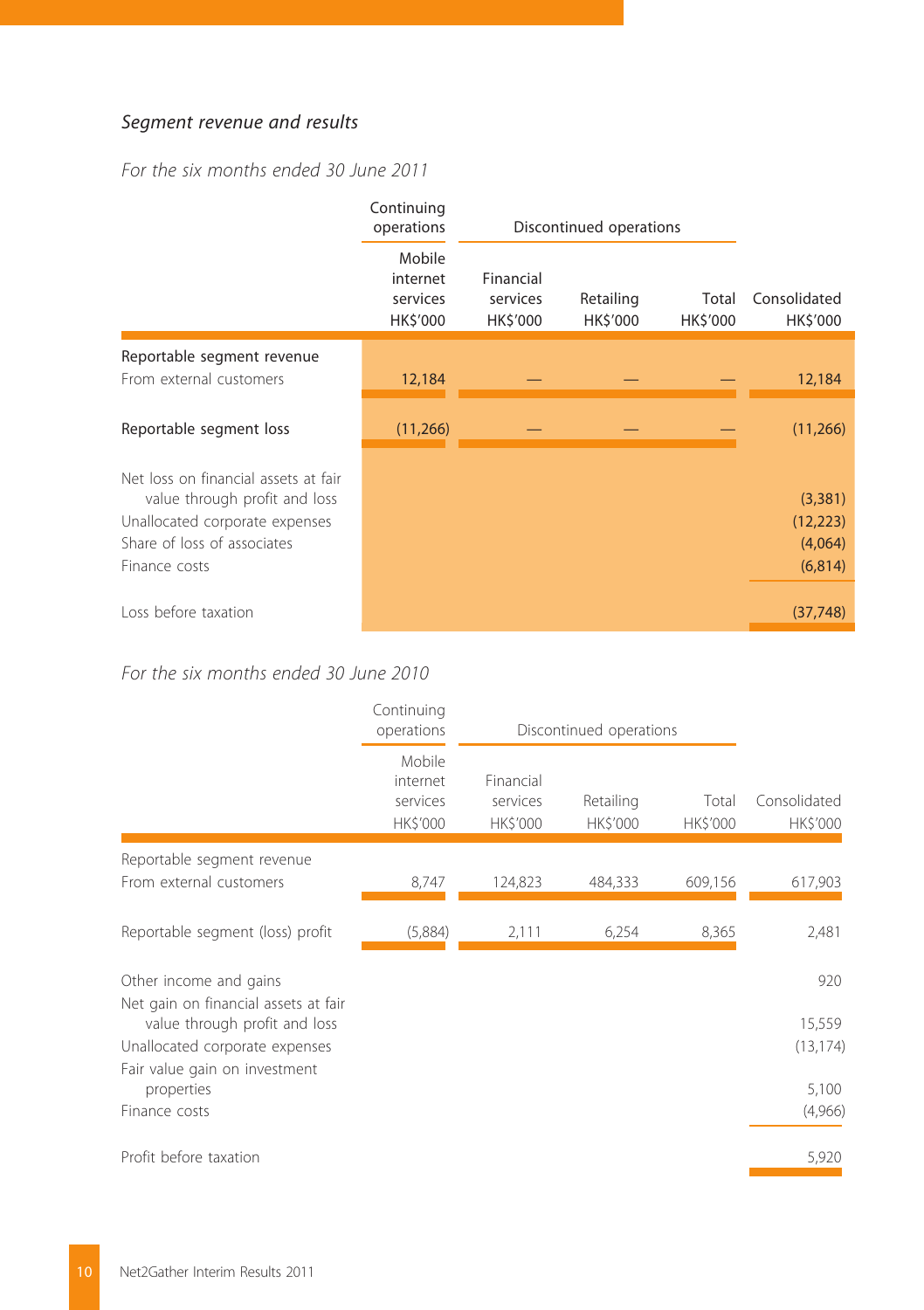Segment result represents the profit before taxation earned or loss incurred by each segment before net gain or loss on financial assets at fair value through profit and loss, other income and gains, unallocated corporate expenses, finance costs, fair value gain on investment properties and share of results of associates. This is the measure reported to the board of directors for the purposes of resource allocation and assessment of performance.

#### *Geographical segments*

The Group's continuing operation is located in the People's Republic of China ("PRC").

#### (6) Income tax expense

|                                                        | Unaudited                |                                |  |
|--------------------------------------------------------|--------------------------|--------------------------------|--|
|                                                        | Six months ended 30 June |                                |  |
|                                                        | 2011<br>HK\$'000         | 2010<br>HK\$'000<br>(restated) |  |
| Continuing operations<br>Current taxation:             |                          |                                |  |
| - PRC Enterprise Income Tax<br>- Hong Kong Profits Tax | 378                      |                                |  |
|                                                        | 378                      |                                |  |

Hong Kong Profits Tax is calculated at 16.5% of the estimated assessable profit for both periods. No provision for Hong Kong Profits Tax had been provided as the Group has no assessable profits arising in or deriving from Hong Kong for the current and prior periods.

Taxes on profits assessable elsewhere have been calculated at the applicable rates of tax prevailing in the jurisdiction in which the Group operates, based on existing legislation, interpretations and practices in respect thereof.

No deferred tax asset arising from tax losses brought forward has been recognised in the financial statements due to the unpredictability of future profit streams against which the asset can be utilised.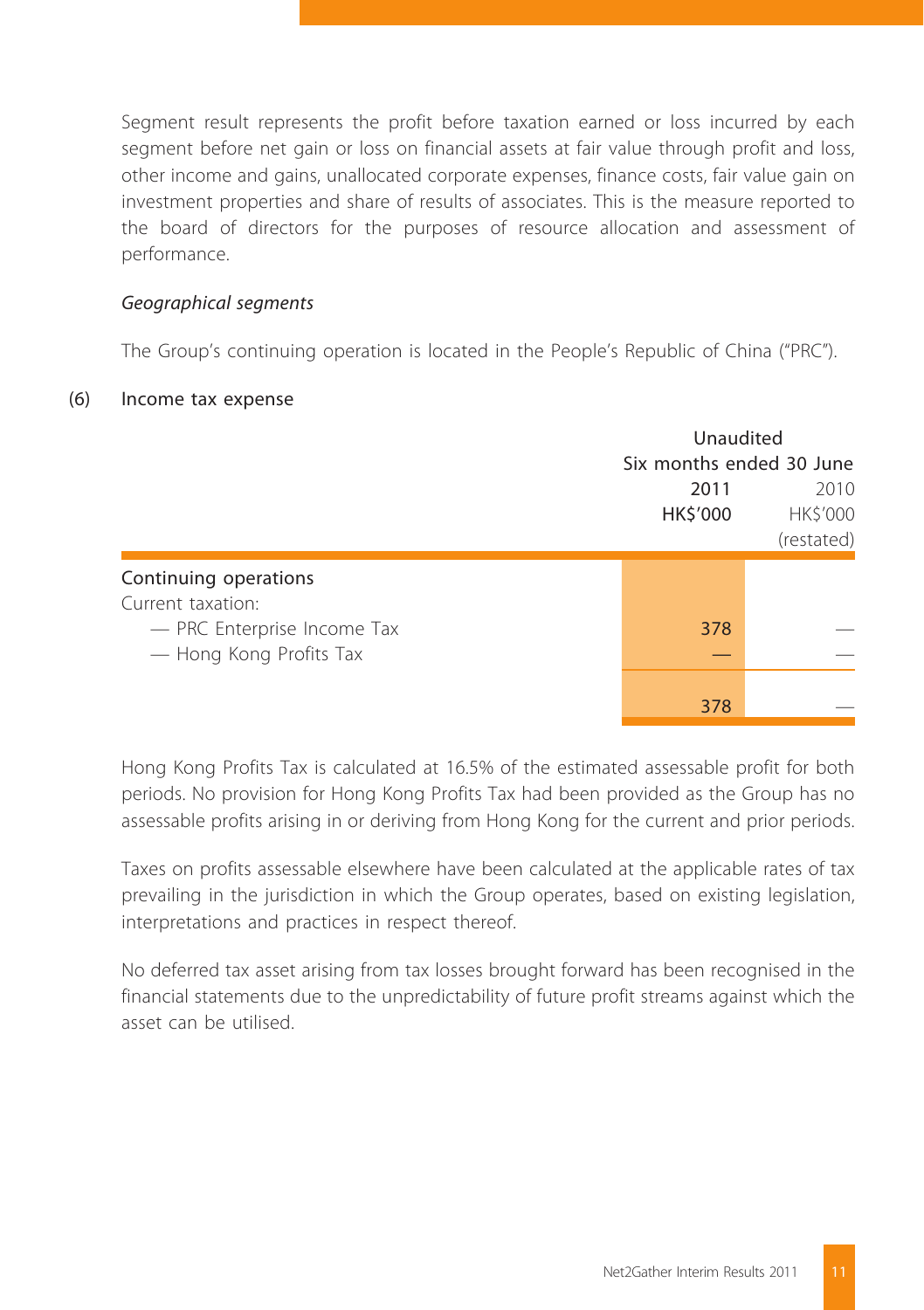#### (7) (Loss) earnings per share

#### *From continuing and discontinued operations*

The calculation of the basic and diluted (loss) earnings per share attributable to the owners of the Company for the six months ended 30 June 2011 together with the comparative figures for the prior period are based on the following data:

|                                                      |                          | Unaudited              |  |  |
|------------------------------------------------------|--------------------------|------------------------|--|--|
|                                                      | Six months ended 30 June |                        |  |  |
|                                                      | 2011<br><b>HKS'000</b>   | 2010<br><b>HKS'000</b> |  |  |
|                                                      |                          |                        |  |  |
| (Loss) earnings for the purpose of basic and diluted |                          |                        |  |  |
| (loss) earnings per share                            | (40.058)                 | 1.097                  |  |  |

The denominators used are the same as those detailed below for the (loss) earnings per share from continuing operations.

The incremental shares from assumed exercise of share options and conversion of convertible notes are excluded in calculating the diluted (loss) earnings per share from continuing and discontinued operations even though they are dilutive, because the control number (loss per share from continuing operations attributable to the owners of the Company) is antidilutive towards the potential ordinary shares.

#### *From continuing operations*

The calculation of the basic and diluted loss per share from continuing operations attributable to the owners of the Company is based on the following data:

Loss figures are calculated as follows:

|                                                                                                                                                                                    | Unaudited<br>Six months ended 30 June<br>2011<br>HK\$'000 | 2010<br><b>HKS'000</b><br>(restated) |
|------------------------------------------------------------------------------------------------------------------------------------------------------------------------------------|-----------------------------------------------------------|--------------------------------------|
| (Loss) profit for the period attributable<br>to the owners of the Company<br>Less: Profit for the period from discontinued operations<br>attributable to the owners of the Company | (40,058)                                                  | 1.097<br>(4,042)                     |
| Loss for the purpose of basic and diluted loss per share<br>from continuing operations                                                                                             | (40, 058)                                                 | (2.945                               |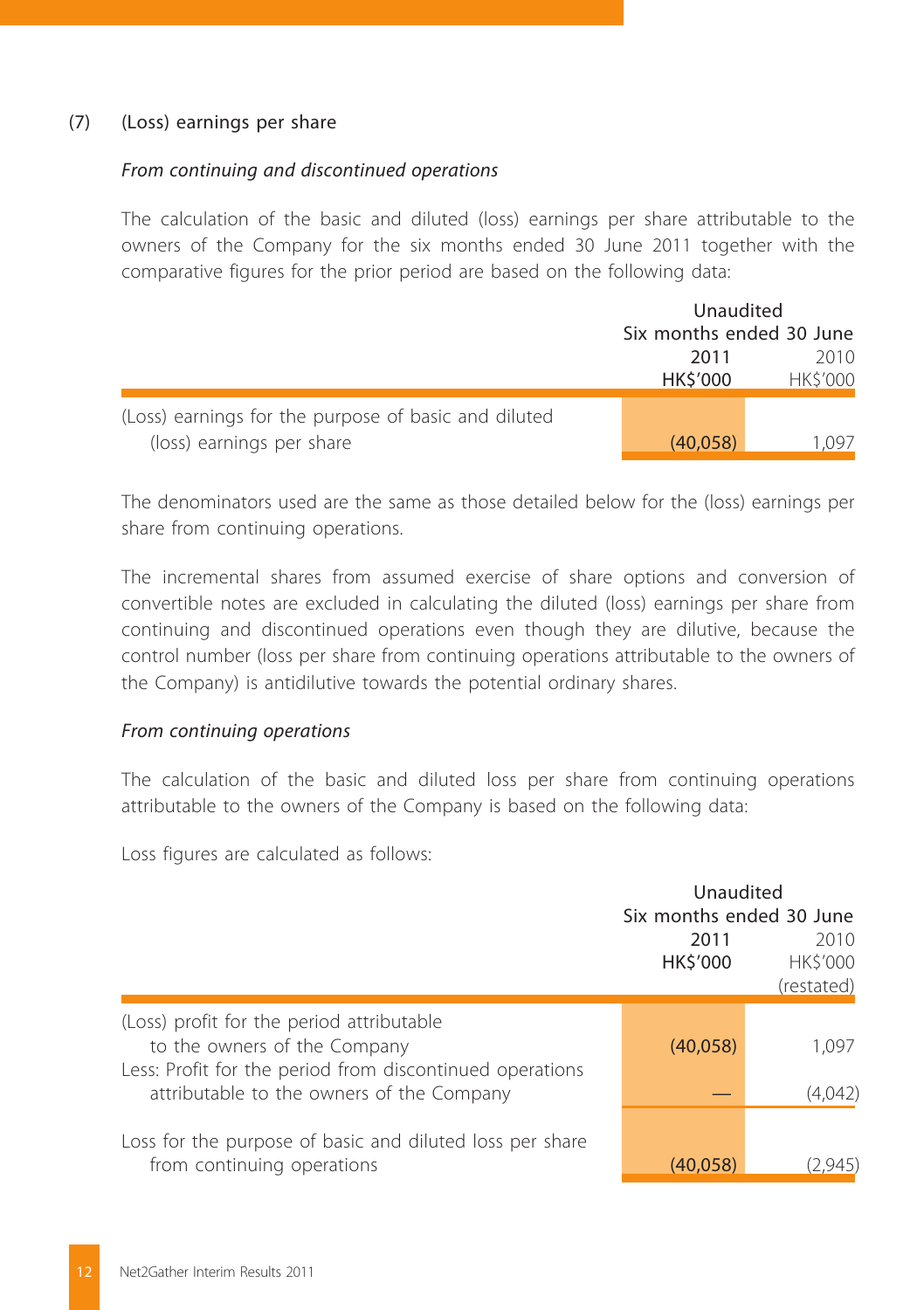|                                                                                                                           | Unaudited<br>Six months ended 30 June |              |  |
|---------------------------------------------------------------------------------------------------------------------------|---------------------------------------|--------------|--|
|                                                                                                                           | 2011<br>'000                          | 2010<br>'000 |  |
|                                                                                                                           |                                       | (restated)   |  |
| Number of shares<br>Weighted average number of ordinary shares for the<br>purpose of basic (loss) earnings per share from |                                       |              |  |
| continuing operations                                                                                                     | 3,257,935                             | 2,466,062    |  |

Pursuant to an ordinary resolution passed at a special general meeting of the Company held on 24 September 2010, a total of approximately 46,601,000 bonus shares were issued on the basis of one bonus share for every five existing shares held by the shareholders. In addition, pursuant to an ordinary resolution passed by the shareholders at a special general meeting of the Company held on 27 October 2010, each of the Company's share was subdivided into ten shares. Accordingly, the weighted average number of ordinary shares for the purpose of basic and diluted (loss) earnings per share have been adjusted for the share subdivision and the bonus issue for both periods.

The computation of diluted loss per share from the continuing operations for both periods has not assumed the exercise of share options and conversion of convertible notes as the effect of which would decrease the loss per share from the continuing operations.

#### *From discontinued operations*

Basic and diluted earnings per share for the discontinued operations for the six months ended 30 June 2010 is HK0.16 cent per share.

The denominators used are the same as those detailed above for the loss per share from continuing operations.

The incremental shares from assumed exercise of share options and conversion of convertible notes are excluded in calculating the diluted earnings per share from discontinued operations even though they are dilutive, because the control number (loss per share from continuing operations attributable to the owners of the Company) is antidilutive towards the potential ordinary shares.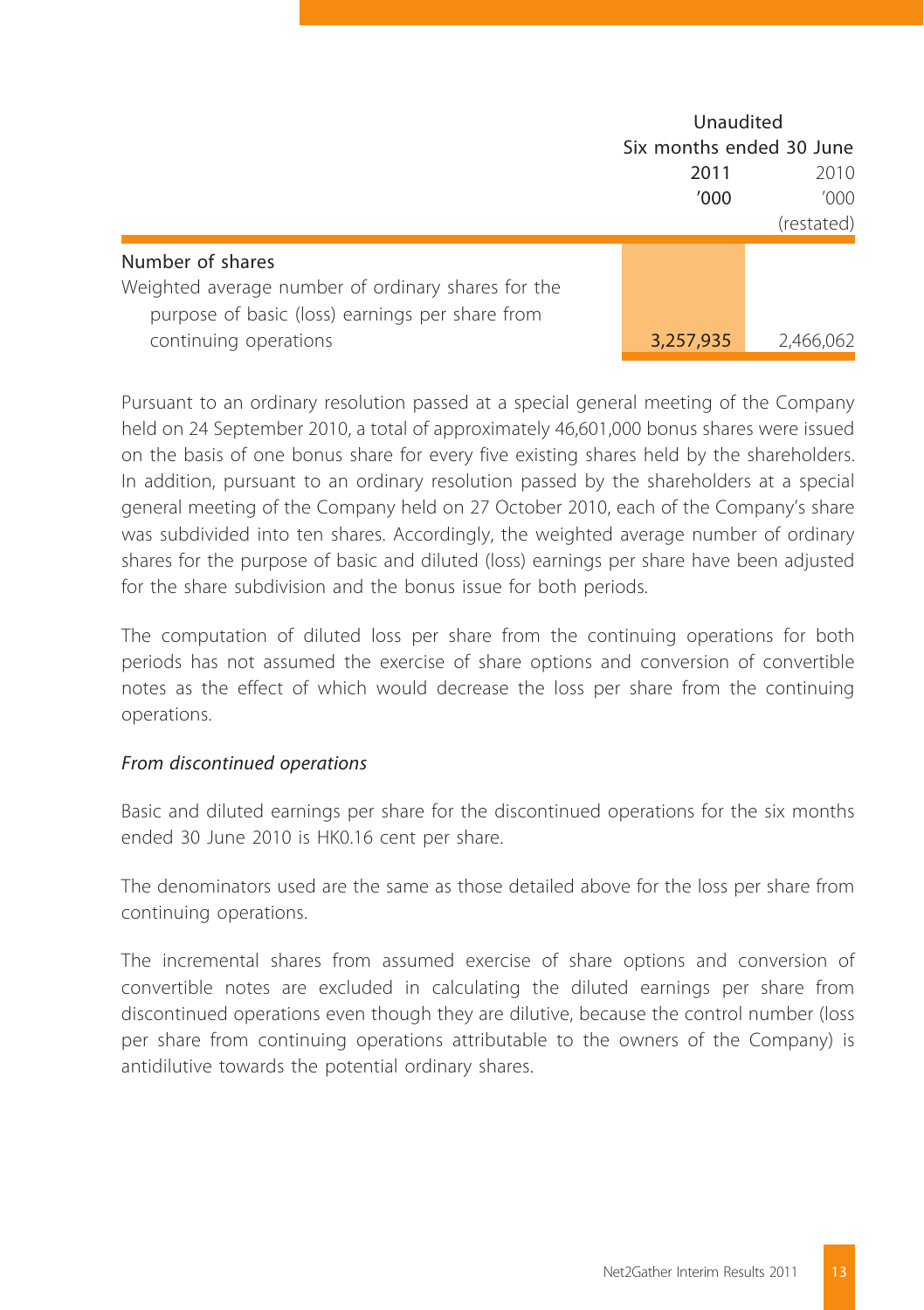#### (8) Accounts receivable

The Group allows a credit period ranging from 30 days to 90 days to its accounts receivable. The aged analysis of the Group's accounts receivable net of impairment loss based on the invoice date as at the end of the reporting period is as follows:

|                | 30 June     | 31 December |  |
|----------------|-------------|-------------|--|
|                | 2011        | 2010        |  |
|                | (Unaudited) | (Audited)   |  |
|                | HK\$'000    | HK\$'000    |  |
| Within 30 days | 6,115       | 625         |  |
| $31-60$ days   | 922         | 2           |  |
| $61-90$ days   |             | 5           |  |
| Over 90 days   | 2,051       |             |  |
|                |             |             |  |
|                | 9,088       | 632         |  |

#### (9) Accounts payable

Accounts payable principally comprise amount outstanding for the production of online game auxiliary products. The entire accounts payable are aged within 30 days.

#### (10) Financial instruments

#### *Capital risk management*

The Group manages its capital to ensure that entities in the Group will be able to continue as a going concern while maximising the return to shareholders through the optimisation of the debt and equity balance. The capital structure of the Group consists of debts, which include the borrowings, obligations under finance leases, convertible notes and equity attributable to the owners of the Company, comprising issued share capital, retained earnings/accumulated losses and other reserves. The management reviews the capital structure by considering the cost of capital and the risks associated with each class of capital. In view of this, the Group will balance its overall capital structure through the payment of dividends, new share issues as well as the issue of new debt or the redemption of existing debt. The Group's overall strategy remains unchanged throughout the period.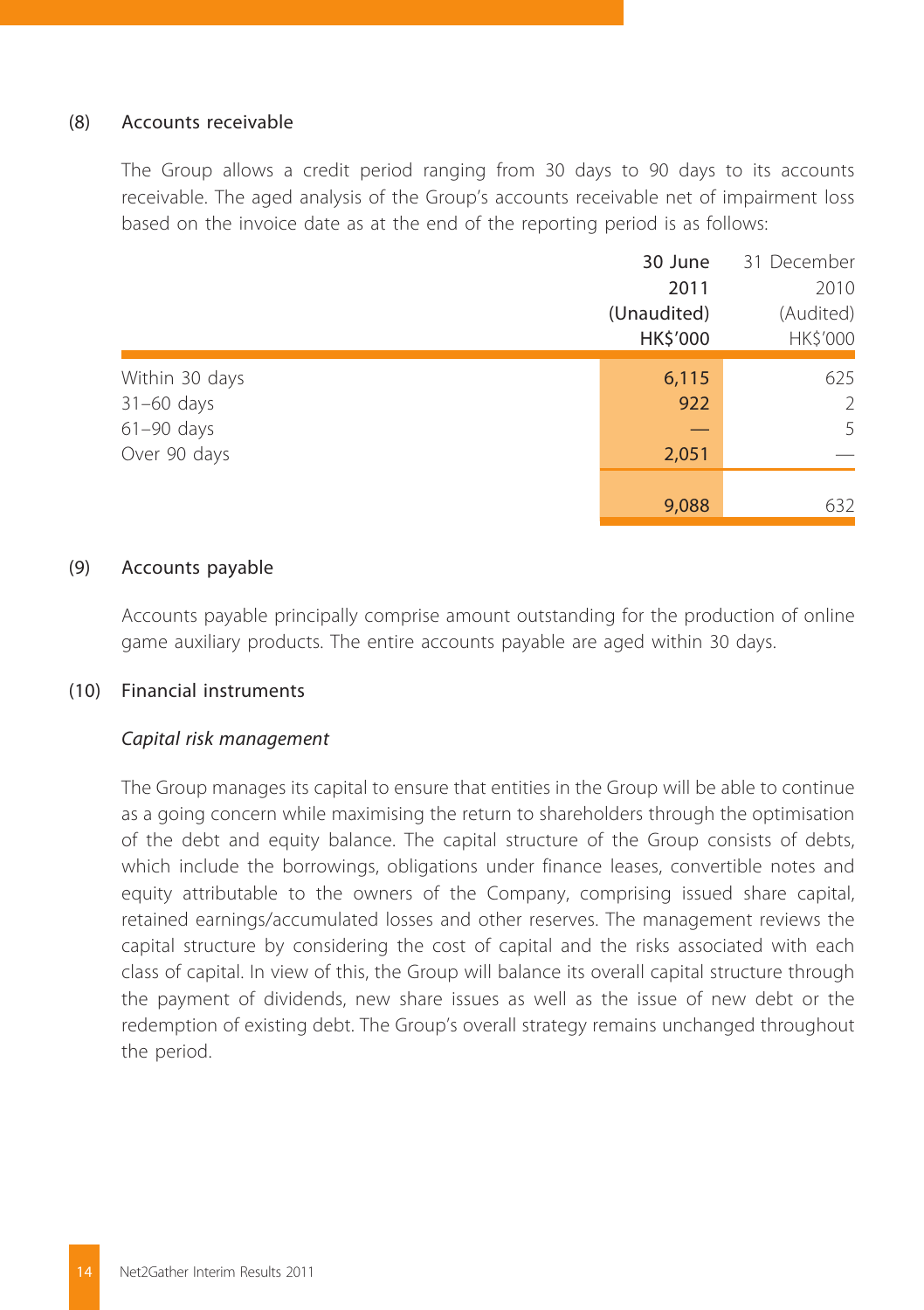#### *Categories of financial instruments*

|                                                | 30 June         | 31 December    |
|------------------------------------------------|-----------------|----------------|
|                                                | 2011            | 2010           |
|                                                | (Unaudited)     | (Audited)      |
|                                                | <b>HK\$'000</b> | <b>HKS'000</b> |
| Financial assets                               |                 |                |
| Held for trading investment                    | 8,847           | 1,875          |
| Loans and receivables (including cash and cash |                 |                |
| equivalents)                                   | 158,649         | 86,904         |
|                                                |                 |                |
|                                                | 167,496         | 88,779         |
|                                                |                 |                |
| Financial liabilities                          |                 |                |
| Amortised cost                                 | 195,839         | 208,670        |

#### *Financial risk management objectives and policies*

The Group's corporate treasury function provides services to the business units, coordinates access to domestic and international financial markets, monitors and manages the financial risks relating to the operations of the Group through internal risk reports which analyse exposures by degree and magnitude of risks. These risks include market risk (including foreign currency risk, interest rate risk and equity price risk), credit risk and liquidity risk.

The Group seeks to minimise the effects of some of these risks by using derivative financial instruments. The use of derivatives is governed by the Group's policies approved by the board of directors, which provide written principles on foreign currency risk, interest rate risk, credit risk, the use of derivatives and non-derivative financial instruments, and the investment of excess liquidity. Compliance with policies and exposure limits is reviewed by the internal auditors on a continuous basis. The Group does not enter into or trade derivative financial instruments for speculative purposes.

#### *Market risk*

#### *Equity price risk*

The Group is exposed to equity price risk mainly through its investment in listed equity securities. The management manages this exposure by maintaining a portfolio of investments with different risk.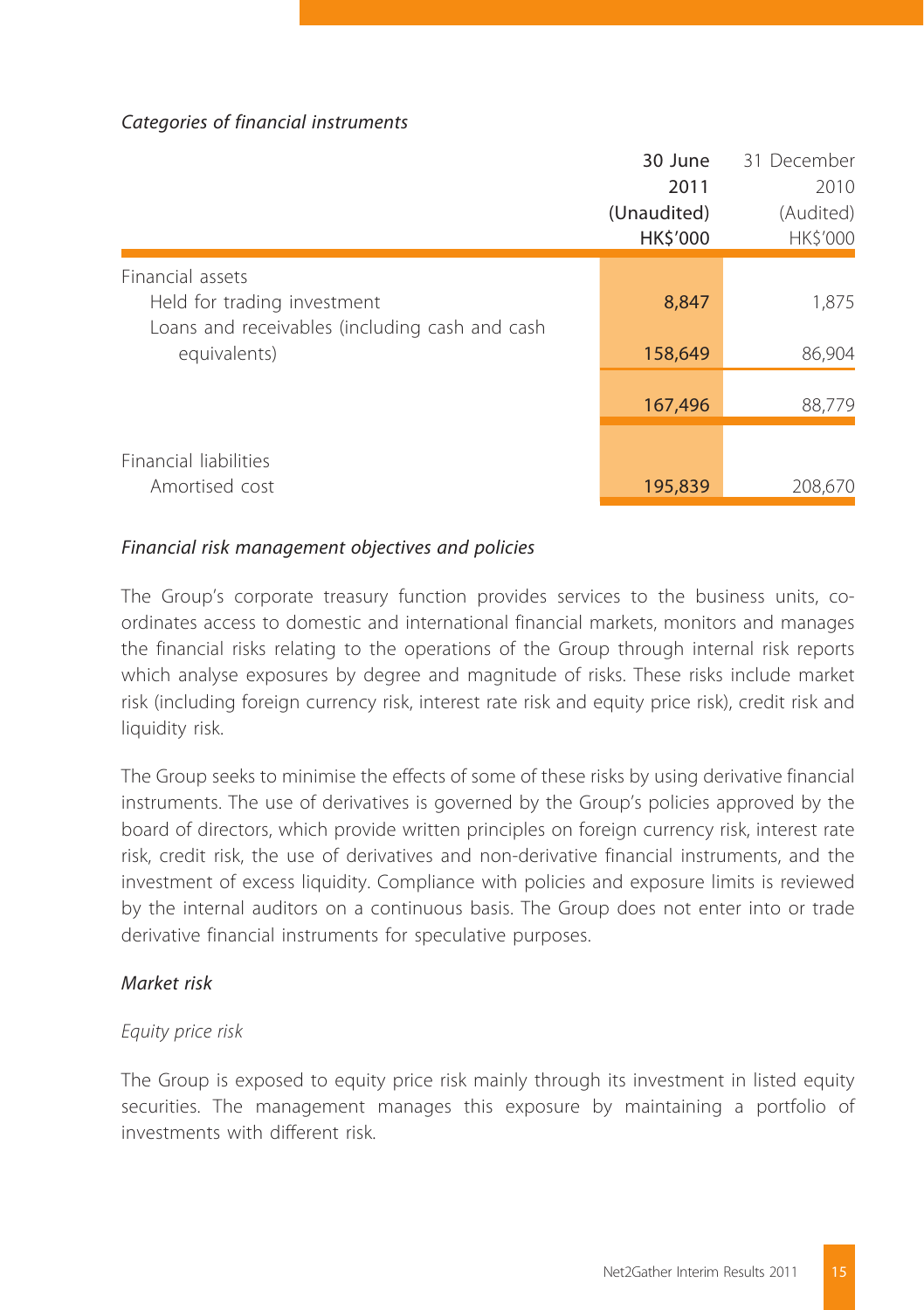#### *Equity price sensitivity*

The sensitivity analyses below have been determined based on the exposure to equity price risk at the reporting date. The analysis is prepared assuming the financial instruments outstanding at the end of the reporting period were outstanding for the whole period. In view of the financial market conditions in 2011 were similar to those of 2010, the management kept the sensitivity rate at 15% for 2011 (2010: 15%) for the purpose of assessing equity price risk. A 15 percent change is used when reporting equity price risk internally to key management's assessment of the reasonably possible change in equity price.

As at 30 June 2011, if the market bid prices of the Group's listed equity investments had been 15 percent (2010: 15 percent) higher/lower, the Group's loss would decrease/ increase by approximately HK\$1,327,000 (2010: the Group's profit would increase/ decrease by approximately HK\$2,346,000). This is mainly attributable to the changes in fair values of the listed investments held for trading.

In management's opinion, the sensitivity analysis is unrepresentative of the inherent equity price risk as the period end exposure does not reflect the exposure during the period.

#### *Interest rate risk*

The Group is exposed to fair value interest rate risk in relation to fixed-rate bank balances and fixed-rate loan receivables. The Group currently does not have a cash flow interest rate hedging policy.

The Group is also exposed to cash flow interest rate risk in relation to variable-rate bank borrowings and bank balances. The Group currently does not have a cash flow interest rate hedging policy. A 50 basis points (2010: 50 basis points) change is used when reporting cash flow interest rate risk internally to key management personnel and represents management's assessment of the reasonably possible change in interest rates.

The Group's cash flow interest rate risk is mainly concentrated on the fluctuation of Hong Kong Prime Rate and Hong Kong Interbank Offered Rate ("HIBOR") arising from the Group's variable interest rate instruments.

The sensitivity analysis is prepared assuming the variable-rate financial instruments outstanding at the end of the reporting period were outstanding for the whole period. As at 30 June 2011, if the interest rate had been 50 basis points (2010: 50 basis points) higher/lower and all other variables were held constant, the Group's loss would decrease/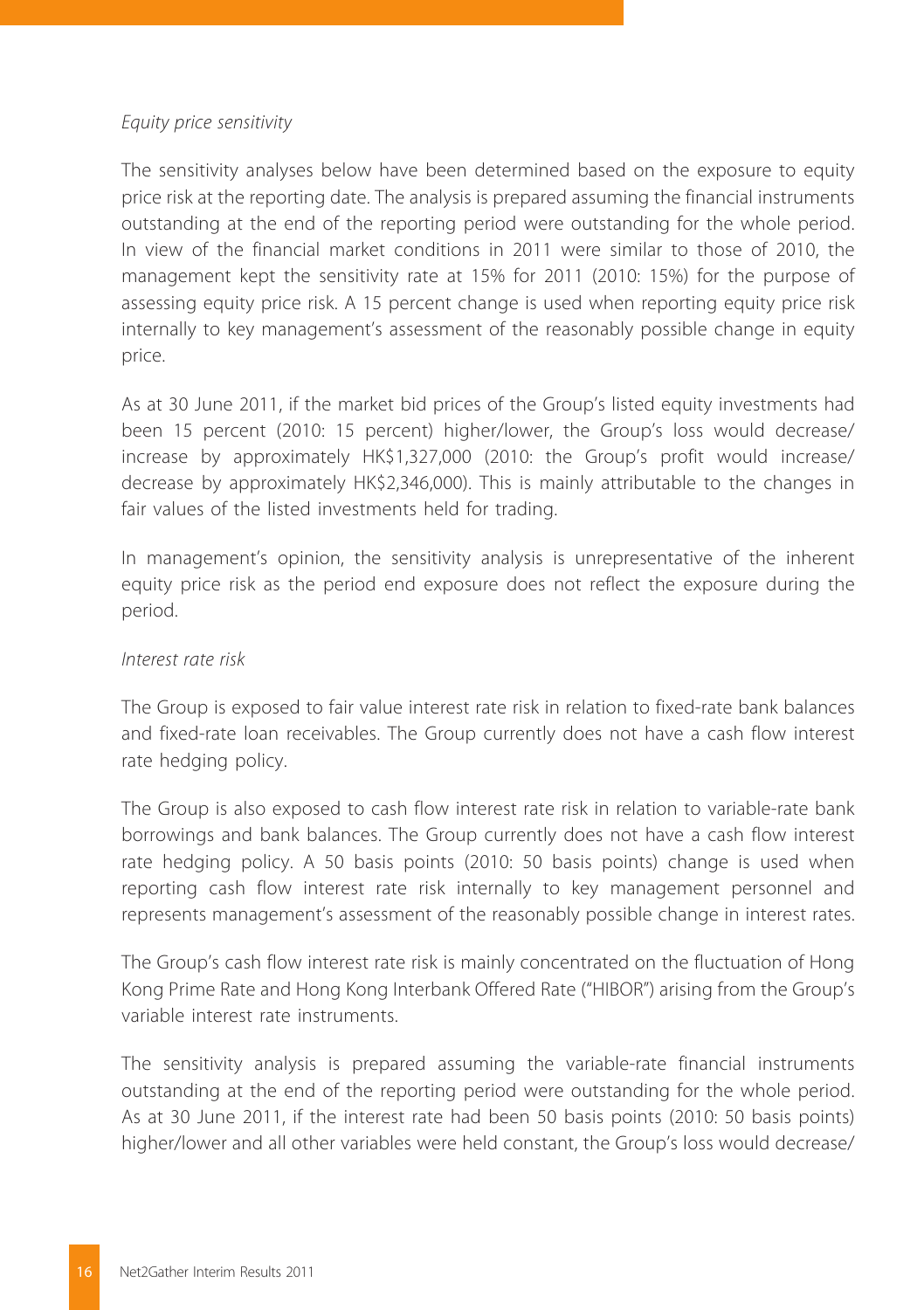increase by approximately HK\$3,800,000 (2010: the Group's profit would increase/ decrease by approximately HK\$2,800,000). This is mainly attributable to the Group exposure to the interest rates on variable-rate borrowings.

#### *Foreign currency risk*

Foreign exchange risk is the risk of loss due to adverse movements in foreign exchange rate relating to foreign currency denominated accounts receivable with foreign brokers and bank balances. The management monitors foreign exchange exposure and will consider hedging significant foreign exposure should the need arise.

More than 90% of financial assets and financial liabilities of the Group are denominated in United States Dollar ("US\$") or Hong Kong Dollars ("HK\$"). As HK\$ is pegged to US\$, the Group does not expect any significant movements in the US\$/HK\$ exchange rates. No foreign currency sensitivity is disclosed as in the opinion of directors of the Company, the foreign currency sensitivity does not give additional value in view of insignificant movement in the US\$/HK\$ exchange rates and insignificant exposure of other foreign currencies as at the end of the reporting period.

#### *Credit risk*

The Group's maximum exposure to credit risk which will cause a financial loss to the Group due to failure to discharge an obligation by the counterparties provided by the Group is arising from the carrying amount of the respective recognised financial assets as stated in the consolidated statement of financial position.

The Group has delegated a team responsible for determination of credit limits and other monitoring procedures to ensure that follow-up action is taken to recover overdue debts. In addition, the Group reviews the recoverable amount of each individual trade debts at each reporting date to ensure that adequate impairment losses are made for irrecoverable amounts. In this regards, the directors of the Company consider that the Group's credit risk is significantly reduced. The Group has no significant concentration of credit risk, as the exposure spread over a number of counterparties and customers.

Bank balances and deposits are placed in various authorised institutions and the directors of the Company consider the credit risk of such authorised institutions is low.

#### *Liquidity risk*

The Group monitors and maintains a level of cash and cash equivalents deemed adequate by the management to finance the operations and mitigate the effects of fluctuations in cash flows. The management monitors the utilisation of borrowings and ensures compliance with loan covenants.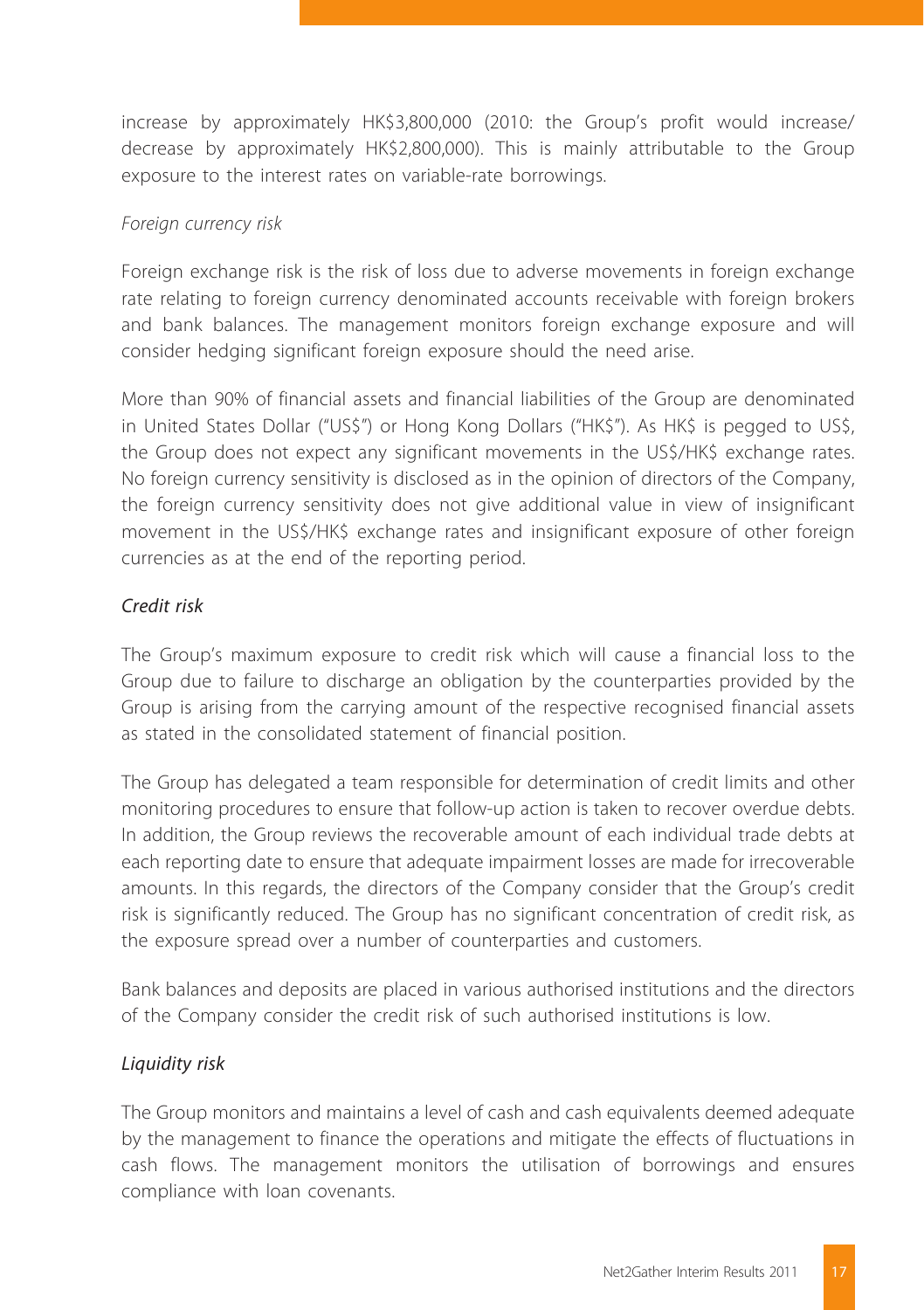#### (11) Share capital

|                                       | <b>Notes</b> | Par value<br>of each<br>ordinary<br>share<br>HK\$ | Number of<br>shares<br>'000 | Amount<br>HK\$'000 |
|---------------------------------------|--------------|---------------------------------------------------|-----------------------------|--------------------|
| Ordinary shares                       |              |                                                   |                             |                    |
| Authorised:                           |              |                                                   |                             |                    |
| At 1 January 2011 and<br>30 June 2011 |              | 0.01                                              | 30,000,000                  | 300,000            |
|                                       |              |                                                   |                             |                    |
| Issued and fully paid:                |              |                                                   |                             |                    |
| At 1 January 2011                     |              | 0.01                                              | 3,090,223                   | 30,902             |
| Exercise of share options             | (a)          | 0.01                                              | 61,200                      | 612                |
| Issue of top up shares                | (b)          | 0.01                                              | 308,000                     | 3,080              |
| Shares issued upon<br>conversion of   |              |                                                   |                             |                    |
| convertible notes                     | (c)          | 0.01                                              | 156,062                     | 1,561              |
| Issue of consideration shares         | (d)          | 0.01                                              | 95,802                      | 958                |
|                                       |              |                                                   |                             |                    |
| At 30 June 2011                       |              | 0.01                                              | 3,711,287                   | 37,113             |

Notes:

- (a) On 28 March 2011 and 31 March 2011, respective 25,200,000 and 36,000,000 share options were exercised at an exercise price of HK\$0.0942 each resulting in the issue of a total of 61,200,000 new shares of HK\$0.01 each for a total consideration (before expenses) of HK\$5,765,040. These shares rank pari passu in all respects with other shares in issue.
- (b) On 15 April 2011 and 13 June 2011, respective 100,000,000 and 208,000,000 top up shares of HK\$0.01 each were allotted to Cash Guardian Limited at a top up price of HK\$0.50 and HK\$0.51 each respectively. These shares rank pari passu in all respects with other shares in issue.
- (c) On 15 April 2011, 27 April 2011 and 17 June 2011, respective 72,028,811, 36,014,405 and 48,019,207 new ordinary shares of the Company of HK\$0.01 each were issued to Cash Guardian Limited at a conversion price of HK\$0.0833 each upon the partial conversion of the convertible notes with principal amount of HK\$6,000,000, HK\$3,000,000 and HK\$4,000,000 respectively.
- (d) On 26 April 2011 and 17 June 2011, respective 63,564,000 and 32,237,569 consideration shares of HK\$0.01 each were issued as consideration for acquisition of subsidiaries. These shares rank pari passu in all respects with other shares in issue.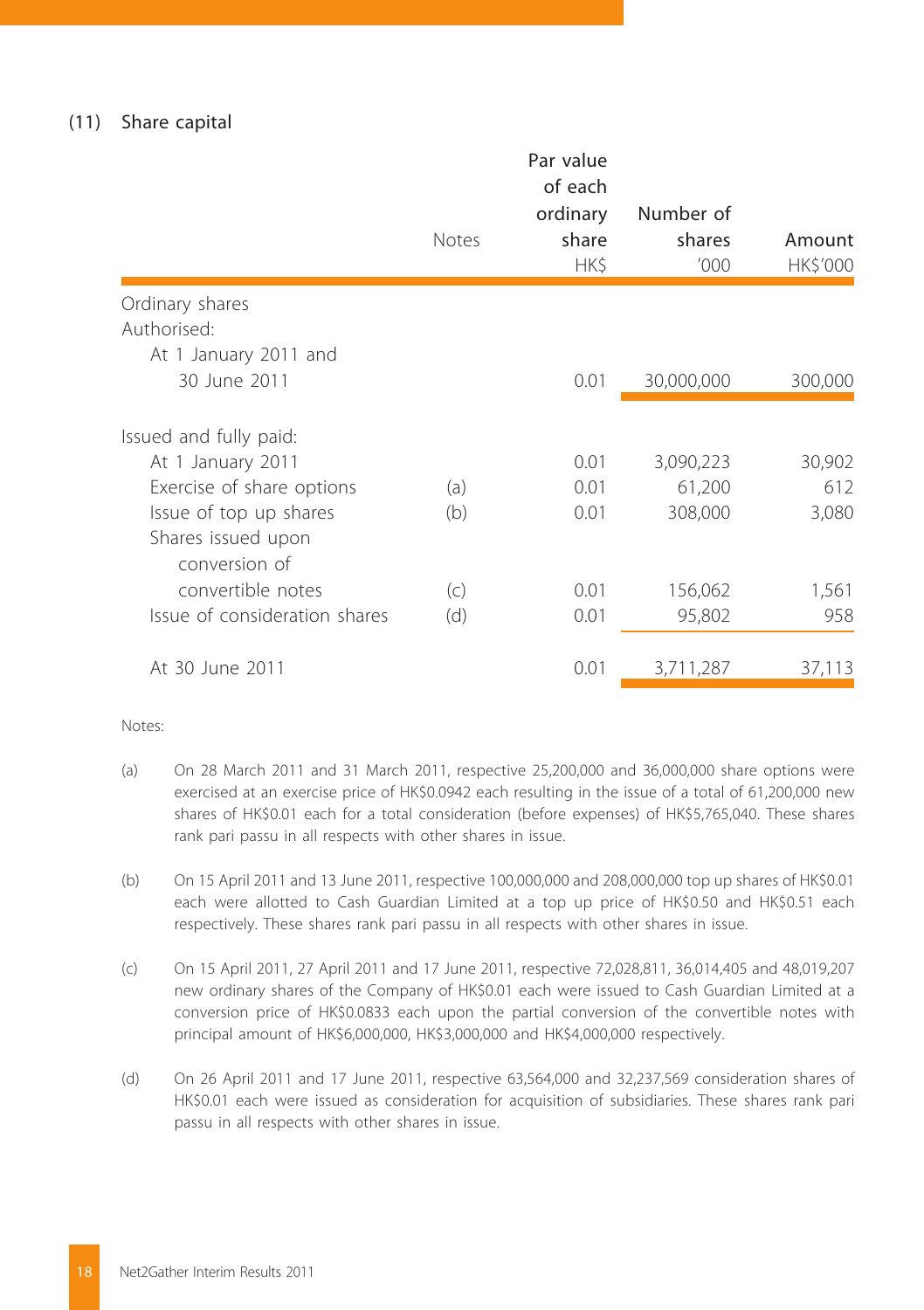#### (12) Related party transactions

The Group had the following transactions with a related party during the period:

|                                                           |              | Unaudited                |                |  |
|-----------------------------------------------------------|--------------|--------------------------|----------------|--|
|                                                           |              | Six months ended 30 June |                |  |
|                                                           |              | 2011                     | 2010           |  |
|                                                           | <b>Notes</b> | <b>HKS'000</b>           | <b>HKS'000</b> |  |
| Interest expenses paid to Cash Guardian Limited (a) & (b) |              | 241                      | 429            |  |

Notes:

- (a) During the six months ended 30 June 2011, the Group paid interest expense of approximately HK\$241,000 (2010: HK\$429,000) to Cash Guardian Limited in relation to the issue of convertible notes.
- (b) Cash Guardian Limited is the substantial shareholder of the Company.

#### (13) Dividend

|                                                         | Unaudited                |                |  |
|---------------------------------------------------------|--------------------------|----------------|--|
|                                                         | Six months ended 30 June |                |  |
|                                                         | 2011                     | 2010           |  |
|                                                         | HK\$'000                 | <b>HKS'000</b> |  |
| Dividends recognised as distribution during the period: |                          |                |  |
| 2011 Interim - Nil (2010: HK2 cents per share)          |                          |                |  |

#### (14) Contingent liabilities

On 16 March 2010, ESTsoft Corporation ("ESTsoft") filed a civil action against 上海摩力游 數字娛樂有限公司 (translated as Shanghai Moliyo Digital Entertainment Limited) ("Shanghai Moliyo"), a subsidiary of the Company, under which ESTsoft claimed that Shanghai Moliyo was infringement act against the online game licenses granted and claimed for the loss of approximately RMB8,227,000. Court procedures are still in progress. No provision has been made in the consolidated financial statement as in the opinion of the directors of the Company, the potential liability arising in connection with the case is not probable.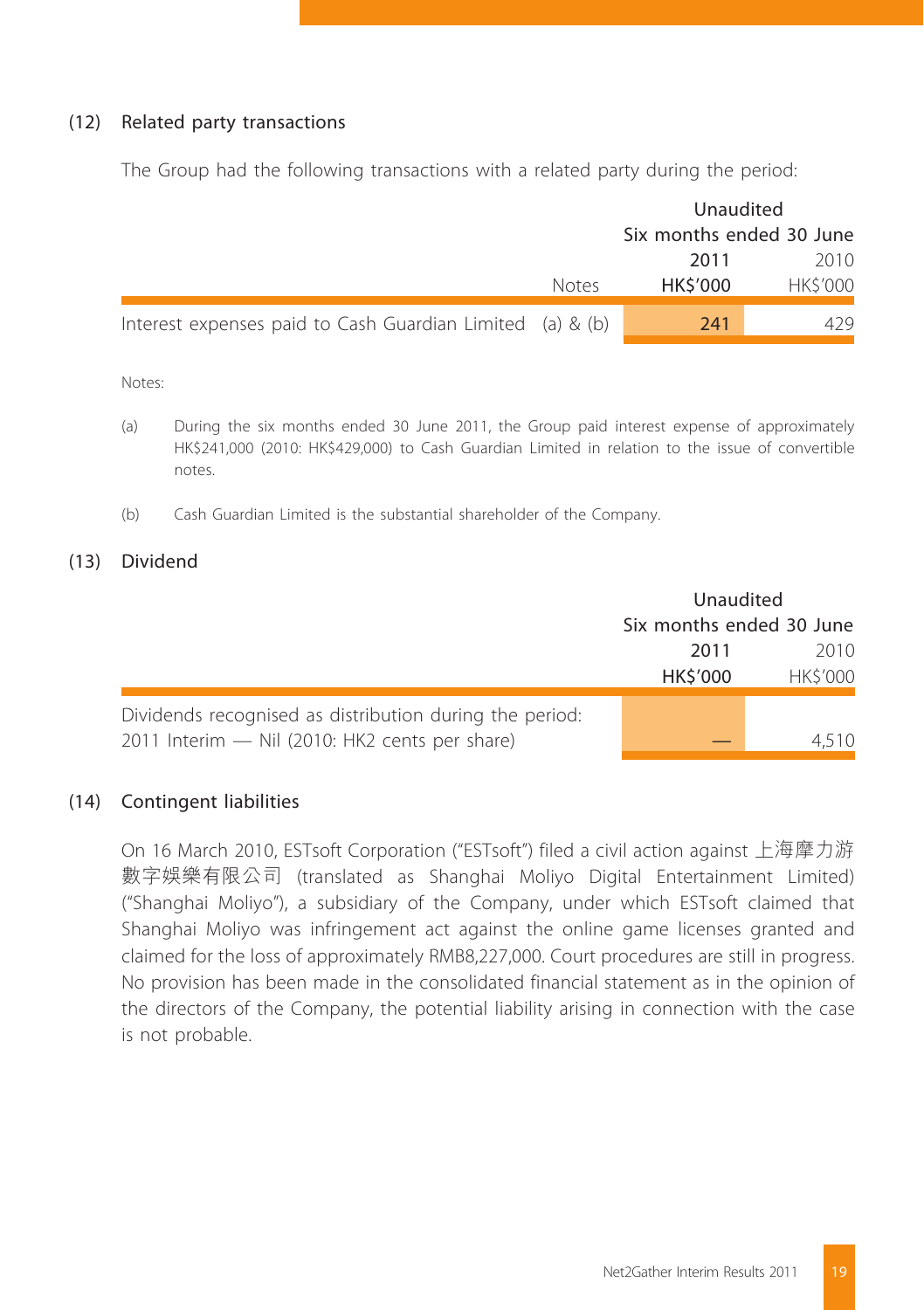## Dividend

The Board does not recommend the payment of any dividend for the six months ended 30 June 2011 (2010: HK2 cents per ordinary share based on 225,505,148 shares).

## Review and Prospects

#### Financial Review

#### *Financial Performance*

During the period under review, the Group ceased to consolidate the revenue and operating results of CASH Financial Services Group Limited ("CFSG") subsequent to the decrease in the Group's voting power in CFSG from 52.88% to 49.94% in October 2010. As such, with effect from 11 October 2010, CFSG became the Group's associate. For the six months ended 30 June 2011, the revenue and operating results of CFSG were disclosed as share of results of associates. Accordingly, the comparatives of the consolidated statement of comprehensive income for the same period last year have been restated and the operating results of CFSG were reclassified and disclosed as profit (loss) for the period from discontinued operations to conform with the presentation of the current period.

For the six months ended 30 June 2011, the online game market in the PRC remained competitive. The Group continued to implement stringent cost controls over its operations while remained dedicated to developing the two proprietary online games. During the period under review, the Group had carried out several mergers and acquisitions to expand its business into Mobile Internet services in China. The financial services business, retail and franchising operations, being the activities carried out by CFSG, had been affected by the global challenging environment and uncertainties amid the inflationary pressure in all aspects. Overall, the Group recorded a net loss of HK\$38.1 million for the six months ended 30 June 2011 as compared to profit of HK\$5.4 million (as restated) of last corresponding period.

#### Mobile Internet

To capture the ample business opportunities emerging from the tremendous growth in mobile data transmission and associated mobile data services in China soon after the Central Government's policy to converge the three networks, namely internet, telecom and television broadcasting, the Group has strategically adopted a multi-faceted approach to expand its business into online game and Mobile Internet services targeting to develop ourselves into an end-to-end Mobile Internet services powerhouse. In relation to the online game business, the Group has pursued a sustainable growth strategy to enrich its portfolio of self-developed online games in a variety of styles in order to expand its player base in both PRC and overseas markets. During the period under review, the Group had dedicated most of its resources to developing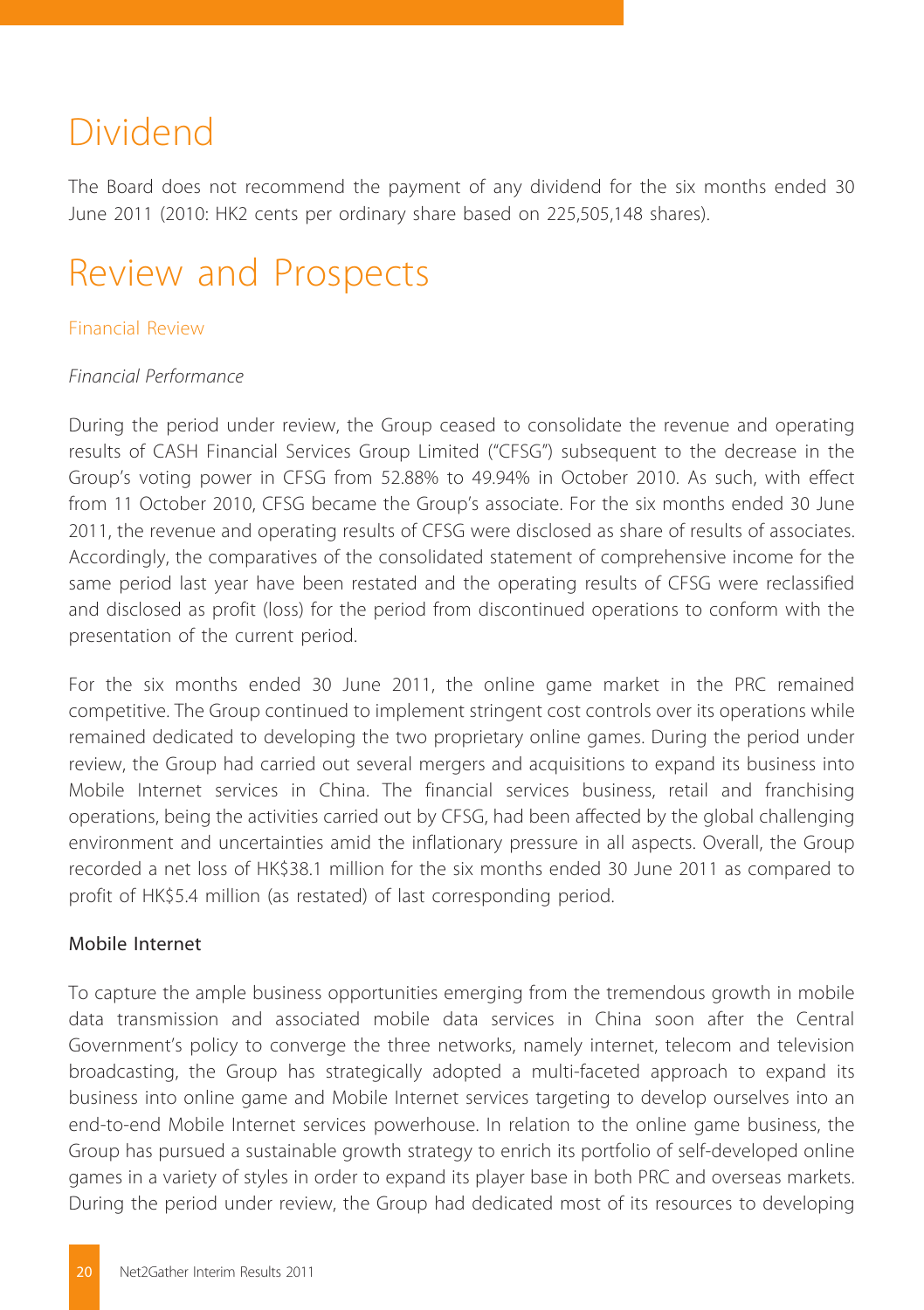two proprietary online games, namely "Tales of Ocean Fantasy" and "Superhero" which have been scheduled for commercial launch late this year or early next year. The Board is confident that the two new games will make significant contribution in revenue very soon in the days ahead. In relation to the Mobile Internet service, the Group has acquired (1) 51% equity interest in Yole Wireless Technology (Hongkong) Co., Limited ("Yole") (a leading mobile digital entertainment content provider in the PRC) and (2) Oberon Information Technology (Suzhou) Co. Ltd. ("Oberon Media (China)"), the PRC arm of a US game developer for the joint development, distribution and marketing of mobile casual and social games in China. These acquisitions will definitely bring tremendous values to the Group and accelerate our pace to capture the lucrative Mobile Internet market in China. The Group will continue to expand the Mobile Internet platform through this merger and acquisition approach and at the same time dedicate to expanding our online games portfolio. For the six month ended 30 June 2011, the Group recorded revenue of HK\$12.2 million and net loss of HK\$11.3 million as compared to revenue of HK\$8.7 million and a net loss of HK\$5.9 million of last corresponding period.

#### Financial Services

The first half of 2011 saw a period of range-trading with high volatility in the global stock market. The overwhelming concerns over the European sovereign debt crisis, the startling monetary policies of China to curb inflation and the catastrophic nuclear crisis in Japan all signified a nerve-racking investment environment. The pace of economic recovery was further battered by a serious of harsh austerity measures imposed by the Central Government such as tightening credit, increasing interest rate and raising deposit-reserve ratio aiming at suppressing inflation and slashing the surging property prices. Under such unfavourable investment sentiment, the sales momentum from last year turned to a slower pace and the average daily turnover for the first half of 2011 was approximately the same as the second half of 2010 at about HK\$73.6 billion as compared with HK\$63.8 billion for the same period last year. For the six months ended 30 June 2011, CFSG's financial services business recorded a revenue of HK\$131.6 million, up 5.4% from the same period of the previous year. The increase in revenue was mainly attributable to the remarkable increase in interest income due to the vigorous initial public offering (IPO) activities during the period under review. However, market competition on pricing remained intensive which affected our commission earnings. In addition, the sharp increase in rental cost due to renewal of tenancy agreement in late 2010 further increased our operating costs. CFSG's recent accelerated growth strategy in the personal wealth management services business in China had significantly led to a significant increase in the development costs in the first half of the year, together with the costs recognised upon options being granted to its staff and management had accounted for the sharp increase in the overall operating overheads for the period under review. However, the China personal wealth management services business had started to make a significant revenue contribution since the second half of the year. Overall, CFSG's financial services business reported a net loss of HK\$10.7 million for the six months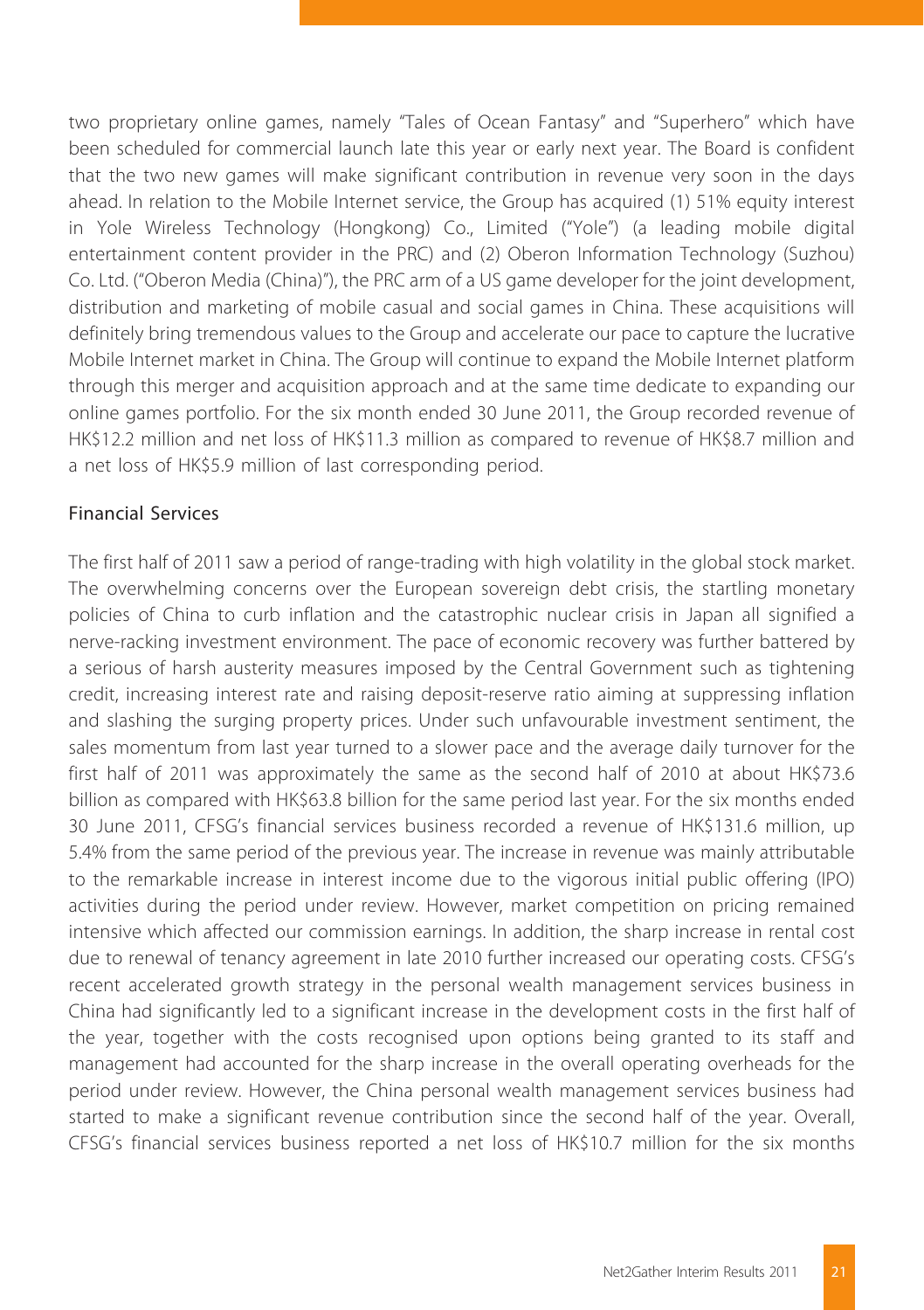ended 30 June 2011 as compared to net profit of HK\$2.1 million for the same period last year. CFSG will continue to pursue its growth strategy despite the volatile market and increasing operating costs in the inflationary environment.

#### Retail and Franchising — CRMG

The Hong Kong's Consumer Price Index (CPI) rose to a 35-month high at 5.6% year-on-year in June 2011. The sharp rise in rental cost, newly enacted statutory minimum wage and inflationary pressure of all other aspects have increased our operating expenses and further eroded our profit margin. Furthermore, in order to cool down the overheated property market, Hong Kong Government has proactively introduced measures aiming at reducing speculative activities, including high stamp duty on short-term sales, more active approach to initiate more land sales and tightening rules on mortgage lending on luxury properties. The Hong Kong property market has been slowing down from November 2010 onwards with a remarkable drop in the number of property transactions. Despite the above mentioned unfavourable factors, CRMG continued to make steady progress and recorded a revenue of HK\$522.0 million for the six months ended 30 June 2011, representing a 7.8% increase over the same period last year. In the PRC market, the China's 12th Five-Year Plan drove the growth of GDP in China and contributed to an upward momentum in consumer spending. To capture with the release of urban and rural consumption potential, CRMG has opened its first store in Guangzhou for the six months ended 30 June 2011. Its second store was opened in August 2011 and is planning to open its third store in another high-customer traffic district of Guangzhou later this year. The retail business in the PRC market is in the early investment phase and is expected to make profit contribution gradually in the coming years. For the six months ended 30 June 2011, CRMG recorded a net loss of HK\$1.1 million as compared to the net profit of HK\$6.3 million as recorded in the same period last year.

#### *Liquidity and Financial Resources*

The Group's equity attributable to the owners of the Company amounted to HK\$715.8 million on 30 June 2011 as compared to HK\$512.2 million at the end of last year. The net increase in equity was the combined results of the loss reported for the period and issue of new shares during the period.

As at 30 June 2011, the Group had total interest bearing borrowings of approximately HK\$166.1 million, as compared to HK\$190.7 million on 31 December 2010. The decrease in borrowings was due to the partial conversion of convertible notes by a substantial shareholder during the period and the repayment of bank loans. Among the above borrowings, HK\$134.4 million were secured by the leasehold and investment properties. The remaining borrowings were unsecured.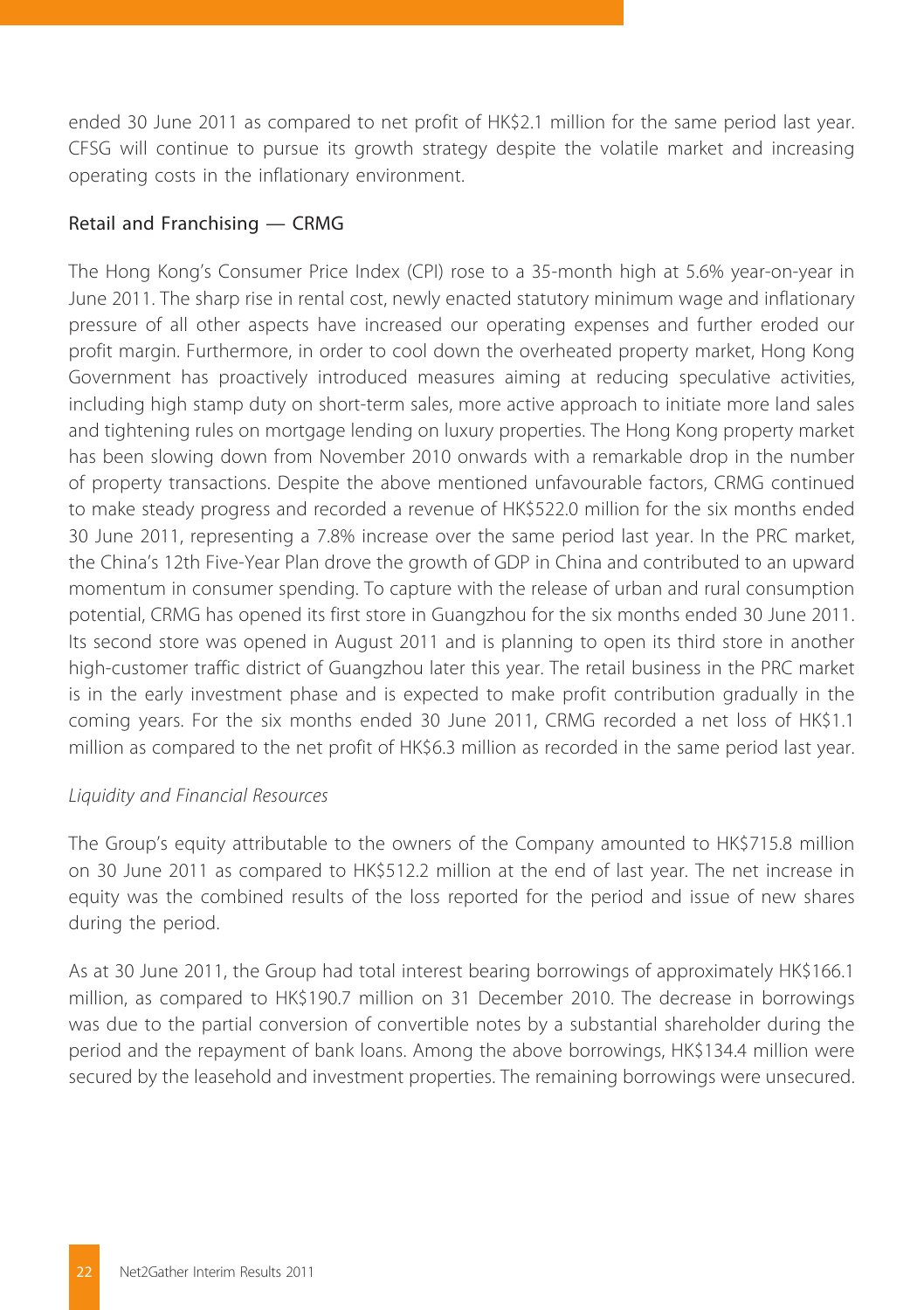As at 30 June 2011, our cash and bank balances totalled HK\$154.3 million as compared to HK\$82.0 million at the end of the previous year. The substantial increase in the cash and bank balances was mainly due to the proceeds from the issue of new shares of the Company during the period. Our liquidity ratio on 30 June 2011 was healthy at 1.1 times as compared with 0.5 time on 31 December 2010.

The gearing ratio, representing the ratio of interest bearing borrowings of the Group divided by the total equity, was 0.23 on 30 June 2011 as compared to 0.37 on 31 December 2010, which was kept at a conservatively low level.

Saved as aforesaid, the Group had no other material contingent liabilities at the period-end.

#### *Foreign Exchange Risks*

As at the end of the period, the Group did not have any material un-hedged foreign exchange exposure or interest rate mismatch.

#### *Material Acquisitions and Disposals*

On 11 January 2011, the Group announced a discloseable transaction relating to acquisition of a 51% equity interest in Yole at a consideration of RMB81,600,000 (equivalent to approximately HK\$95,602,560). The consideration was settled as to 50% in cash and as to 50% by the issue of the Company's new shares. The acquisition was completed on 26 April 2011.

On 7 June 2011, the Group announced a share transaction involving acquisition of Oberon Media (China) and deemed disposal of Moli Mobile Digital Entertainment Holdings Limited ("Moli Mobile"). The consideration of USD10,000,000 (equivalent to approximately HK\$77,800,000) was settled as to 70% by issue of Moli Mobile's consideration shares and as to 30% by issue of the Company's new shares. The transaction was completed on 17 June 2011.

Save as the above, the Group did not have any material acquisition and disposal during the period.

#### *Capital Commitments*

The Group did not have any material capital commitment at the end of the period.

#### *Material Investments*

As at 30 June 2011, the Group was holding a portfolio of listed investments and unlisted investment funds with market values of approximately HK\$8.8 million and net loss on listed investments and unlisted investment funds totally of HK\$3.4 million was recorded for the period.

We did not have any future plans for material investments, nor addition of capital assets.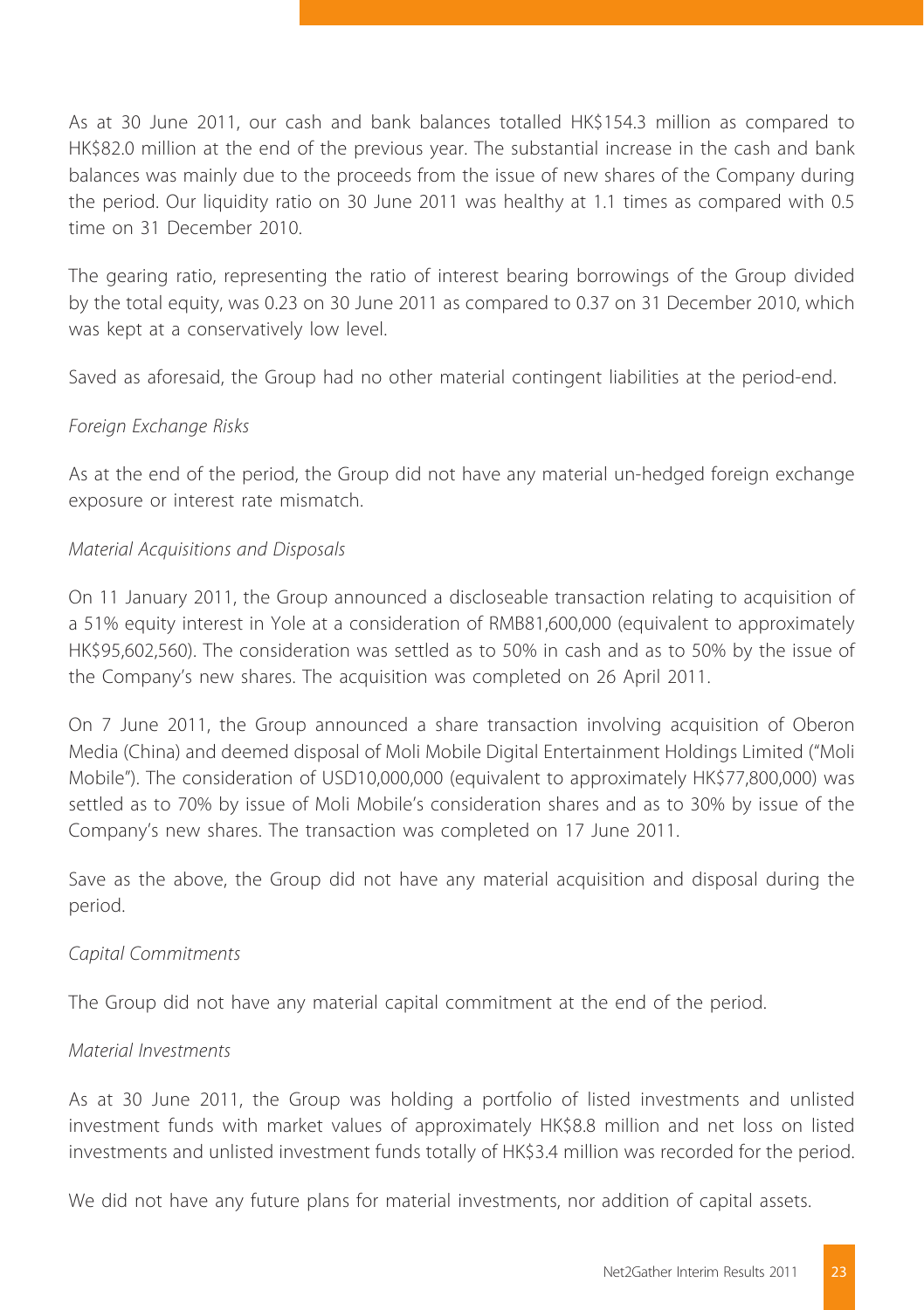#### Business Review — Mobile Internet

By aggregating outstanding Mobile Internet and PC online services into an integrated platform, including content (upstream), operations (midstream), marketing and distribution channels (downstream), Net2Gather aims to build a cross-value chain of activities to enable people to "Come-2-Gather" in an online community in China that combines Mobile, Internet and TV platforms, which is in line with the Central Government's policy of network convergence.

#### *Mobile Internet*

By the end of April 2011, the Chinese mobile handset user base had exceeded 900 million, according to China's Ministry of Industry and Information Technology. Figures from the China Internet Network Information Center showed the mobile internet user population rose from 233 million to 303 million, representing a year-on-year increase of 30%. Due to the surging popularity of smart phones, improved penetration of 3G networks and increasing diversity of application software ("apps"), users are now seeking to consume more sophisticated multimedia and interactive functions via online downloads to their mobile handsets. Hence, increasingly rich content along with more complex applications, such as games, music and ringtones, are becoming available and popular.

To seize the business opportunities in this golden era of the Mobile Internet industry, Net2Gather completed two strategic mergers and acquisitions during the period under review. The company acquired (1) Oberon Media (China), a member of the Oberon Media Group ("Oberon"), one of the largest global mobile and social game developers and an industry standard-setter on games and related content and solutions. These have been adopted by some of the world's most innovative companies, including Microsoft, AT&T, Electronic Arts, Orange France and Yahoo!. Net2Gather also acquired (2) a majority stake in Yole from Injoy Information Technology Company Limited. Yole is a leading and fast-growing market player in the Mobile Internet industry in China.

Following the completion of the acquisition of Oberon Media (China), a support center was set up in Suzhou to provide technical support for Oberon's games. We have already completed the porting and localization of two mobile games, and formed distribution agreements with two leading mobile content publishers in China. We also intend to seek strategic partnerships with leading mobile content developers and publishers in North America and Japan in order to introduce quality mobile game titles into China.

Yole currently owns a diverse portfolio of apps, including mobile games, ringtones, and animations, among others. The aggregated number of apps downloads has been growing, reaching 40 million during the period under review. One of the most popular apps, "Skin Wizard", recorded over 30 million downloads across Android, Symbian and MTK mobile operating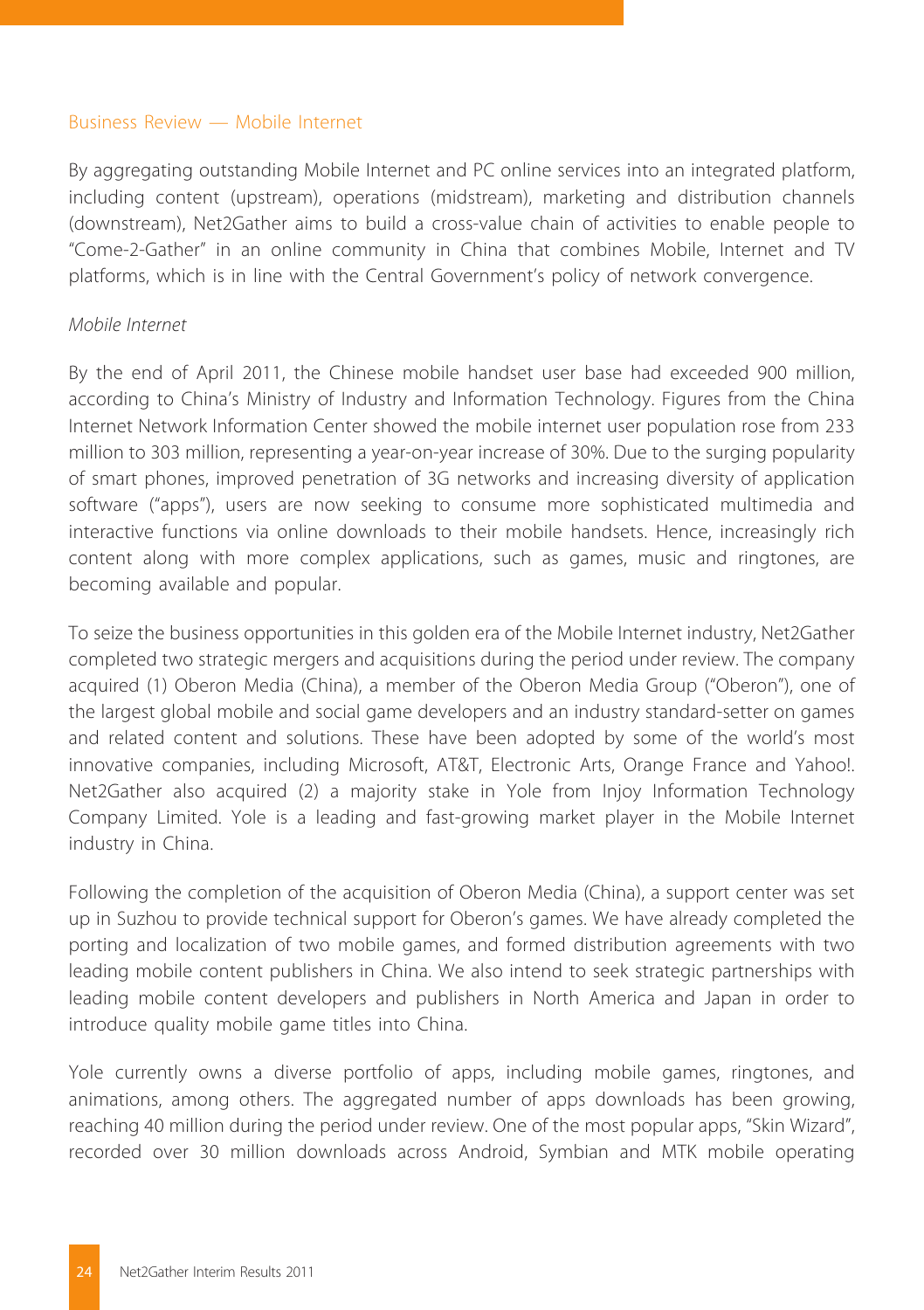platforms. The company has formed strategic partnerships with China Mobile and China Unicom, and is among the first batch of partners for the "Mobile Market", being established by China Mobile, and the release of a proprietary smart phone, known as the "Uphone", by China Unicom.

Yole has developed a location-based social networking service (SNS) platform called "Meyouto" for mobile handset users in China. The closed-beta version is set to be released in the first quarter of 2012. It is expected to be formally launched by the second half of 2012, with enhanced system functionality and content. Due to increasing shipment and market potential of smart phones, especially the Android operating system, Yole will actively seek further opportunities to co-operate with mobile handset developers for pre-installation of mobile apps and gaming content to achieve more extensive promotional coverage.

Given Oberon and Yole's role as key digital entertainment content providers and distributors, Net2Gather is seeking to accelerate both pace and scope to form a complete value chain for our Mobile Internet business and capitalize on the significant development of the Mobile Internet industry. We will further extend our distribution capability through the TV platform.

#### *Online Gaming*

According to the Ministry of Culture, the online gaming market reached RMB34.9 billion in 2010, representing a year-on-year increase of 26.2%. Despite the slower rise in market size compared with previous years, the user base continued to experience strong growth. Online gamers reached over 120 million in 2010, representing a year-on-year increase of 37%. Among those, 92.5% of the market share was attributable to PC online gaming market, while the Mobile Internet gaming market accounted for the rest.

The Ministry of Culture of the PRC issued its "Tentative Measures for Online Game Administration" ("Tentative Measures") in 2010. As the first ministry-level rules specifically governing the regulation of China's lucrative online gaming market, the Tentative Measures apply to the development and operation of online games, virtual currency for online games, as well as virtual currency transaction services. Further implementation of the Tentative Measures is expected to create a healthier and more regulated operating environment for the sustainable growth of the online gaming market.

Headquartered in Shanghai with over 300 dedicated employees, including about 200 gaming research and development (R&D) professionals, Net2Gather operates its PC online gaming business through subsidiary Moliyo, which has a subscriber base of more than 40 million for its existing award-winning online games.

The veteran game developer recently developed two much-anticipated Massively Multiplayer Online Role-playing Games (MMORPGs), known as "Tales of Ocean Fantasy" and "Superhero". During the period under review, we completed several user acceptance tests for these two games, with increasingly positive reception from gamers. "Tales of Ocean Fantasy", a 2.5D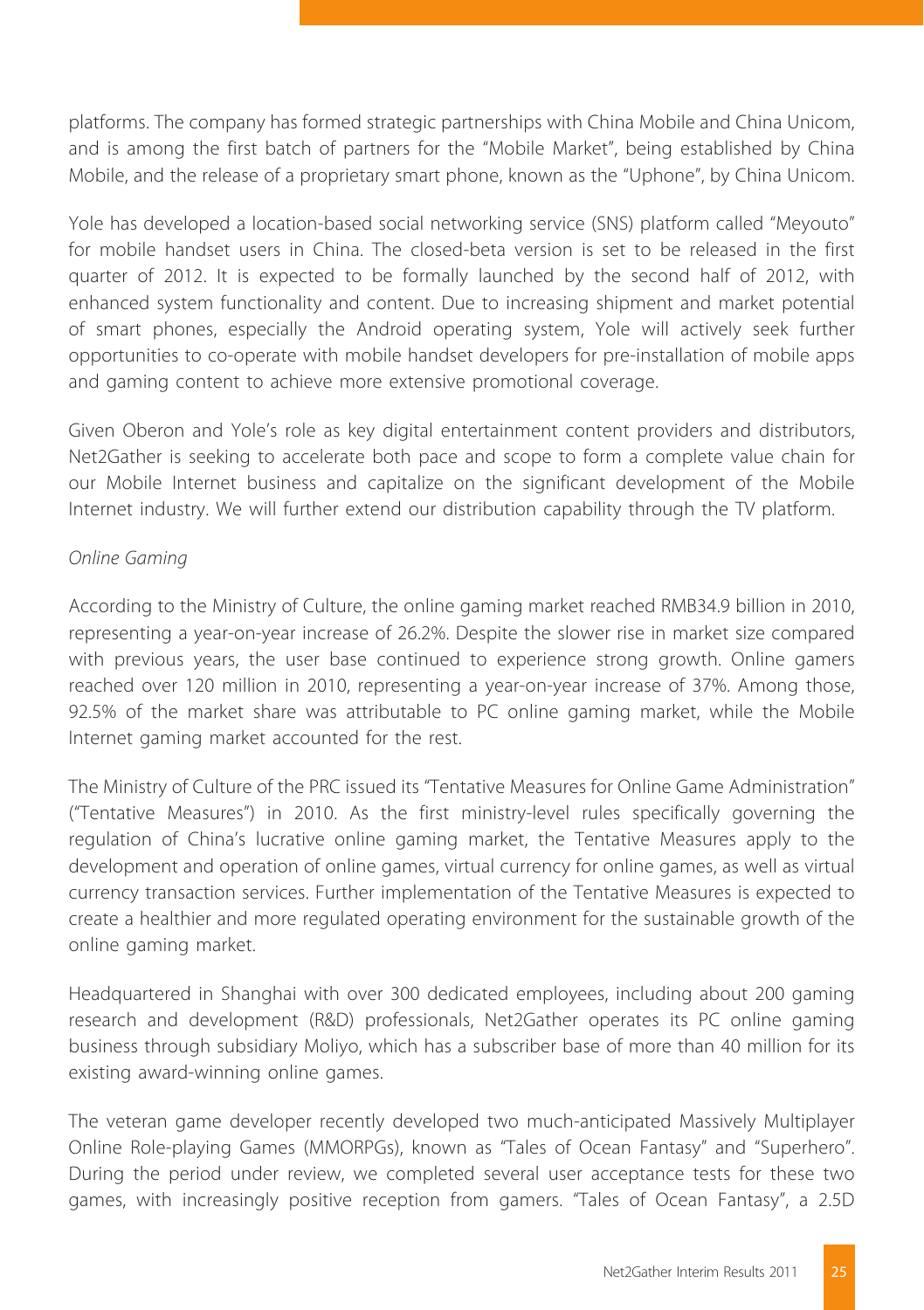MMORPG revolving around the battle to rebuild an island wonderland, will be launched in the third quarter of 2011. A cross-platform promotional and operational strategy will be implemented, as the social game version for a browser-based platform and casual game versions for mobile phones will be developed soon. "Superhero" is a 3D console-like MMORPG using innovative next-generation game engine techniques in a stunning fantasy world. It is eagerly awaited after being named one of the Best Self-Developed Online Games in China's prestigious Golden Plume Awards in 2010. "Superhero" is scheduled to be launched by the end of 2011 or early next year.

In addition, during the period under review, we provided several patches with content updates for our award-winning MMORPG, "King of Pirates", for our overseas licensees. We received the Overseas Development Award for Domestic Game Developers in the Golden Phoenix Awards at the China Game Industry Annual Conference in recognition of our outstanding performance in overseas publishing markets, including North America, Russia, Taiwan and Southeast Asia.

We will continue to dedicate resources to research and development and raise our operational efficiency. We will look for licensing opportunities to add well-received game titles from overseas developers to our online entertainment platform and further enrich our product portfolio. We will also leverage our extensive publishing network to license our self-developed MMORPGs to first-class overseas publishers to generate scalable licensing income streams for our operations.

#### Business Review — Financial Services

#### *Broking*

On the back of cautious investment activities amid uncertainties, CFSG's broking business witnessed gross operating revenue of HK\$89 million in the reporting period, falling 12% over the same period last year. On the other hand, overall IPO activities jumped more than two times year-on-year to HK\$171,199 million, which helped accelerate the margin loan interest income of CFSG. Margin loan interest income hit HK\$20 million, growing more than 50% compared with that of the previous corresponding period. In view of the active commodities market and soaring clients' demand, we strengthened the marketing efforts on commodities brokerage with satisfactory results, especially when the gold price reached its historical peak in the first half the year. In view of the changing market landscape, we adjusted the different categories of brokerage business to cater for different customer segments and product mix, with special efforts to further strengthen our CASHon-line e-trading and iOS mobile trading systems.

#### *Wealth Management*

Thanks to our China strategy, the business division continued to record steady growth despite intense competition and unsettled market conditions.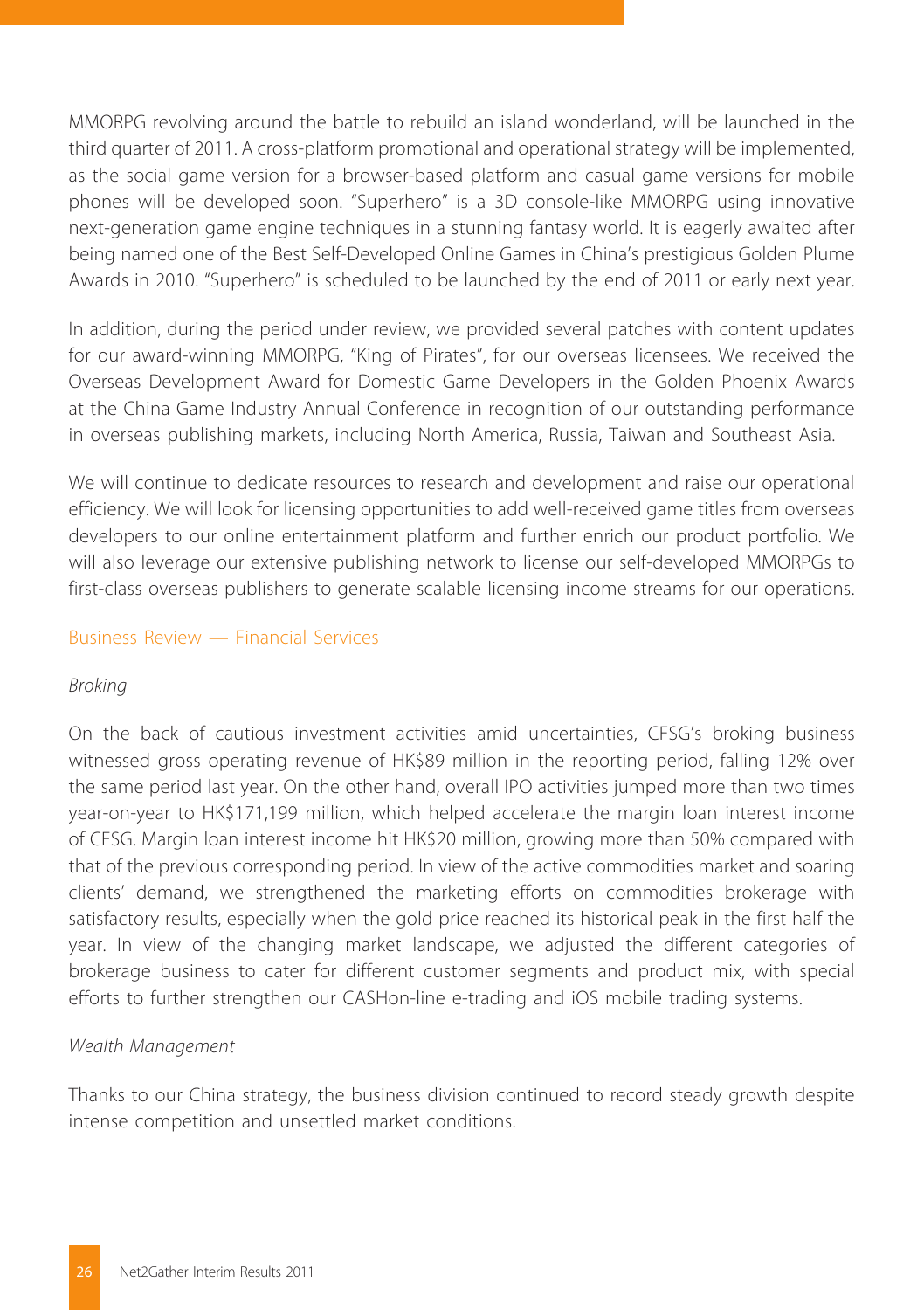By leveraging the research capability in China, the business unit successfully introduced a number of model portfolios geared towards clients with different risk appetite. This new product not only serves to complement our third-party offerings, but also provides unique and personalised services to suit the needs of our clients and deepen the firm-client relationships.

With an objective to smooth out revenue volatility and increase income diversity, the unit continued to strengthen the advisory team with added service and research capability to serve high-value clients. Under this prestige programme, clients receive active portfolio management and other valued-added services. This offering has helped to attract new funds from both within and outside the existing business system.

Looking ahead, the division will continue to recruit qualified agents and provide systematic staff training on product knowledge and marketing skills to enhance productivity. The unit will continue to devote more resources to the development of the China market with a view to significantly increasing its new business volume. In so doing, it will leverage on the existing platform in China and expand its presence in the Southern provinces.

#### *Asset Management*

During the stagnant market condition in the first half of 2011, we focused on the sectors which were less affected by US and European debt crises and the tight monetary policy in China, such as Macau gambling industry, luxury retail business and the raw material sectors. The amount of Asset Under Management (AUM) rose mildly in the first half of 2011 compared with the end of December 2010 and our portfolio outperformed the benchmark index during the period under review.

Looking forward, China's inflation rate is expected to peak in the fourth quarter of 2011 and we expect the China government to gradually relieve monetary tightening policy in the last quarter of 2011. As the global investment sentiment is still fragile, the Hong Kong stock market is likely to be volatile in the short to medium term, clients are therefore more inclined to consult our professional asset management services in order to catch the fleeting investment opportunities. As such, we believe that our AUM and revenue such as performance fee and management fee will experience a reasonable growth.

#### *Investment Banking*

IPO activities in Hong Kong continued to grow in the first half of 2011. For the six months ended 30 June 2011, more than 30 companies were listed on the Main Board which raised a total of over HK\$170 billion. The newly listed companies include a world renowned fashion brand, the largest travel luggage company in the world, and a leading integrated producer and market of commodities with worldwide activities. It demonstrated that Hong Kong is an international financial centre which offers remarkable fund raising opportunities to both international and companies in Mainland China.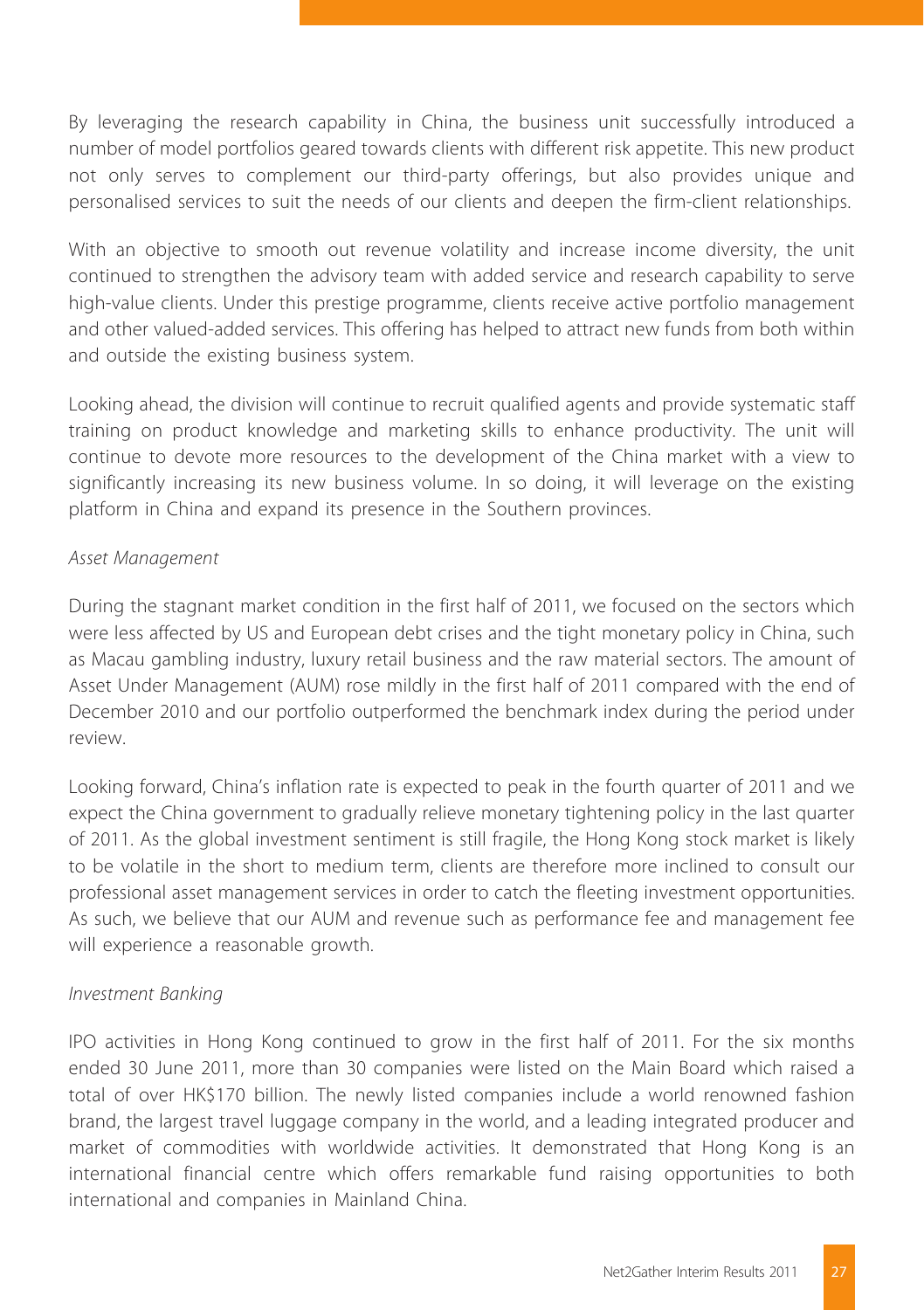During the period under review, the investment banking unit successfully assisted clients in completing corporate transactions and fund raising exercises. In addition, we secured a number of mandates in respect of sponsoring IPOs. In the future, we will continue our strategy to focus on financial advisory and corporate transactions and take a proactive approach to placing and fund raising for existing and new clients.

#### *China Development*

One of the Group's key strategies in recent years is to focus on business development in China. With that, the Group continues to dedicate more resources to the Mainland China in 2011 with a view to enhancing the driving force of the development. In so doing, we set up three new offices in the first half of this year. These include Nanjing, Qingdao and Chengdu. Together with the existing locations in Beijing, Chongqing, Shenzhen, Xian, Xiamen and the headquarters in Shanghai, we now have 9 service centres across the country. Each office actively participates in investment seminars organised by local partners to provide educational information on wealth management and investment. These joint events have been effective in raising our profile and promoting our brand to prospective clients. The chance to meet the investing public face-toface in exhibitions and seminars has helped us deepen our relationships with our Mainland clients and the local partners.

As part of the branding strategy, we have been working closely with the local financial media to promote our corporate brand. Our research materials have been quoted frequently in wellknown prints and the research professionals appearing regularly in broadcast. These activities have helped enhance our brand awareness among the local sophisticated investing public. We believe brand recognition is crucial for the development of our business.

We plan to expand our coverage by opening new offices in cities that present significant potential for business development over the medium terms. Our objective is to continue to build our brand, networks and connections in preparation for the eventual opening up of the market.

#### *Other development*

The landscape of the global financial market has been changing with the advancement of information technology, mobile devices and proliferation of financial products. During the period, we have developed and launched our iPhone and iPad apps which are widely accepted by the investors and ranked top among the financial apps. In addition, the algo trading team has successfully developed trading models and strategies and made significant contributions to the Group especially in the volatile market.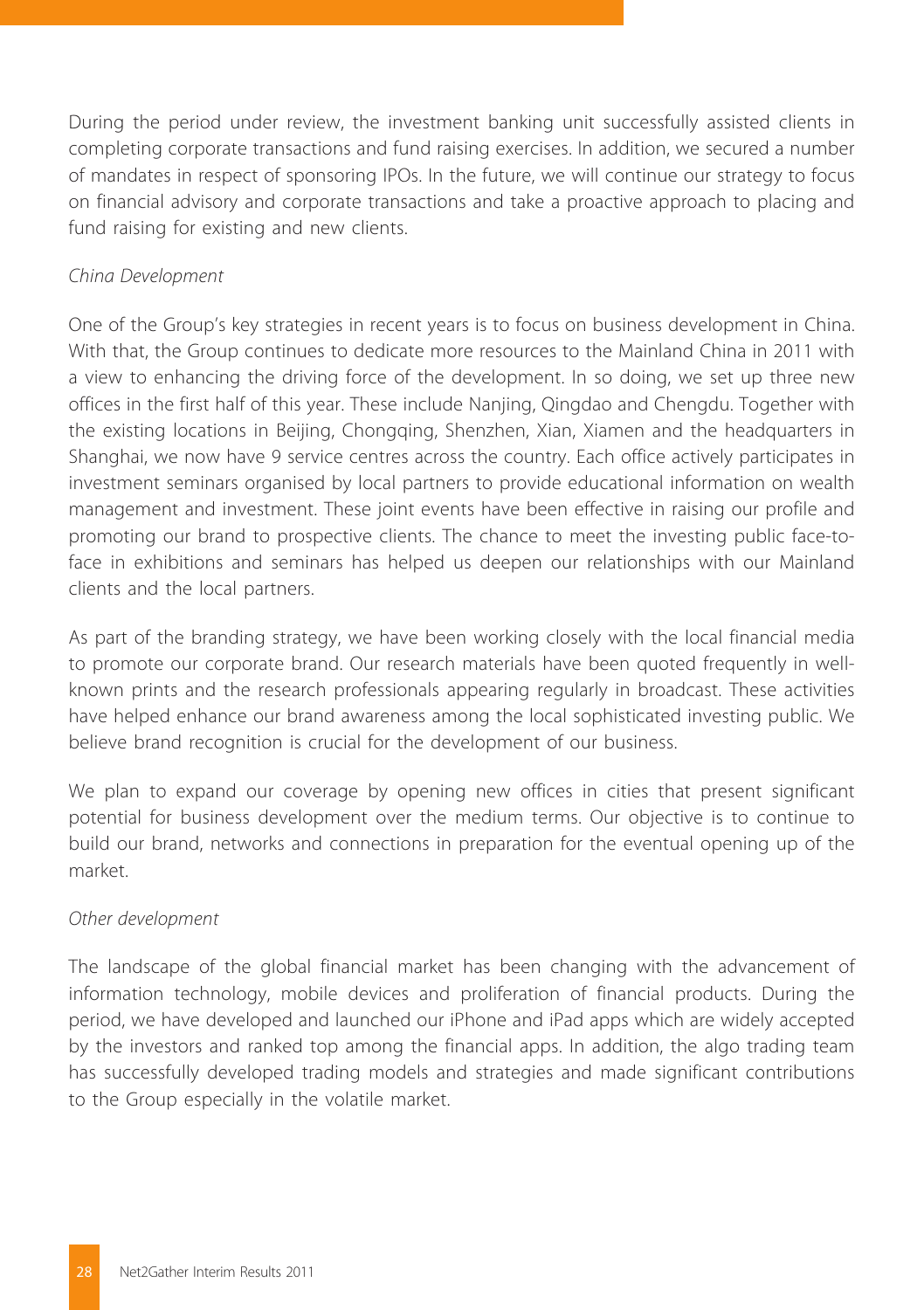#### Business Review — Retailing and Franchising

During the period, we opened two new stores in Tseung Kwan O and Tsing Yi, bringing the total number of Pricerite outlets in Hong Kong to 35 by the end of June 2011. We also continued our store revamp programme to provide customers with cosier and more modern shopping environment. In all revamped stores, we added more room settings to demonstrate different mix-and-match ideas of our home furnishing products. Further, we also built an iProduct corner in most revamped stores to display our digital product catalogues and latest promotions using iPad devices.

While social media becomes an essential part of everyone's daily living, Pricerite launched its official facebook page early this year. Riding on this more interactive platform, we are communicating with customers on value-adding services and entertainments such as household tips, games, blogs, member's corner and general enquiries.

During the period, we have expanded our in-house product design team to cope with the increasing works on product development. With strengthened product development capability, we introduced more self-developed products with enhanced aesthetics value and unique features to better serve our customers in both Hong Kong and Mainland China.

In fact, new product introductions were carried out in both Hong Kong and Mainland China. CRMG has established another retail brand 生活經艷 in China and the first 生活經艷 concept store was opened in Tianhe District, at the center of Guangzhou, in May 2011. The second store was opened in August in Yuexiu District, a popular shopping area in the city. Most merchandise carried in 生活經艷 was designed in-house and was well coordinated in store.

Pricerite's commitment in excellent shopping experience and in green movement were recognised again in 2011 when we received the 2011 Outstanding QTS Merchant — Silver Award, ranking the second among 30 participating retail practitioners in the category "Department Stores, Home Decorations Products & Personal Care Products". In addition, Pricerite was awarded the 5 Years Plus Caring Company Logo and the Bronze Award of Hong Kong Awards for Environmental Excellence (Retailers Sector).

#### Outlook

The unresolved European debt crisis and impact of downgrading of credit rating of the US continue to affect the international stock market sentiment and the global economy, though it is believed that across the Asia Pacific region recovery may continue and likely outperform the US and European counterparts if the situations in the US and Europe will be stabilising or at least not significantly deteriorating further.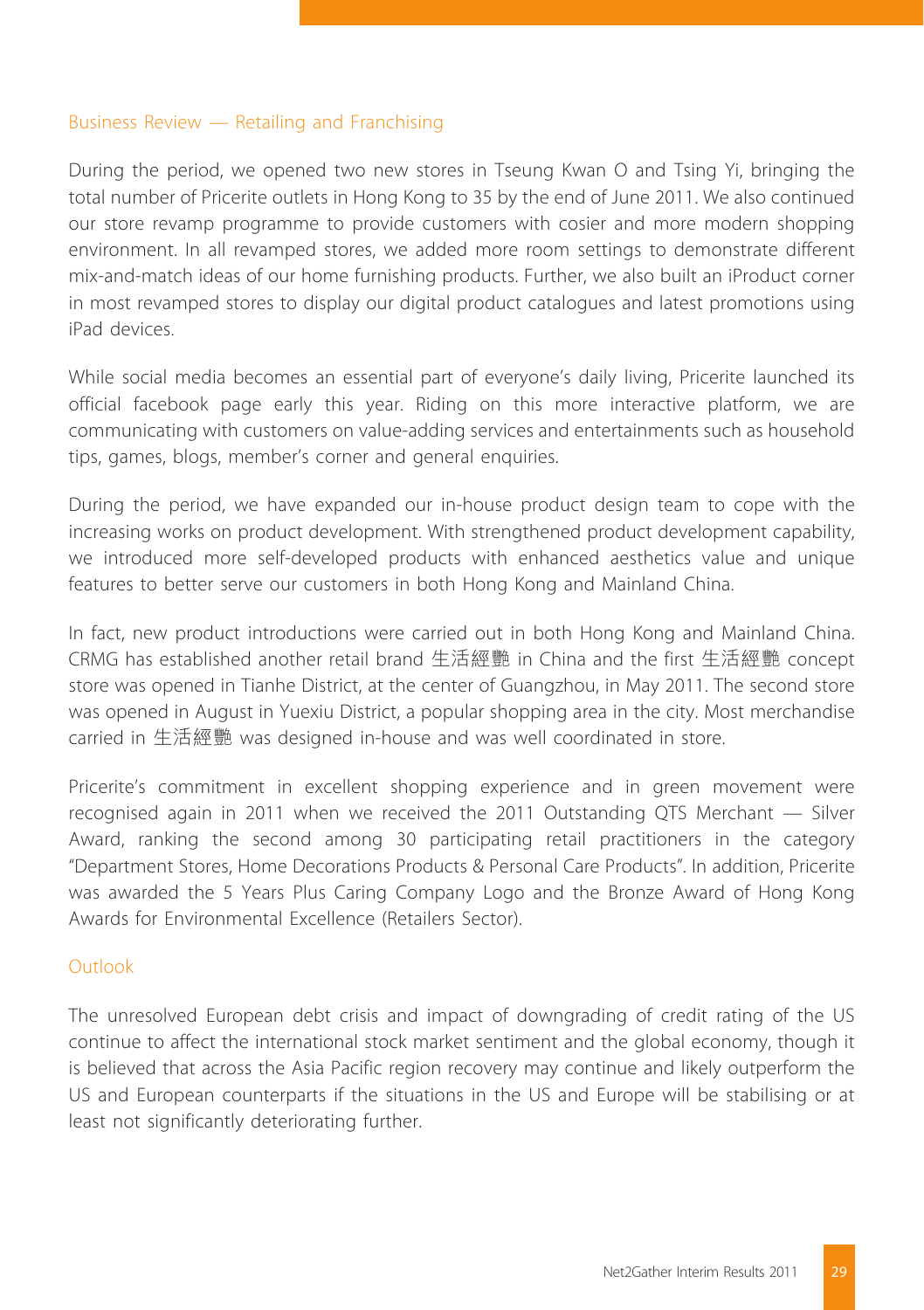Global inflation is expected to continue mounting and will not recede any time soon. Tight money supply and credit conditions may drag down the pace of economic recovery while Europe is still mired in debt. The slow economic recovery in the US and Europe may suggest implementation of further quantitative easing plans such as QE3 which may lead to corresponding actions in China. The need to hedge against inflation may subside and fewer funds are expected to speculate on the commodities market, relieving the overheat commodities market. On the other hand, the Central Government has recently announced a series of measures to encourage two-way investment and trade between Hong Kong and the Mainland, and to strengthen Hong Kong's position as the offshore RMB trading centre for China. These measures are considered to be key driving forces for the Hong Kong economic growth in the coming quarters.

#### Corporate Strategy

Looking ahead, the Group continued to be cautiously optimistic towards various push and drag forces of the global economy. Facing with uncertainties in the market, the Group will continue to diversify our revenue mix to shape the future of our business. With our unparalleled understanding of the evolving market, industry, economy, strategic and regulatory trends, we will continue to position ourselves as the preeminent provider of financial and retail services. To take advantage of the China's 12th Five-Year plan, we aim to tap into the mainland market in order to expand our international businesses. As part of our core strategy to compete in the market, we continue to improve our electronic trading platform including our internet trading platform to satisfy the versatile needs of our clients in Hong Kong and Mainland China and making further investment in the IT infrastructure to maintain our leadership position as a technology driven fully fledged financial services company with comprehensive range of services and products. Although challenges amid persistently high rental costs, increasing wages and inflation which will all result in surging operating expenses, we will continue to increase our operating efficiencies and tally our business strategies in response to the changing market landscape with a view to positioning ourselves to capture the opportunities ahead.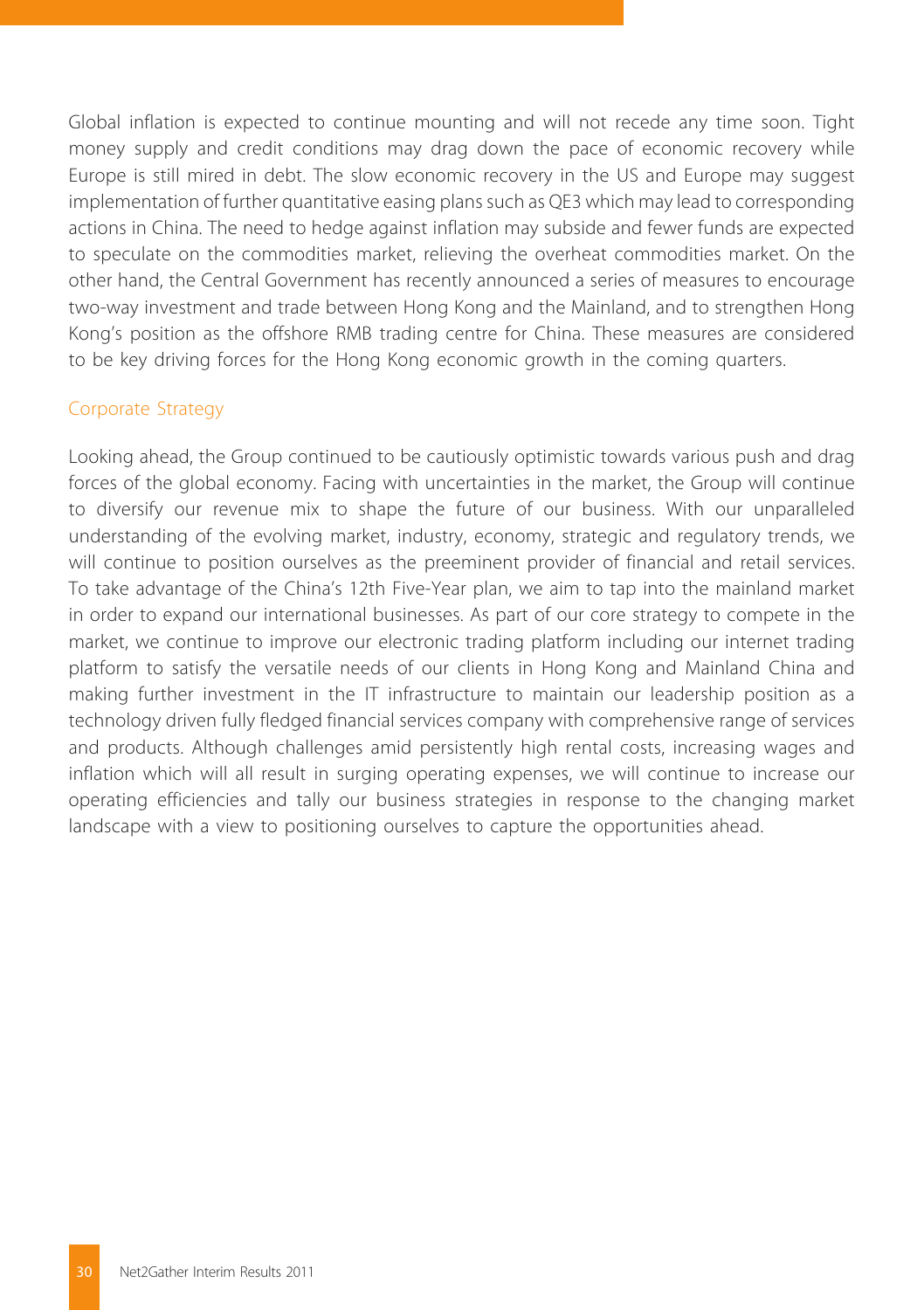## Employee Information

At 30 June 2011, the Group had 444 employees. Our employees were remunerated according to their performance, working experience and market conditions. The total amount of remuneration cost of employees of the Group for the period under review was approximately HK\$9,874,000.

#### Benefits

The Company and some of its subsidiaries provide employee benefits including mandatory provident fund scheme, medical insurance scheme, discretionary share options, performance bonus and sales commission for their staff. The Company also provides its employees in the PRC with medical and other subsidies, and contributes to the retirement benefit plans.

#### **Training**

The Group has implemented various training policies and organised a number of training programs aimed specifically at improving the skills of its employees and generally to increase the competitiveness, productivity and efficiency of the Group including training in areas such as product knowledge, customer service, selling techniques, team building, communication, languages, presentation, coaching, quality management and also professional regulatory training programs as required by regulatory bodies. The Group also arranges for relevant staff, who are licensed persons under the Securities and Futures Ordinance ("SFO"), to attend the requisite training courses to fulfill/comply with the continuous professional training as prescribed in the SFO.

The Group conducts an initial staff orientation for new employees in order to familiarise them with the Group's history and strategy, corporate culture, quality management measures and rules and regulations. This orientation aims to prepare the new employees for the positions by establishing a sense of belongingness and cooperation; by supplying necessary information that resolves an employee's concerns; and by removing any potential barriers for job effectiveness and continuous learning.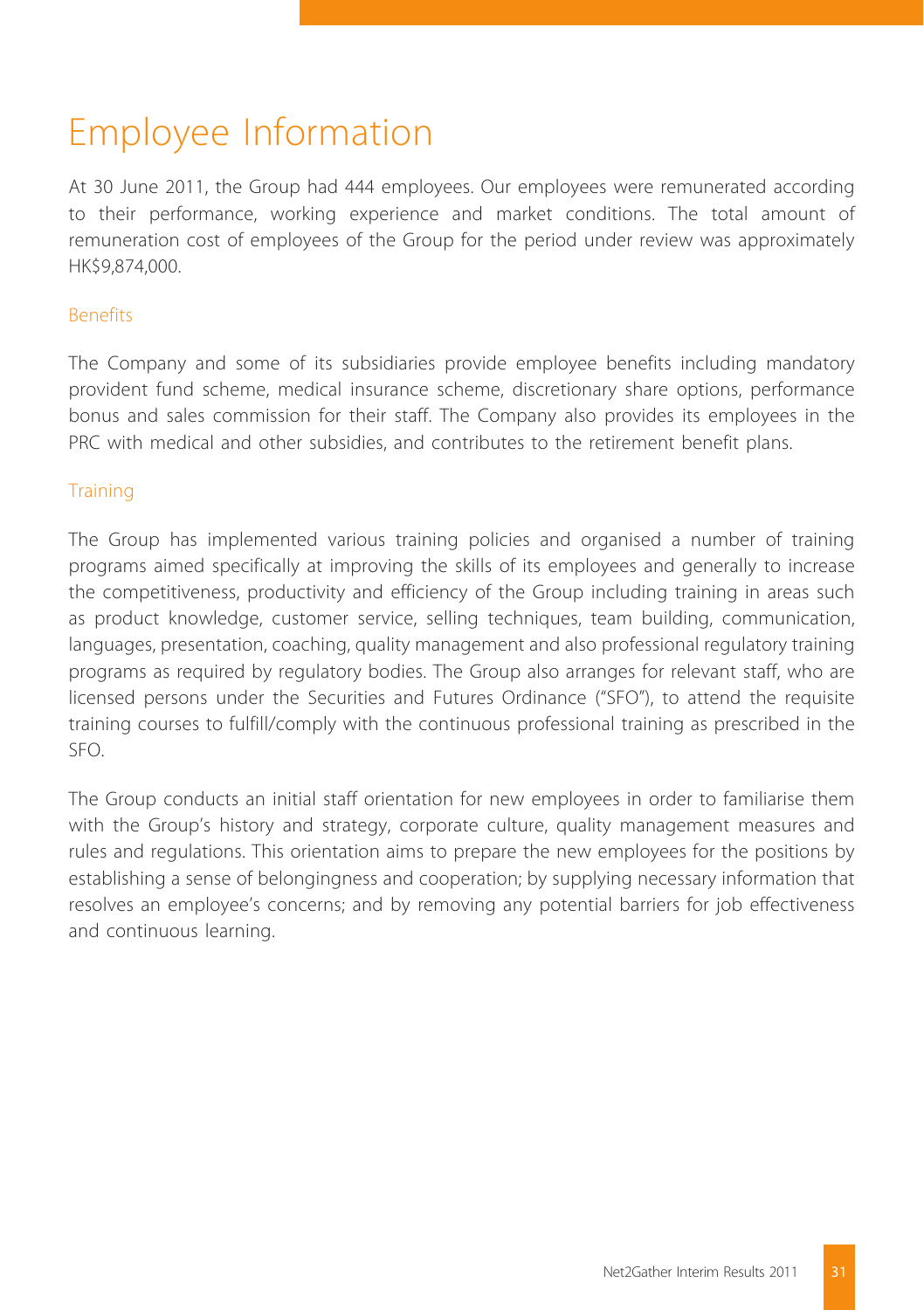## Directors' Interests in Securities

As at 30 June 2011, the interests and short positions of the directors and chief executive of the Company in the shares, underlying shares and debentures of the Company or any of its associated corporations (within the meaning of Part XV of the SFO) which (a) were required to be notified to the Company and the Stock Exchange pursuant to Divisions 7 and 8 of Part XV of the SFO (including interests and short positions which they were taken or deemed to have under such provisions of the SFO), or (b) were recorded in the register required to be kept under section 352 of the SFO, or (c) were otherwise notified to the Company and the Stock Exchange pursuant to the Model Code for Securities Transactions by Directors of Listed Companies ("Model Code") were as follows:

#### A. The Company

#### Number of shares Name Capacity Capacity Personal Family interest Other interest Shareholding (%) Kwan Pak Hoo Bankee Beneficial owner and interest in a controlled corporation 3,600,000 — 1,178,701,378\* 31.86 Law Ping Wah Bernard Beneficial owner 107.408.720  $-$  2.89 Ng Kung Chit Raymond Beneficial owner and family interest 3,399,600 345,600 — 0.10 114,408,320 345,600 1,178,701,378 34.85

#### (a) Long positions in the ordinary shares of HK\$0.01 each

The shares were held by Cash Guardian Limited ("Cash Guardian"). Mr Kwan Pak Hoo Bankee ("Mr Kwan") was deemed to be interested in all these shares as a result of his interests in Cash Guardian as disclosed in the "Substantial Shareholders" below.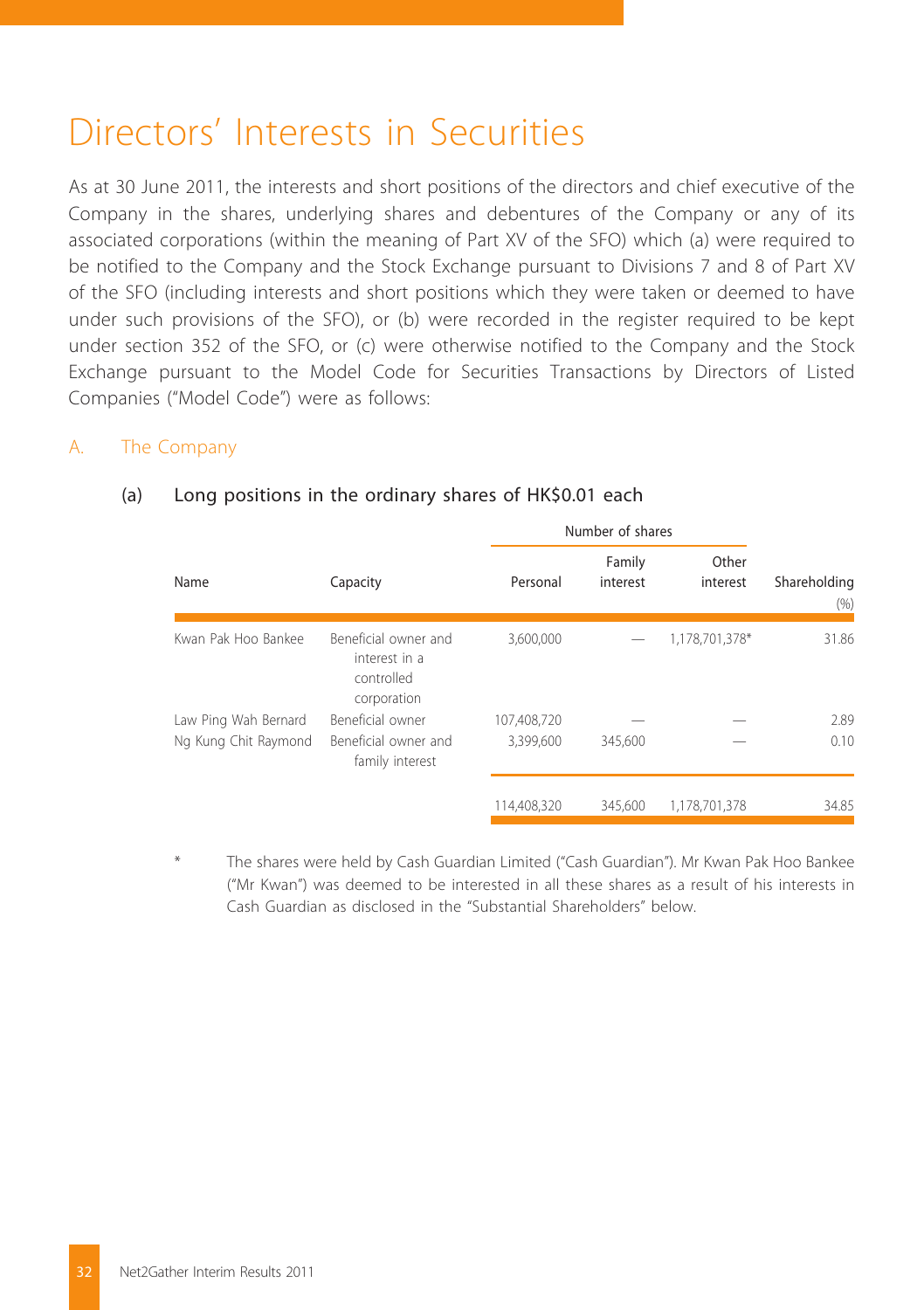#### (b) Long positions in the underlying shares

#### Number of options Percentage to issued 28 March – as at 30 June – shares as at Name Date of grant Option period Exercise price per share outstanding as at 1 January 2011 granted on exercised on outstanding 25 March 2011 2011 2011 30 June 2011 (HK\$) Notes (Notes (3) & (4)) (Note (5)) (%) Kwan Pak Hoo Bankee 13/3/2009 13/3/2009–31/3/2011 0.0942 (1) 3,600,000 — (3,600,000) — — 3/6/2010 3/6/2010–31/5/2012 0.1667 (1) 24,000,000 — — 24,000,000 0.65 25/3/2011 25/3/2011–24/3/2013 0.5920 (1) & (2) — 60,000,000 — 60,000,000 1.62 Law Ping Wah Bernard 13/3/2009 13/3/2009–31/3/2011 0.0942 3,600,000 — (3,600,000) — — 3/6/2010 3/6/2010–31/5/2012 0.1667 24,000,000 — — 24,000,000 0.65 Ng Kung Chit Raymond 3/6/2010 3/6/2010-31/5/2012 0.1667 12,000,000 - - 12,000,000 0.32 67,200,000 60,000,000 (7,200,000) 120,000,000 3.24

#### *(i) Options under share option schemes*

#### Notes:

- (1) Mr Kwan is also the substantial shareholder of the Company.
- (2) The vesting of the options is subject to individual performance and/or corporate performance to be achieved on or before 31 August 2011.
- (3) The closing price of the share immediately before the date of grant of options on 25 March 2011 was HK\$0.6100.
- (4) The value of the options granted during the six months ended 30 June 2011 was minimal as the performance targets set for the options had not been achieved by the end of the period under review.
- (5) The options were exercised at an exercise price of HK\$0.0942 each by the directors of the Company on 28 March 2011. The weighted average closing price of the shares of the Company immediately before the date of exercise was HK\$0.6800 per share.
- (6) The options are held by the directors of the Company in the capacity of beneficial owners.
- (7) No option was lapsed or cancelled during the period.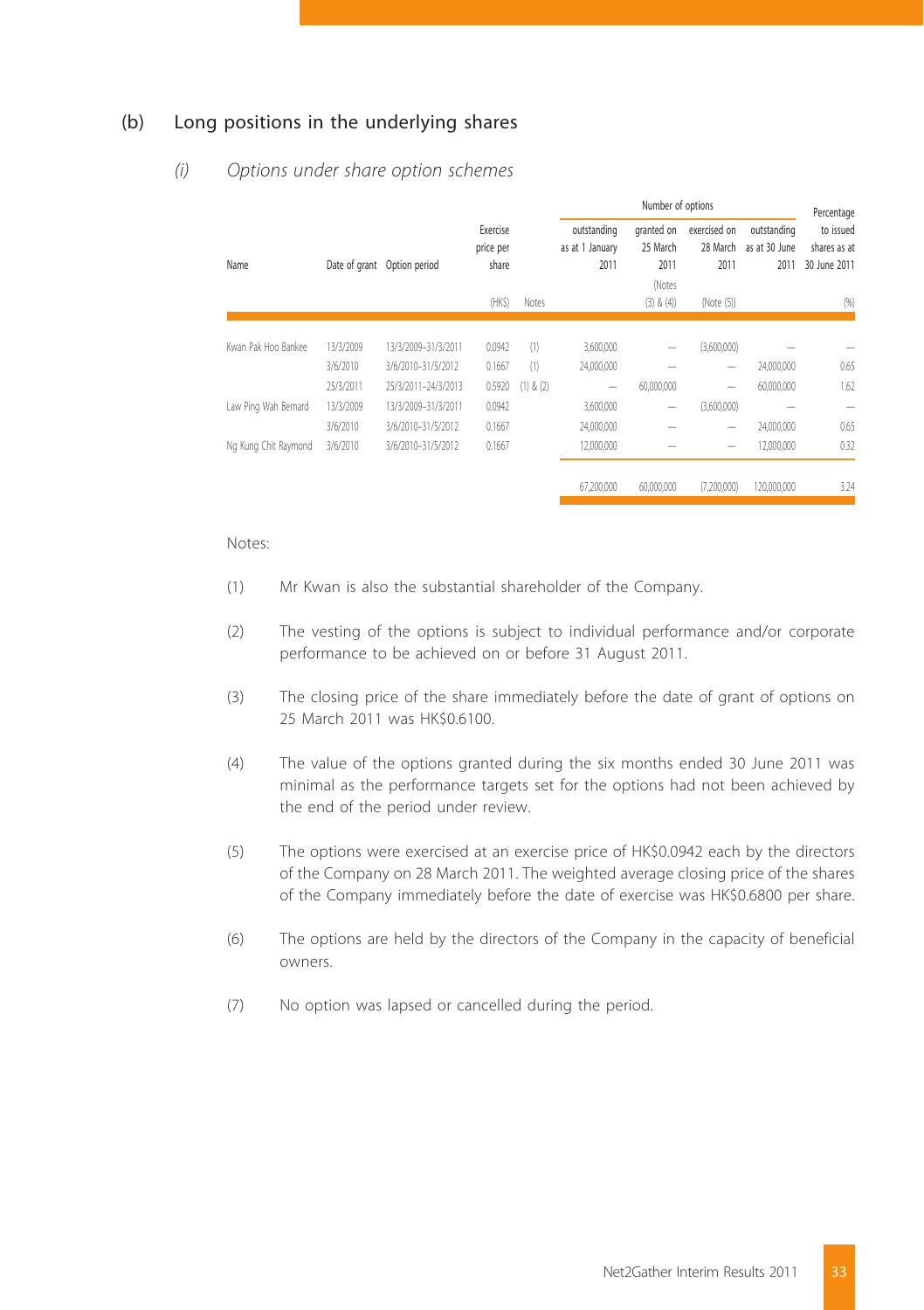#### *(ii) Convertible note*

| Name of<br>noteholder<br>(Note (1)) | Date of<br>issue | Conversion<br>period     | Conversion<br>price per<br>share<br>(as adjusted) | Outstanding<br>as at<br>1 January<br>2011 | conversion<br>during the<br>period<br>(Note (2)) | Partial Outstanding<br>as at<br>30 June<br>2011 | underlying<br>shares | Percentage<br>to issued<br>Number of shares as at<br>30 June<br>2011 |
|-------------------------------------|------------------|--------------------------|---------------------------------------------------|-------------------------------------------|--------------------------------------------------|-------------------------------------------------|----------------------|----------------------------------------------------------------------|
|                                     |                  |                          | (HKS)                                             | (HKS)                                     | (HKS)                                            | (HKS)                                           |                      | (96)                                                                 |
| Cash Guardian                       | 17/2/2009        | 17/8/2009-<br>31/12/2011 | 0.0833                                            | 28.243.000                                | (13,000,000)                                     | 15,243,000                                      | 182.989.192          | 4.93                                                                 |

Notes:

- (1) The convertible note was held by Cash Guardian. Mr Kwan was deemed to be interested in all these shares as a result of his interests in Cash Guardian as disclosed in the "Substantial shareholders" below.
- (2) During the period, the noteholder has exercised its right for partial conversion of the convertible note in the principal amount of HK\$13,000,000 and a total number of 156,062,423 new shares were issued.

#### B. Associated corporations (within the meaning of SFO)

#### CFSG

#### *(a) Long positions in the ordinary shares of HK\$0.02 each*

|                      |                                                                    |            | Number of shares   |                   |                      |
|----------------------|--------------------------------------------------------------------|------------|--------------------|-------------------|----------------------|
| Name                 | Capacity                                                           | Personal   | Family<br>interest | Other<br>interest | Shareholding<br>(96) |
| Kwan Pak Hoo Bankee  | Beneficial owner and<br>interest in a<br>controlled<br>corporation |            |                    | 1,707,220,589*    | 43.25                |
| Law Ping Wah Bernard | Beneficial owner                                                   | 27,506,160 |                    |                   | 0.70                 |
| Ng Kung Chit Raymond | Beneficial owner and<br>family interest                            | 5,577,000  | 99,000             |                   | 0.14                 |
|                      |                                                                    | 33.083.160 | 99,000             | 1.707.220.589     | 44.09                |

The shares were held as to 1,639,861,069 shares by Celestial Investment Group Limited ("CIGL"), a wholly-owned subsidiary of Praise Joy Limited (which was 100% beneficially owned by the Company), and as to 67,359,520 shares by Cash Guardian. The Company was beneficially owned as to 31.86% by Mr Kwan and Cash Guardian was 100% beneficially owned by Mr Kwan, details of which were disclosed in the "Substantial Shareholders" below. Pursuant to the SFO, Mr Kwan was deemed to be interested in all the shares held by CIGL and Cash Guardian in the Company.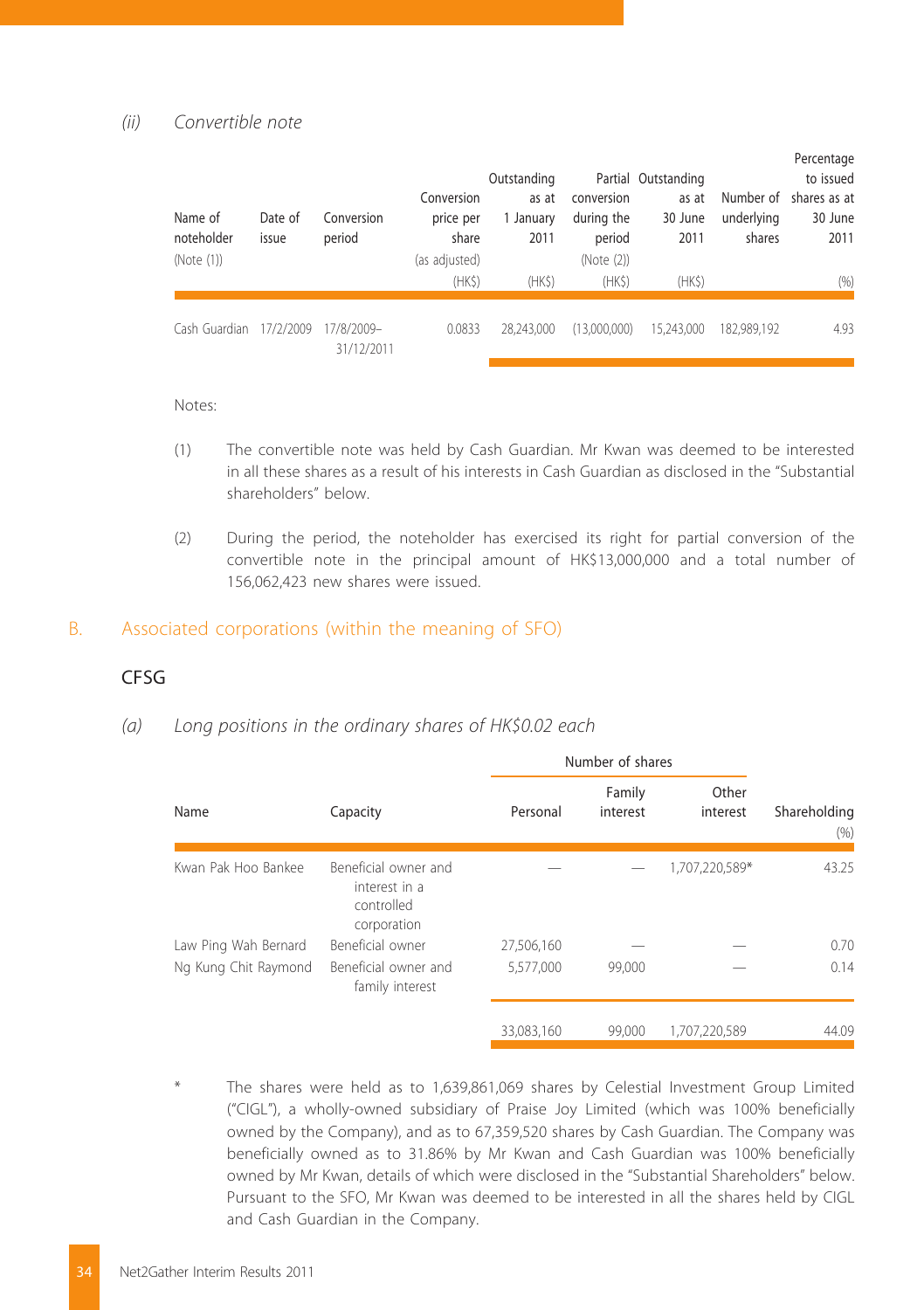#### *(b) Long positions in the underlying shares — options under share option scheme*

|                      |               |                       |                                |               |                                        |                                  | Number of options                        |                               |                                      | Percentage to                          |
|----------------------|---------------|-----------------------|--------------------------------|---------------|----------------------------------------|----------------------------------|------------------------------------------|-------------------------------|--------------------------------------|----------------------------------------|
| Name                 | Date of grant | Option period         | Exercise<br>price per<br>share |               | outstanding as<br>at 1 January<br>2011 | exercised on<br>15 March<br>2011 | granted on<br>23 March<br>2011<br>(Notes | adjusted on<br>17 May<br>2011 | outstanding<br>as at 30 June<br>2011 | issued shares<br>as at 30 June<br>2011 |
|                      |               |                       | (HKS)                          | <b>Notes</b>  |                                        | (Note (5))                       | $(6)$ & $(7)$                            | (Note (8))                    |                                      | (96)                                   |
|                      |               |                       |                                |               |                                        |                                  |                                          |                               |                                      |                                        |
| Kwan Pak Hoo Bankee  | 15/6/2009     | 15/6/2009-30/6/2013   | 0.1468                         | $(1)$ & $(2)$ | 25,000,000                             | (25,000,000)                     |                                          |                               |                                      |                                        |
|                      | 15/10/2010    | 15/10/2010-31/10/2012 | 0.2764                         | (1) & (3)     | 20,000,000                             |                                  | -                                        | 2,000,000                     | 22,000,000                           | 0.56                                   |
|                      | 23/3/2011     | 23/3/2011-22/3/2013   | 0.4173                         | $(1)$ & $(4)$ |                                        | -                                | 70,000,000                               | 7,000,000                     | 77,000,000                           | 1.95                                   |
| Law Ping Wah Bernard | 15/6/2009     | 15/6/2009-30/6/2013   | 0.1468                         | (2)           | 25,000,000                             | (25,000,000)                     |                                          |                               |                                      |                                        |
|                      | 15/10/2010    | 15/10/2010-31/10/2012 | 0.2764                         | (3)           | 30,000,000                             |                                  | $\overline{\phantom{a}}$                 | 3,000,000                     | 33,000,000                           | 0.84                                   |
| Ng Kung Chit Raymond | 15/10/2010    | 15/10/2010-31/10/2012 | 0.2764                         | (3)           | 5,000,000                              |                                  |                                          | 500,000                       | 5,500,000                            | 0.14                                   |
|                      |               |                       |                                |               |                                        |                                  |                                          |                               |                                      |                                        |
|                      |               |                       |                                |               | 105,000,000                            | (50,000,000)                     | 70,000,000                               | 12,500,000                    | 137,500,000                          | 3.49                                   |

#### Notes:

- (1) Mr Kwan is also the substantial shareholder of the Company.
- (2) The options were vested in 2 tranches as to (i) 50% exercisable from 15 December 2009 up to 30 June 2013; and (ii) 50% exercisable from 15 June 2010 up to 30 June 2013.
- (3) The options were vested in 2 tranches as to (i) 50% exercisable from 1 January 2011 up to 31 October 2012; and (ii) 50% exercisable from 1 January 2012 up to 31 October 2012.
- (4) The vesting of the options is subject to individual performance and/or corporate performance to be achieved on or before 31 August 2011.
- (5) The options were exercised at an exercise price of HK\$0.1468 each by the directors of the Company on 15 March 2011. The weighted average closing price of CFSG' shares immediately before the date of exercise was HK\$0.5000 per share.
- (6) The closing price of CFSG's share immediately before the date of grant of options on 23 March 2011 was HK\$0.4500.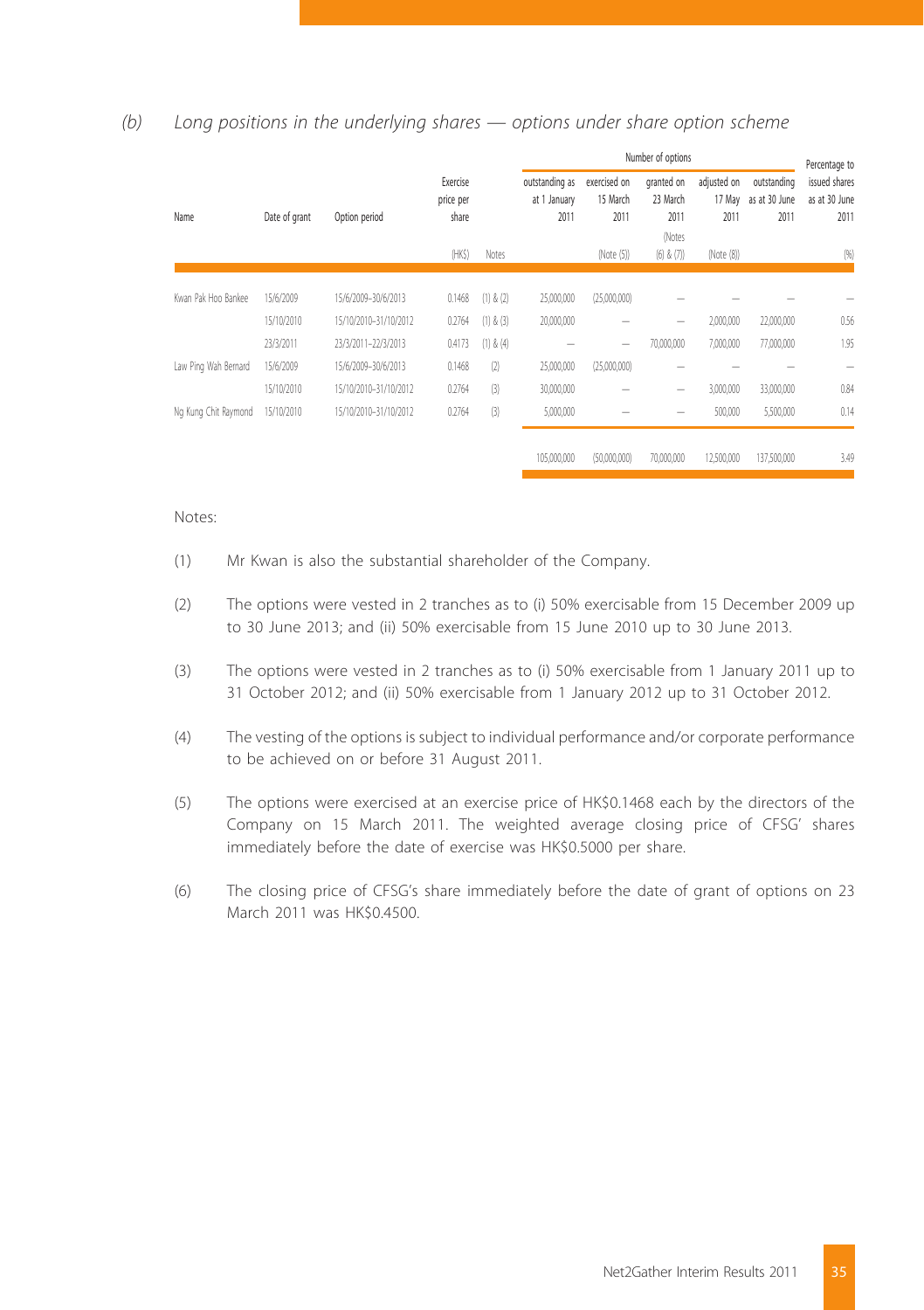- (7) The value of the options granted during the six months ended 30 June 2011 was minimal as the performance targets set for the options had not been achieved by the end of the period under review.
- (8) The number and the exercise price of share options which remained outstanding on 17 May 2011 have been adjusted due to the bonus issue of CFSG on the basis of 1 share for every 10 shares held on the record date with effect from 17 May 2011. The exercise prices of share options were adjusted as follows:

|               | Exercise price      | Exercise price     |
|---------------|---------------------|--------------------|
| Date of grant | (before adjustment) | (after adjustment) |
|               | <b>HKS</b>          | HK\$.              |
| 15/10/2010    | 0.3040              | 0.2764             |
| 23/3/2011     | 0.4590              | 0.4173             |

Save as disclosed above, as at 30 June 2011, none of the Directors, chief executive or their associates had any interests and short positions in the shares, underlying shares or debentures of the Company or any of its associated corporations (within the meaning of Part XV of the SFO) which (a) were required to be notified to the Company and the Stock Exchange pursuant to Divisions 7 and 8 of Part XV of the SFO (including interests and short positions which they were taken or deemed to have under such provisions of the SFO), or (b) were recorded in the register required to be kept under section 352 of the SFO, or (c) were otherwise notified to the Company and the Stock Exchange pursuant to the Model Code.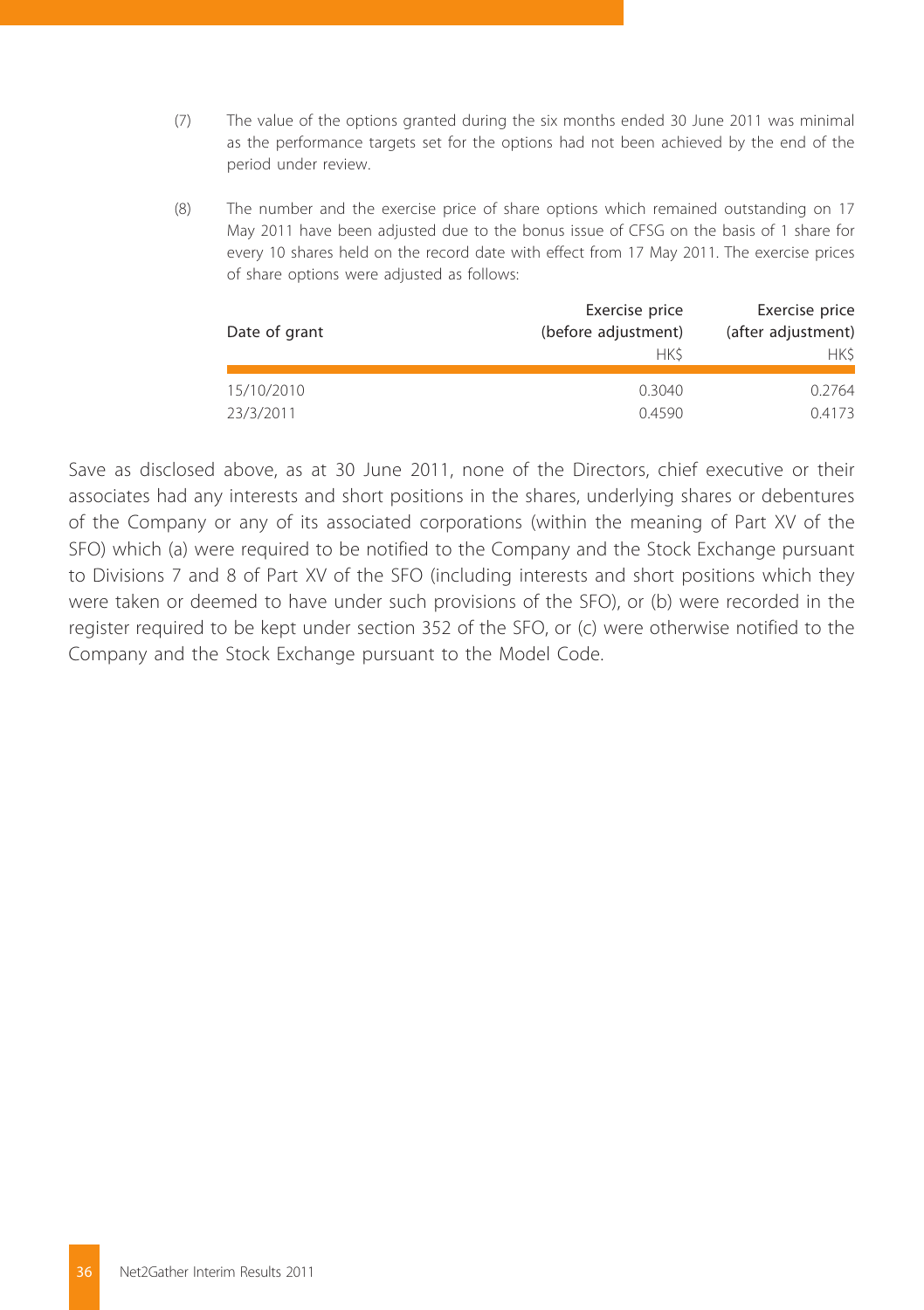# Share Option Schemes

#### The Company

Details of share options to subscribe for shares in the Company granted to participants under the share option scheme of the Company during the six months ended 30 June 2011 were as follows:

|                  |                       |                                                      |               |                                           | Number of options                                       |                                                  |                                         |
|------------------|-----------------------|------------------------------------------------------|---------------|-------------------------------------------|---------------------------------------------------------|--------------------------------------------------|-----------------------------------------|
| Date of grant    | Option period         | Exercise<br>price per<br>share<br>(HK <sub>5</sub> ) | Notes         | outstanding<br>as at<br>1 January<br>2011 | granted<br>during the<br>period<br>(Notes (6)<br>& (7)) | exercised<br>during the<br>period<br>(Notes (5)) | outstanding<br>as at<br>30 June<br>2011 |
| <b>Directors</b> |                       |                                                      |               |                                           |                                                         |                                                  |                                         |
| 13/3/2009        | 13/3/2009-31/3/2011   | 0.0942                                               | (1)           | 7,200,000                                 |                                                         | (7,200,000)                                      |                                         |
| 3/6/2010         | 3/6/2010-31/5/2012    | 0.1667                                               | $(1)$ & $(2)$ | 60,000,000                                |                                                         |                                                  | 60,000,000                              |
| 25/3/2011        | 25/3/2011-24/3/2013   | 0.5920                                               | $(1)$ & $(4)$ |                                           | 60,000,000                                              |                                                  | 60,000,000                              |
|                  |                       |                                                      |               | 67,200,000                                | 60,000,000                                              | (7,200,000)                                      | 120,000,000                             |
| Employees        |                       |                                                      |               |                                           |                                                         |                                                  |                                         |
| 13/3/2009        | 13/3/2009-31/3/2011   | 0.0942                                               |               | 54,000,000                                |                                                         | (54,000,000)                                     |                                         |
| 3/6/2010         | 3/6/2010-31/5/2012    | 0.1667                                               | (2)           | 96,000,000                                |                                                         |                                                  | 96,000,000                              |
|                  |                       |                                                      |               | 150,000,000                               |                                                         | (54,000,000)                                     | 96,000,000                              |
| Consultants      |                       |                                                      |               |                                           |                                                         |                                                  |                                         |
| 29/11/2010       | 29/11/2010-30/11/2013 | 0.8600                                               | (3)           | 30,000,000                                |                                                         |                                                  | 30,000,000                              |
|                  |                       |                                                      |               | 247.200.000                               | 60.000.000                                              | (61.200.000)                                     | 246,000,000                             |
|                  |                       |                                                      |               |                                           |                                                         |                                                  |                                         |

Notes:

- (1) Details of the options granted to the directors are set out in the section headed "Directors' Interests in Securities".
- (2) For the options granted on 3 June 2010, the options are vested in 2 tranches as to (i) 50% exercisable from 1 January 2011 up to 31 May 2012; and (ii) 50% exercisable from 1 January 2012 up to 31 May 2012. All options will vest until the grantee having been the members of the Group for 18 months from the date of grant.
- (3) For the options granted on 29 November 2010, the options were granted to consultants of the Group for the services to be provided to the Group. The options will be exercisable within 7 days from the date of completion of the services determined at the sole discretion of the Board of Directors.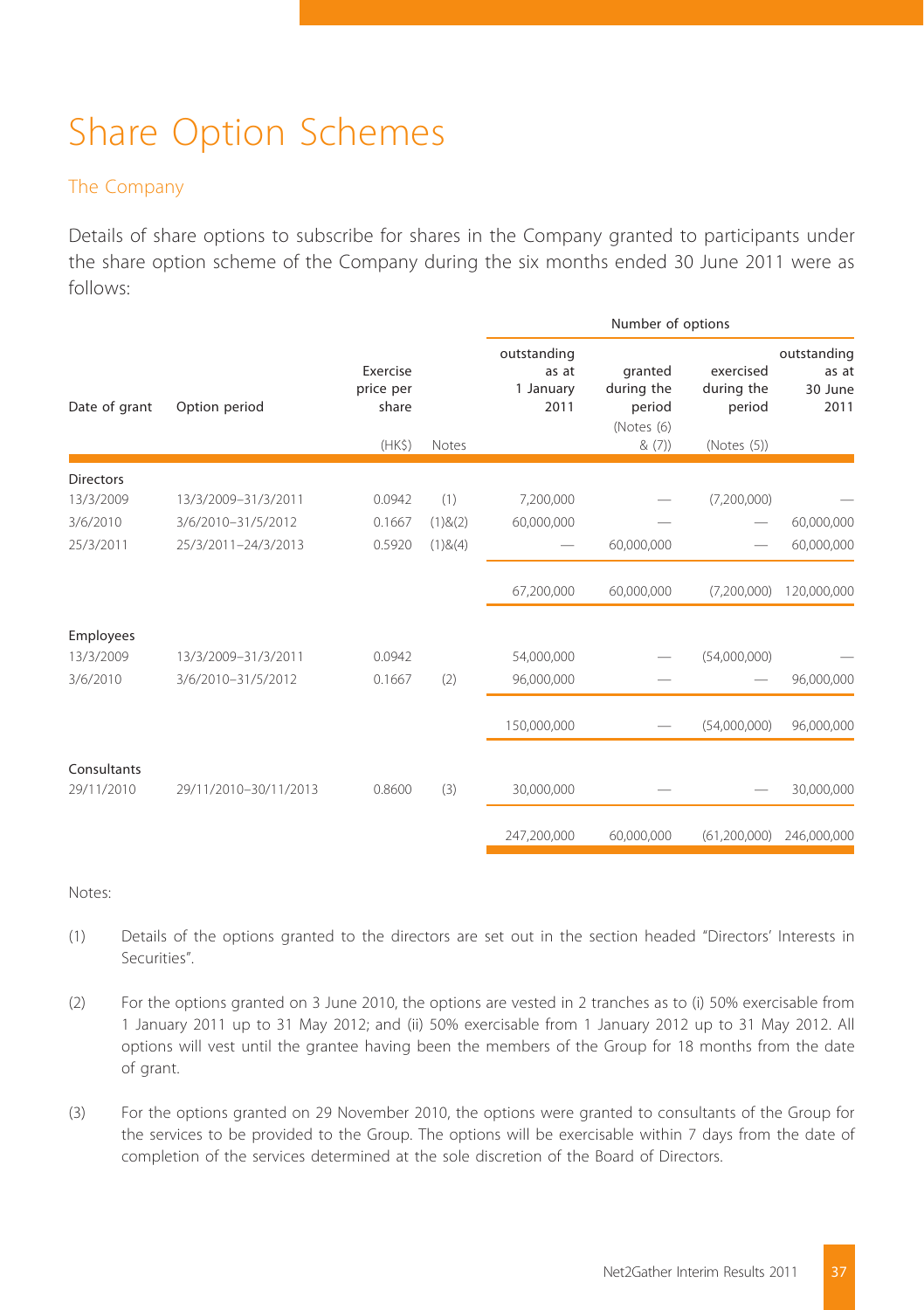- (4) The vesting of the options is subject to individual performance and/or corporate performance to be achieved on or before 31 August 2011.
- (5) The number of share options exercised during the period together with the exercise price and the weighted average closing price are listed as follows:

| Date of exercise | Number of options<br>exercised | Exercise price<br>per share<br><b>HKS</b> | Weighted average<br>closing price<br><b>HKS</b> |
|------------------|--------------------------------|-------------------------------------------|-------------------------------------------------|
|                  |                                |                                           |                                                 |
| 28/3/2011        | 25,200,000                     | 0.0942                                    | 0.6800                                          |
| 31/3/2011        | 36,000,000                     | 0.0942                                    | 0.6700                                          |
|                  |                                |                                           |                                                 |
|                  | 61,200,000                     |                                           |                                                 |

- (6) The closing price of the share immediately before the date of grant of options on 25 March 2011 was HK\$0.6100.
- (7) The value of the options granted during the six months ended 30 June 2011 was minimal as the performance targets set for the options had not been achieved by the end of the period under review.
- (8) No option was lapsed or cancelled during the period.

#### The subsidiary

Netfield Technology Limited (incorporated in Bermuda) ("Netfield (Bermuda)")

No option has been granted under the share option scheme adopted by Netfield (Bermuda) on 6 June 2008.

## Substantial Shareholders

As at 30 June 2011, so far as is known to the directors and chief executive of the Company, the persons/companies, other than a director or chief executive of the Company, who had interests or short positions in the shares and underlying shares of the Company as recorded in the register required to be kept under section 336 of the SFO were as follows:

| Name                 | Capacity                                                                                            | shares        | Number of Shareholding |  |
|----------------------|-----------------------------------------------------------------------------------------------------|---------------|------------------------|--|
|                      |                                                                                                     |               | (% )                   |  |
| Cash Guardian (Note) | Hobart Assets Limited (Note) Interest in a controlled corporation 1,178,701,378<br>Beneficial owner | 1.178.701.378 | 31.76<br>31.76         |  |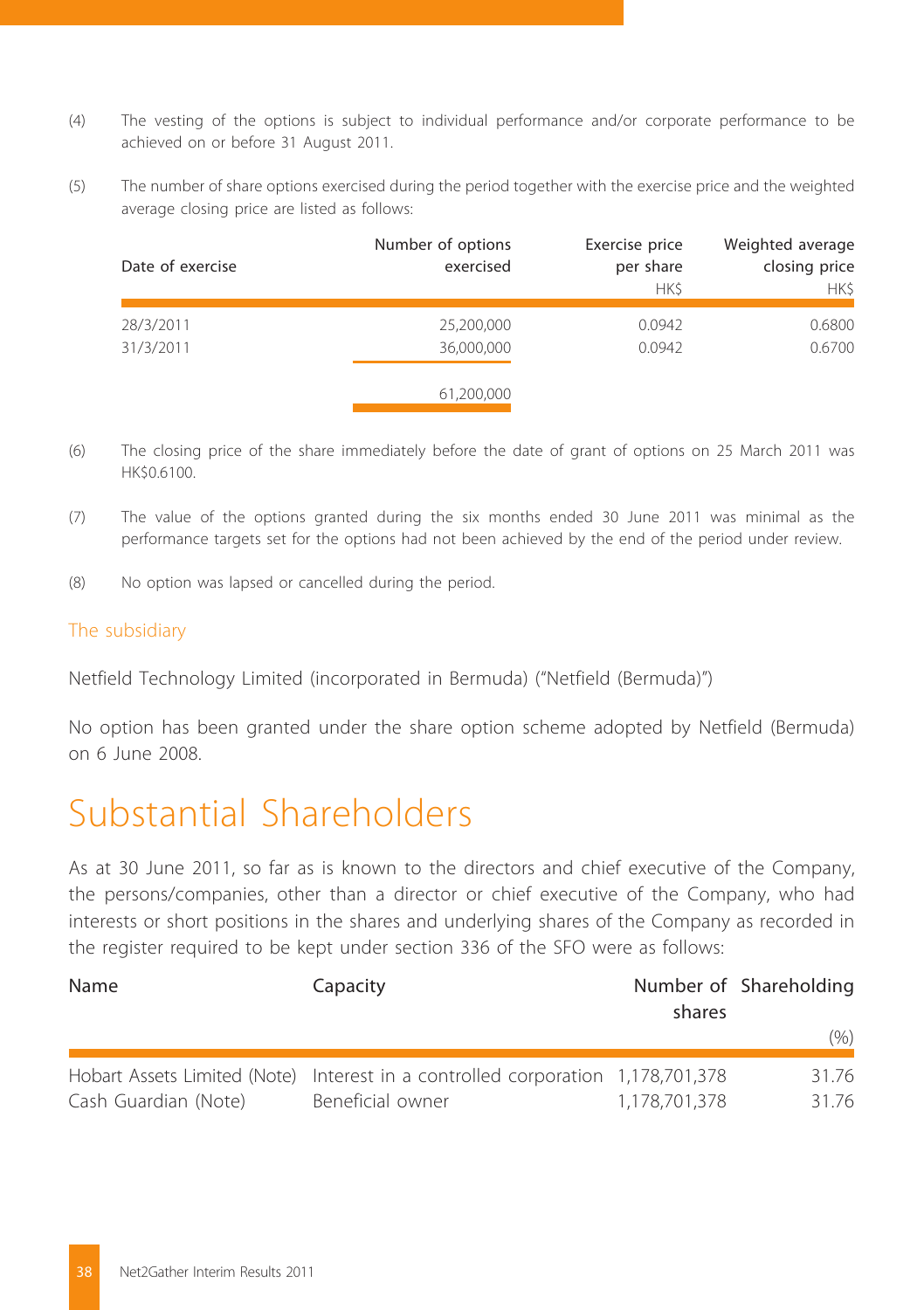Note: This refers to the same number of shares held by Cash Guardian, a wholly-owned subsidiary of Hobart Assets Limited, which in turn was 100% beneficially owned by Mr Kwan. Pursuant to the SFO, Mr Kwan (a director whose interests are not shown in the above table) and Hobart Assets Limited were deemed to be interested in the shares held by Cash Guardian. Together with 3,600,000 shares in the Company held by Mr Kwan in his personal name, Mr Kwan was beneficially interested in a total of 31.86% shareholding interest in the Company. The above interest has already been disclosed as other interest of Mr Kwan in the section headed "Directors' interests in securities" above.

Save as disclosed above, as at 30 June 2011, so far as is known to the directors and chief executive of the Company, no other parties (other than a director or chief executive of the Company) who had interests or short positions in the shares and underlying shares of the Company as recorded in the register required to be kept under section 336 of the SFO.

## Corporate Governance

During the accounting period from 1 January 2011 to 30 June 2011, the Company had duly complied with the code provisions set out in the Code on Corporate Governance Practices ("CG Code") contained in Appendix 14 of the Listing Rules with except for the deviations summarised as follows:

| CG Code |                                                                                                                                          | Deviation and reason                                                                                                                                                                                                                                                                                                                                                                                                                                                                   |
|---------|------------------------------------------------------------------------------------------------------------------------------------------|----------------------------------------------------------------------------------------------------------------------------------------------------------------------------------------------------------------------------------------------------------------------------------------------------------------------------------------------------------------------------------------------------------------------------------------------------------------------------------------|
| A.2.1   | The roles of chairman and chief<br>executive officer ("CEO") should be<br>separate and should not be performed<br>by the same individual | Mr Kwan Pak Hoo Bankee, Chairman of the<br>Board, also assumes the role of CEO of the<br>Company during the underlying period. The<br>dual role of Mr Kwan provides a strong and<br>consistent leadership to the Board and is<br>critical for efficient business planning and<br>decisions of the Group. The balance of power<br>and authorities is ensured by the operation of<br>the senior management and the Board, which<br>comprise experienced and high caliber<br>individuals. |

Save for the above, the Company has been in compliance with the CG Code throughout the six months ended 30 June 2011.